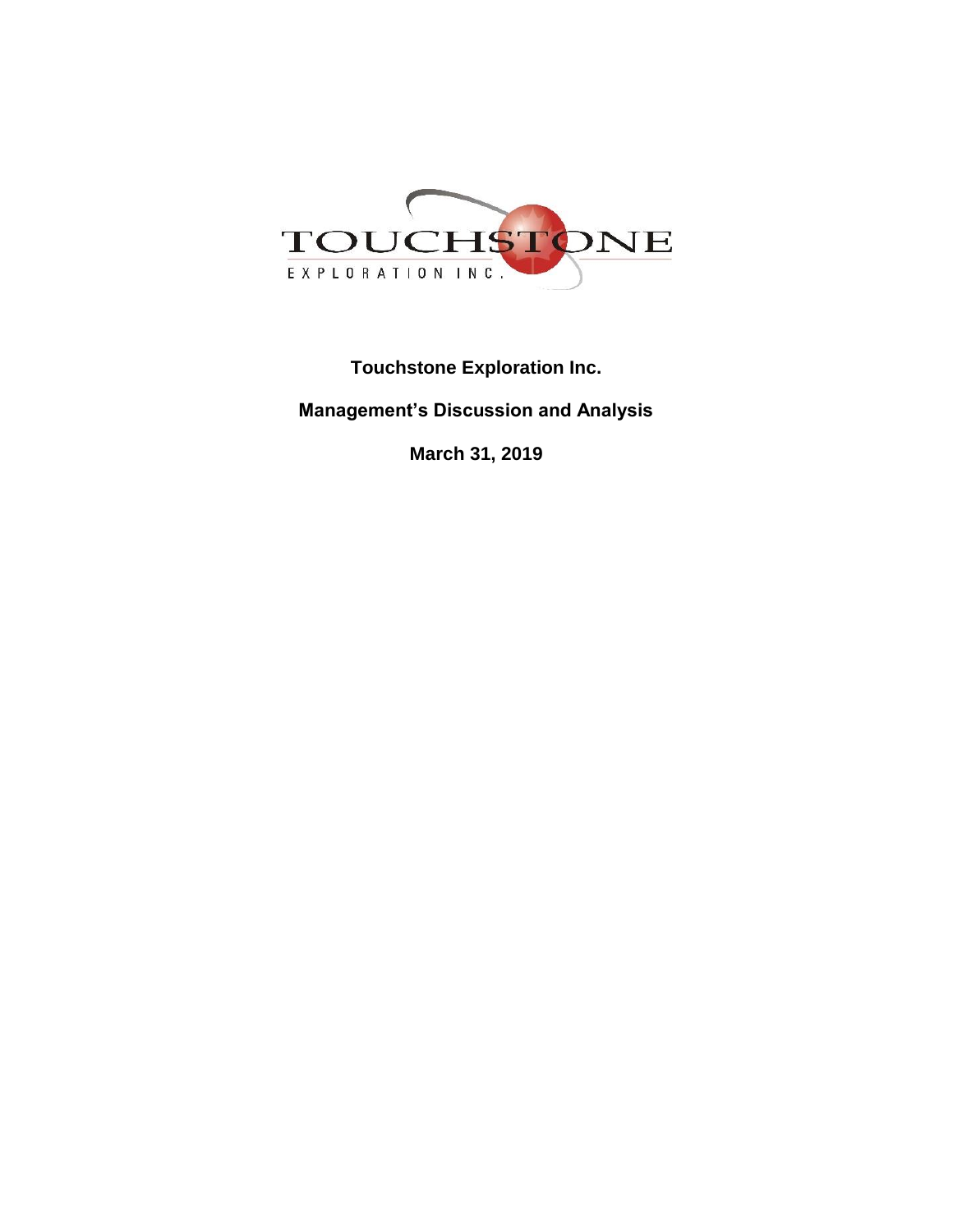### **Management's Discussion and Analysis For the three months ended March 31, 2019**

The following Management's Discussion and Analysis ("MD&A") of the financial condition and results of operations of Touchstone Exploration Inc. ("Touchstone", "we", "our", "us" or the "Company") for the three months ended March 31, 2019 with comparisons to the three months ended March 31, 2018 is dated May 13, 2019 and should be read in conjunction with the Company's unaudited interim consolidated financial statements as at and for the three months ended March 31, 2019, as well with the Company's audited consolidated financial statements as at and for the year ended December 31, 2018. The unaudited interim consolidated financial statements and the audited consolidated financial statements have been prepared in accordance with International Financial Reporting Standards ("IFRS" or "GAAP") as issued by the International Accounting Standards Board. This MD&A should also be read in conjunction with Touchstone's MD&A for the year ended December 31, 2018, as disclosure which is unchanged from December 31, 2018 may not be duplicated herein.

Additional information related to Touchstone and factors that could affect the Company's operations and financial results are included with reports on file with the Canadian securities regulatory authorities, including the Company's December 31, 2018 Annual Information Form dated March 26, 2019, which can be found on the Company's SEDAR profile (www.sedar.com).

### **Unless otherwise stated, all financial amounts presented herein are rounded to thousands of United States dollars ("\$" or "US\$") as further described in the section titled "***Changes to Accounting Policies***" in this MD&A.**

The Company may also reference Canadian dollars ("C\$") and Trinidad and Tobago dollars ("TT\$") herein, which are the functional and operational currencies of the Company's parent company and operating subsidiaries, respectively. All production volumes disclosed herein are sales volumes. Certain prior year amounts have been reclassified to conform to current year presentation.

This MD&A contains forward-looking statements and non-GAAP measures. Readers are cautioned that the MD&A should be read in conjunction with Touchstone's disclosure under the sections titled "*Forwardlooking Statements*", "*Non-GAAP Measures*", and "*Abbreviations*" included in this MD&A.

# **About Touchstone Exploration Inc.**

Touchstone is incorporated under the laws of Alberta, Canada with its head office located in Calgary, Alberta. The Company is an oil and gas exploration and production company active in the Republic of Trinidad and Tobago ("Trinidad"). Touchstone is one of the largest independent onshore oil producers in Trinidad, with assets in several large, high-quality reservoirs that have significant internally estimated total petroleum initially-in-place and an extensive inventory of low-risk development opportunities. The Company's common shares are traded on the Toronto Stock Exchange and the AIM market of the London Stock Exchange under the symbol "TXP".

Touchstone's strategy is to leverage western Canadian experience and capability to international onshore properties to create shareholder value. Outside of its core Trinidad portfolio, the Company will continue to examine opportunities in jurisdictions that have stable political and fiscal regimes coupled with large defined original oil in place.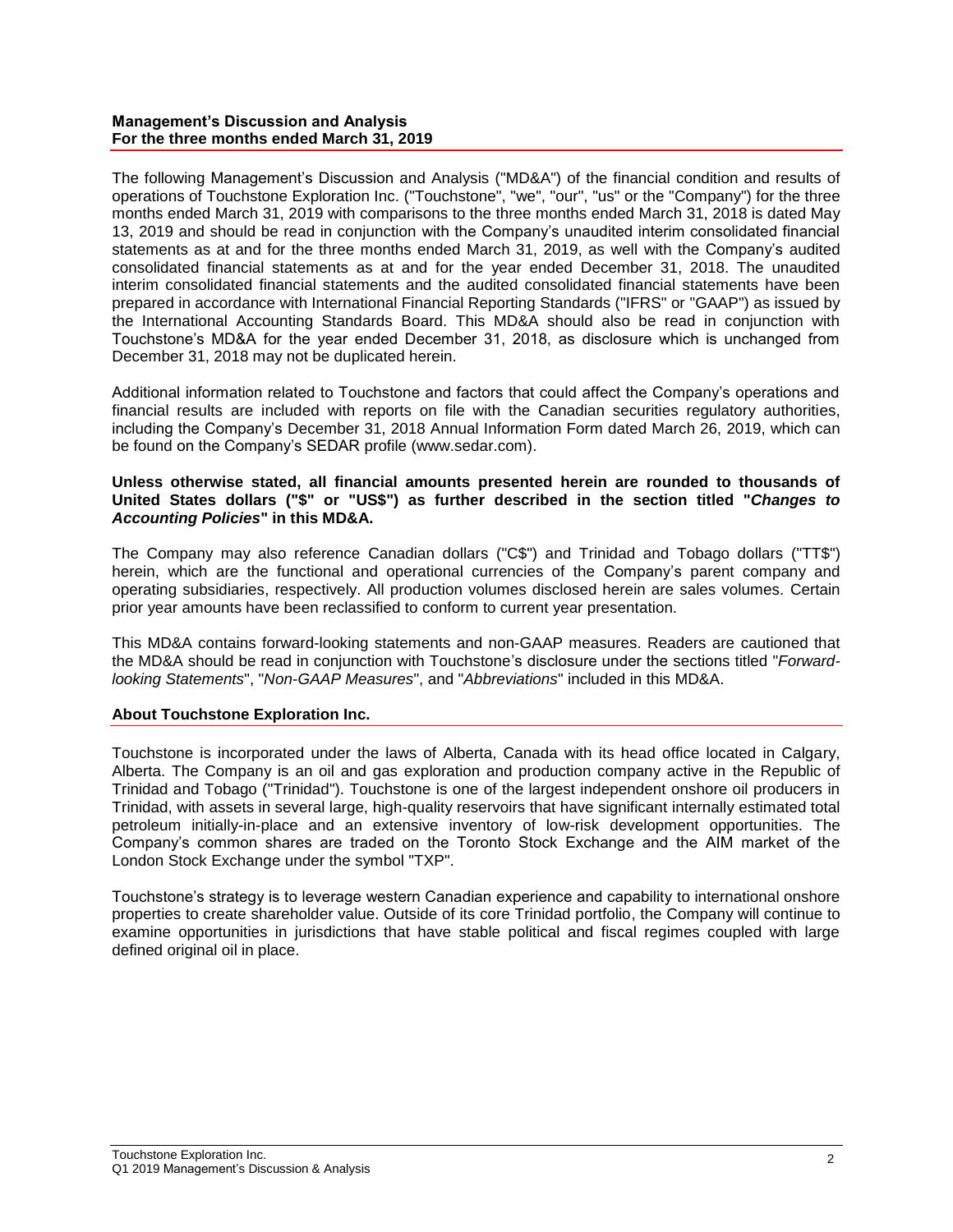# **First Quarter 2019 Highlights**

- Achieved quarterly average crude oil production of 2,121 bbls/d, representing increases of 37% and 15% from the first quarter of 2018 and the fourth quarter of 2018, respectively.
- Realized \$11,015,000 in petroleum sales, a 34% increase from the prior year first quarter.
- Generated an operating netback of \$29.35 per barrel, an 11% increase relative to the \$26.52 per barrel recorded in the prior year comparative quarter.
- Delivered funds flow from operations of \$2,430,000 (\$0.02 per share) compared to \$2,062,000 (\$0.02 per share) in the first quarter of 2018.
- Recognized a net loss of \$185,000 versus net earnings of \$130,000 in the first quarter of 2018, primarily driven by a \$1,256,000 increase in supplemental petroleum tax expense.
- Completed a private placement raising net proceeds of \$4,496,000 by placing 31,666,667 new common shares at a price of C\$0.21 per share.
- Extended our C\$15 million term loan maturity date and initial principal repayments by one year, with initial quarterly principal payments of C\$810,000 commencing in January 2021.
- Exited the quarter with net debt of \$10,016,000, representing 1.1 times net debt to trailing twelvemonth funds flow from operations.

### **Financial and Operating Results Summary**

|                                                                                                                                 | Three months ended March 31, |                             | $\%$               |
|---------------------------------------------------------------------------------------------------------------------------------|------------------------------|-----------------------------|--------------------|
|                                                                                                                                 | 2019                         | 2018                        | change             |
| <b>Operating highlights</b>                                                                                                     |                              |                             |                    |
| Average daily oil production (bbls/d)                                                                                           | 2,121                        | 1,543                       | 37                 |
| Net wells drilled                                                                                                               |                              | 2                           | (100)              |
| Brent benchmark price (\$/bbl)                                                                                                  | 63.10                        | 66.86                       | (6)                |
| Operating netback <sup>(1)</sup> (\$/bbl)<br>Realized sales price<br><b>Royalties</b><br>Operating expenses                     | 57.71<br>(15.29)<br>(13.07)  | 59.12<br>(16.83)<br>(15.77) | (2)<br>(9)<br>(17) |
|                                                                                                                                 | 29.35                        | 26.52                       | 11                 |
| <b>Financial highlights</b><br>(\$000's except share and per share amounts)                                                     |                              |                             |                    |
| Petroleum sales                                                                                                                 | 11,015                       | 8,212                       | 34                 |
| Cash flow from (used in) operating activities                                                                                   | 2,737                        | (1,021)                     | n/a                |
| Funds flow from operations <sup>(2)</sup><br>Per share – basic and diluted $(1)(2)$                                             | 2,430<br>0.02                | 2,062<br>0.02               | 18                 |
| Net (loss) earnings<br>Per share – basic and diluted                                                                            | (185)<br>(0.00)              | 130<br>0.00                 | n/a<br>n/a         |
| Capital expenditures<br>Exploration<br>Development                                                                              | 360<br>399                   | 177<br>2,852                | 100<br>(86)        |
|                                                                                                                                 | 759                          | 3,029                       | (75)               |
| Net debt $(1)$ – end of period<br>Working capital surplus<br>Principal long-term balance of loan<br>Long-term lease liabilities | (1, 963)<br>11,235<br>744    | (3,818)<br>11,630           | (49)<br>(3)<br>n/a |
|                                                                                                                                 | 10.016                       | 7,812                       | 28                 |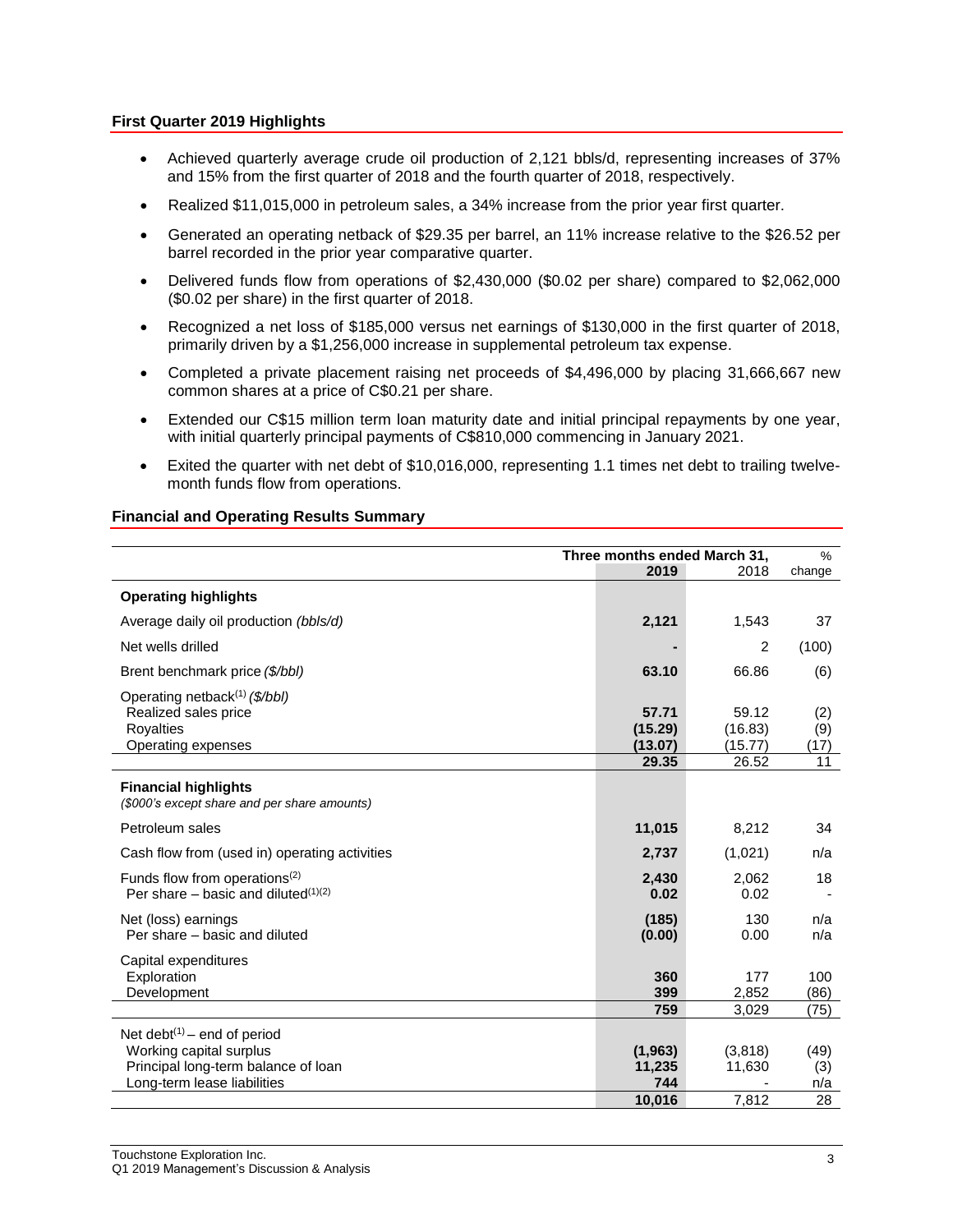|                                             | Three months ended March 31, |         | $\%$   |
|---------------------------------------------|------------------------------|---------|--------|
|                                             | 2019                         | 2018    | change |
| Weighted average shares outstanding (000's) |                              |         |        |
| Basic                                       | 140.984                      | 129.021 |        |
| <b>Diluted</b>                              | 140.984                      | 129.692 | 9      |
| Outstanding shares - end of period (000's)  | 160.688                      | 129.021 | 25     |

Notes:

(1) Non-GAAP financial measure that does not have a standardized meaning prescribed by IFRS and therefore may not be comparable with the calculation of similar measures presented by other companies. See "*Non-GAAP Measures*" for further information.

(2) Additional GAAP financial measure included in the Company's consolidated statements of cash flows. See "*Non-GAAP Measures*"*.*

### *Operating results*

Through the first quarter of 2019, Touchstone did not drill any development wells as we focused on managing working capital, reducing net debt levels and preparing for the initial Ortoire exploration well. First quarter development capital expenditures totaled \$399,000 which included recompletion activities and the completion of two wells drilled in December 2018.

First quarter 2019 crude oil production averaged 2,121 bbls/d, a 37% increase relative to the 1,543 bbls/d produced in the first quarter of 2018. First quarter average daily production increased 15% from average production achieved in the fourth quarter of 2018, as the full impact of the Company's 2018 drilling program was realized. Production from the 2018 development drilling campaign contributed an average of approximately 692 bbls/d of incremental production in the first quarter of 2019.

### *Financial results*

First quarter 2019 operating netback was \$29.35 per barrel, representing an improvement of 11% from the \$26.52 per barrel recognized in the equivalent quarter of 2018. Operating netback increased despite a 2% decrease in realized crude oil pricing, with the Company realizing an average of \$57.71 per barrel in the first quarter of 2019 versus \$59.12 per barrel received in the 2018 comparative quarter. Although the first quarter 2019 average Brent reference price weakened by 6% compared to the first quarter 2018 average, Touchstone's realized differential to Brent narrowed from 11.7% to 8.5%. Relative to the equivalent quarter of 2018, first quarter 2019 petroleum sales increased 34% to \$11,015,000 based on a 37% increase in production volumes, offset by the slight decrease in realized pricing. Royalty expenses represented 26.5% of petroleum sales during the three months ended March 31, 2019 versus 28.5% in the prior year equivalent period. The decrease was a result of incremental production achieved from our 2018 drilling program which qualified for royalty incentives. First quarter 2019 operating costs decreased 17% on a per barrel basis versus the first quarter of 2018, which was primarily attributable to increased production and minimal increases to the fixed component of operating expenses.

Touchstone generated first quarter 2019 funds flow from operations of \$2,430,000 (\$0.02 per share), representing an increase of \$368,000 or 18% from the prior year comparative period. The variance was mainly a result of elevated operating netbacks achieved in the first quarter of 2019, partially offset by increased current income taxes. First quarter 2019 current income taxes increased \$1,327,000 from the prior year equivalent period, as increased supplemental petroleum tax was incurred based on increased production and minimal capital activity completed in 2019.

We recognized a net loss of \$185,000 (\$0.00 per share) in the first quarter of 2019 versus net earnings of \$130,000 (\$0.00 per share) in the first quarter of 2018. The increase in funds flow from operations was mainly offset by increased depreciation and depletion recorded in the 2019 period. Relative to the equivalent quarter of 2018, increased depletion was recognized based on increased production achieved in the first quarter of 2019.

In February, Touchstone raised gross proceeds of \$5,013,000 (£3,800,000) by way of a placing of 31,666,667 new common shares at a price of C\$0.21 (12 pence) per common share. Fees incurred from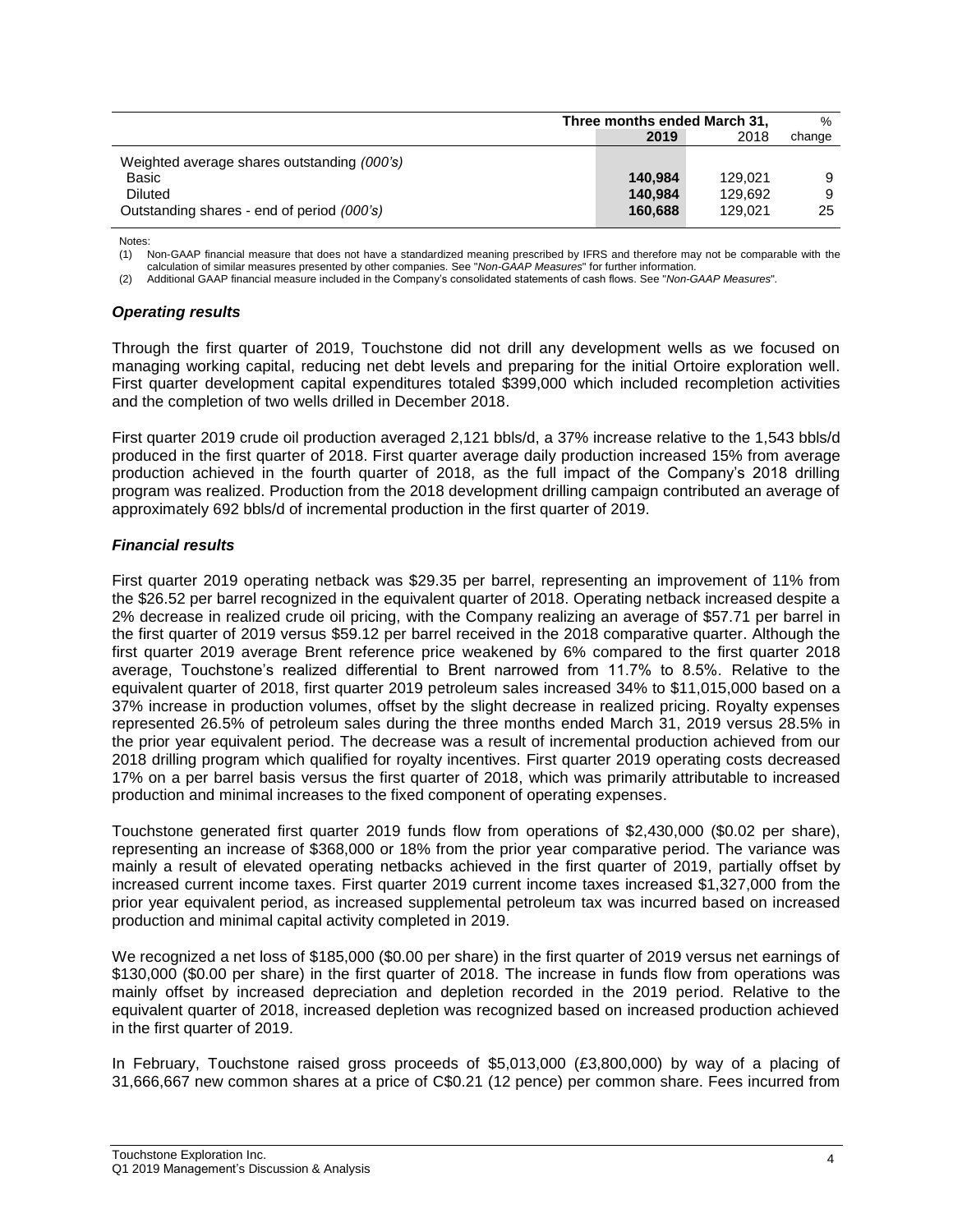the private placement were \$517,000, resulting in net proceeds of \$4,496,000. We intend to use the net proceeds from the private placement to fund the first exploration well on our Ortoire property.

Touchstone exited the first quarter with a cash balance of \$7,586,000, a working capital surplus of \$1,963,000 and a C\$15 million principal term loan balance. Attributable to limited capital expenditures and the net funds received from the private placement, Touchstone's net debt was \$10,016,000, which was 30% lower than the December 31, 2018 balance. Our 2018 developmental capital investments increased both production and funds flow from operations from the prior year, as net debt to trailing twelve-month funds flow from operations was 1.1 times as of March 31, 2019 versus 1.7 times as at December 31, 2018. As a result of an extension executed in the first quarter of 2019, our credit facility does not require the commencement of principal payments until January 1, 2021, and we continued to be comfortably within the financial covenants as at March 31, 2019.

The Company's near-term development plan is strategically balanced between maintaining base production levels and proceeding with exploratory activities on our Ortoire property. The Company intends to remain focused on financial discipline and cost control. Touchstone will continue to take a measured approach to 2019 developmental drilling in an effort to manage financial liquidity while focusing on our Ortoire exploration opportunity.

### **Principal Properties**

The Company holds interests in producing and exploration properties in southern Trinidad and minimal undeveloped acreage in Saskatchewan. All properties are operated by Touchstone apart from the Cory Moruga exploration block. A full schedule of the Company's Trinidad property interests as of March 31, 2019 is set out in the table below.

| <b>Property</b>  | Working<br>interest | Lease type               | Gross $acres(1)$ | Net $acres(2)$ |
|------------------|---------------------|--------------------------|------------------|----------------|
| Producing        |                     |                          |                  |                |
| Coora 1          | 100%                | Lease Operatorship       | 1,230            | 1,230          |
| Coora 2          | 100%                | Lease Operatorship       | 469              | 469            |
| $WD-4$           | 100%                | Lease Operatorship       | 700              | 700            |
| $WD-8$           | 100%                | Lease Operatorship       | 650              | 650            |
| New Dome         | 100%                | <b>Farmout Agreement</b> | 69               | 69             |
| South Palo Seco  | 100%                | Farmout Agreement        | 2,167            | 2,167          |
| Barrackpore      | 100%                | Private                  | 211              | 211            |
| Fyzabad          | 100%                | Crown                    | 94               | 94             |
| Fyzabad          | 100%                | Private                  | 470              | 470            |
| Palo Seco        | 100%                | Crown                    | 499              | 499            |
| San Francique    | 100%                | Private                  | 1,351            | 1,351          |
|                  | 100%                |                          | 7,910            | 7,910          |
| Exploratory      |                     |                          |                  |                |
| <b>Bovallius</b> | 100%                | Private                  | 827              | 827            |
| Cory Moruga      | 16%                 | Crown                    | 7,443            | 1,206          |
| East Brighton    | 70%                 | Crown                    | 20,588           | 14,412         |
| Moruga           | 100%                | Private                  | 1,416            | 1,416          |
| <b>New Grant</b> | 100%                | Private                  | 193              | 193            |
| Ortoire          | 80%                 | Crown                    | 44,731           | 35,785         |
| Rousillac        | 100%                | Private                  | 235              | 235            |
| Siparia          | 50%                 | Private                  | 111              | 56             |
| St. John         | 100%                | Private                  | 167              | 167            |
|                  | 72%                 |                          | 75,711           | 54,297         |
| Total            | 74%                 |                          | 83,621           | 62,207         |

Notes:

(1) "Gross" means acres in which the Company has an interest.

(2) "Net" means the Company's interest in the gross acres.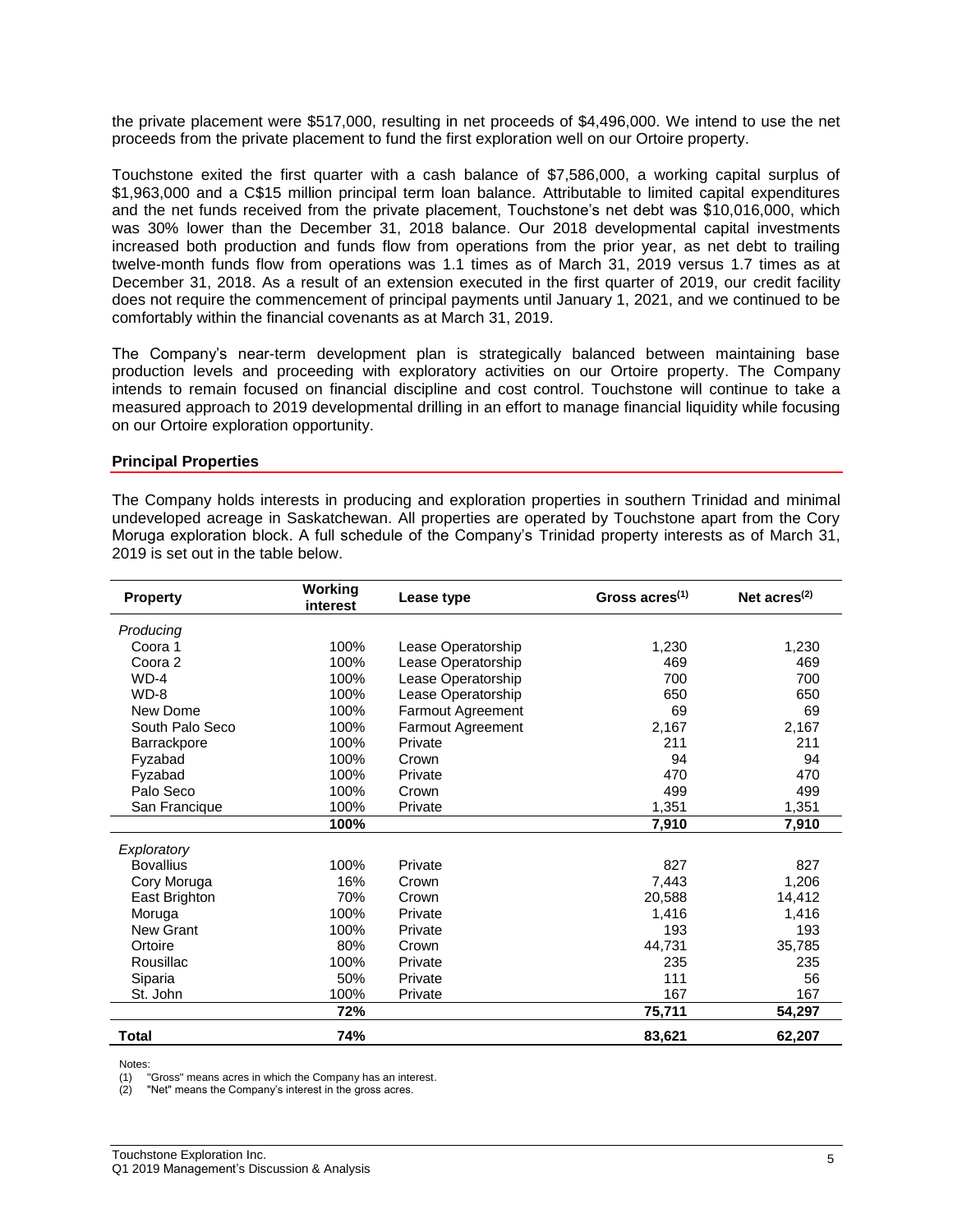# **Operating Agreements**

The Petroleum Company of Trinidad and Tobago ("Petrotrin") ceased operations on November 30, 2018, and assets related to the exploration and production operations of Petrotrin were transferred to its affiliate, Heritage Petroleum Company Limited ("Heritage"). Included in the assets which are now owned by Heritage are the Company's four lease operatorship agreements ("LOAs") and two farmout agreements ("FOAs"). As a result, Heritage has replaced Petrotrin in the LOAs and FOAs, including the rights and obligations of Petrotrin contained therein.

In addition to LOAs and FOAs governed by Heritage, the Company operates under state exploration and production licences with the Trinidad and Tobago Minister of Energy and Energy Industries ("MEEI") and private exploration and production agreements with individual landowners.

### *Lease operatorship agreements*

The Company's LOAs governing its four core properties (Coora 1, Coora 2, WD-4 and WD-8) with Heritage expire on December 31, 2020, with the Company holding a five-year renewal options upon reaching agreements regarding the proposed work programs and financial obligations. The practice in Trinidad is for extensions to be issued in most cases on terms substantially similar to those in effect at the time. Presently, the Company is subject to annual minimum production levels and five-year minimum work commitments from 2016 through 2020. Under the LOAs, failing to reach minimum production levels does not constitute a breach provided the minimum work obligations have been completed.

As of March 31, 2019, the Company satisfied all of its minimum work obligations stipulated in its LOAs through December 31, 2020, which included drilling 10 wells and performing 11 well recompletions.

### *Farmout agreements*

The Company's FOAs governing its New Dome and South Palo Seco properties with Heritage expire on December 31, 2021. The Company holds a five-year renewal option, and the agreements are subject to five-year minimum work commitments from 2017 through 2021.

As of March 31, 2019, the Company satisfied all of its minimum work obligations stipulated in its New Dome FOA through December 31, 2021, which included performing three well recompletions. The South Palo Seco FOA requires drilling two development wells and performing four well recompletions. One well recompletion required in 2018 was completed to date, and one well required to be drilled in 2018 remains outstanding. The Company has received approvals for two drilling locations on the South Palo Seco property and anticipates drilling activities to commence once Heritage has rectified surface lease issues (see the "*Contractual Obligations, Commitments and Guarantees*" section for further details). The South Palo Seco property is considered non-core as it represented 0.4% of total Company production during the first quarter of 2019 (year ended December 31, 2018 - 0.4%) and 0.01% of proved plus probable reserves at December 31, 2018.

### *MEEI exploration and production licences*

The Company has exploration and production licences with the MEEI for its Fyzabad and Palo Seco producing properties and its Cory Moruga, East Brighton and Ortoire exploration properties. The licences typically are for an initial six-year term, with the option to extend a further 19 years upon a commercial discovery. Under its East Brighton and Ortoire licences, the Company is subject to work commitments through 2020 (see the "*Contractual Obligations, Commitments and Guarantees*" section for further details).

The Company's Fyzabad and Palo Seco agreements with the MEEI contain no major work obligations or covenants. The Palo Seco licence expired on August 19, 2013, and Touchstone is currently negotiating an extension. The Company has permission from the MEEI to operate in the interim period. The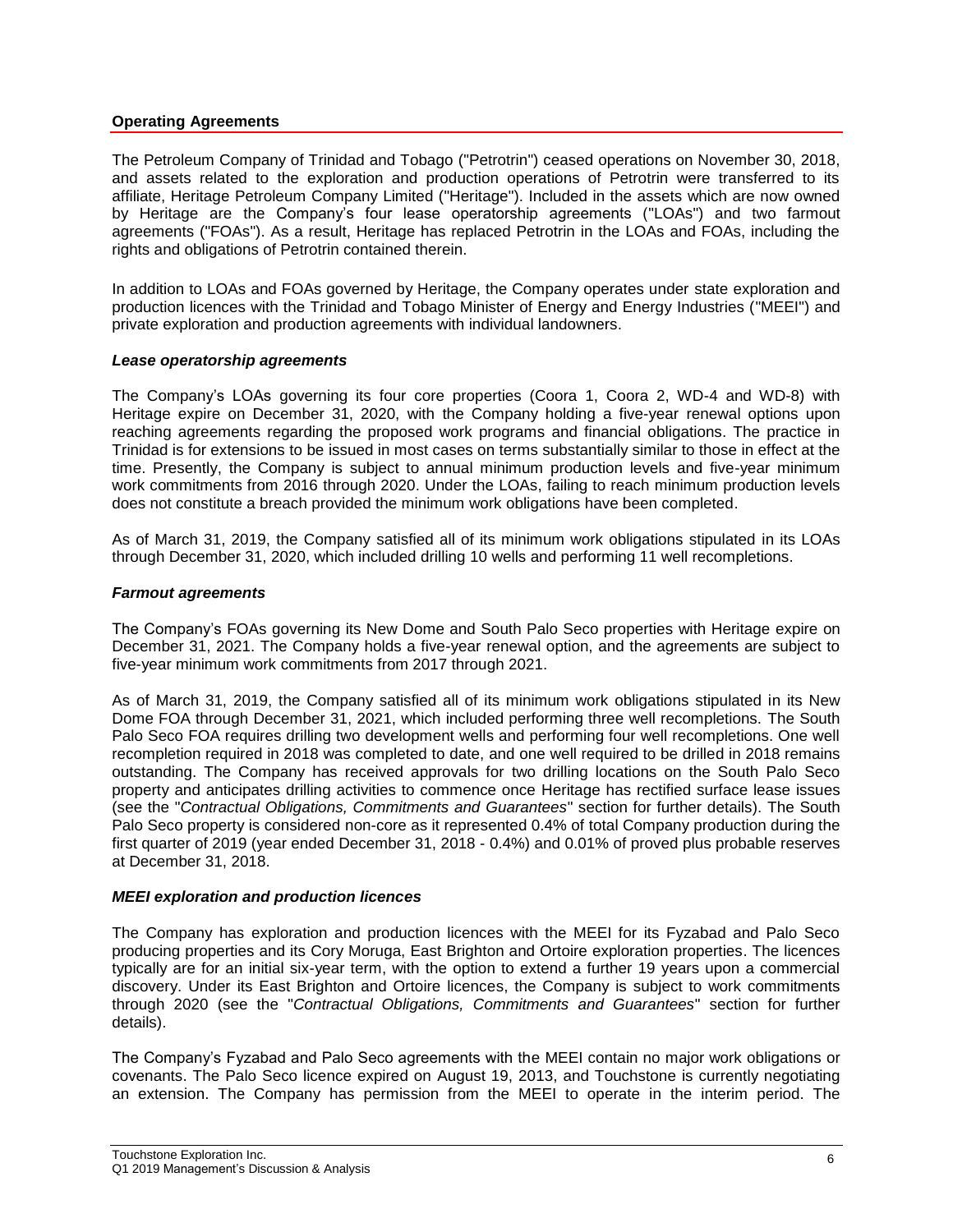Company has no indication that the licence will not be renewed. During the three months ended March 31, 2019, production volumes produced under the expired licence represented 0.5% of total production (2018 - 0.8%).

### *Private lease agreements*

Touchstone also negotiates private lease agreements with individual land owners. Lease terms are typically 35 years in duration and contain no minimum work obligations. The Company is operating under a number of Trinidad private lease agreements which have expired and are currently being renewed. Based on legal opinions received, Touchstone is continuing to recognize petroleum sales on the producing properties because the Company is the operator, is paying all associated royalties and taxes, and no title to the producing properties have been disputed. The Company currently has no indication that any of the producing expired leases will not be renewed. The continuation of production from expired private leases during the renegotiation process is common in Trinidad based on antiquated land title processes. During the three months ended March 31, 2019, production volumes produced under expired private lease agreements represented 1.6% of total production (2018 - 2.7%).

### *Crude oil marketing agreement*

On January 14, 1974, Premier Consolidated Oilfields Limited, the Company's predecessor in interest, and Texaco Trinidad Inc., Petrotrin's predecessor, entered into a Crude Oil Purchase Agreement whereby Petrotrin committed to purchase all petroleum crude oil produced by Primera Oil and Gas Limited from various producing properties. The agreement, as amended from time to time, has continued to have an indefinite term and may be terminated by either party upon three months' notice. The price currently paid is the Trinidad equity land blend indexed price, payable in US\$. This agreement was transferred to Heritage on December 1, 2018, and to date the Company has collected all payments in a timely manner.

### **2019 First Quarter Results of Operations**

The Company's petroleum operations are conducted in Trinidad with head office functions conducted in Canada.

# *Financial highlights*

| (\$000's except for per share amounts)                                              | Three months ended March 31, |               | $\frac{0}{0}$ |
|-------------------------------------------------------------------------------------|------------------------------|---------------|---------------|
|                                                                                     | 2019                         | 2018          | change        |
| Net (loss) earnings<br>Per share - basic and diluted                                | (185)<br>(0.00)              | 130<br>0.00   | n/a<br>n/a    |
| Cash flow from (used in) operating activities                                       | 2,737                        | (1,021)       | n/a           |
| Funds flow from operations <sup>(1)</sup><br>Per share - basic and diluted $(1)(2)$ | 2.430<br>0.02                | 2.062<br>0.02 | 18            |

Notes:

(1) Additional GAAP financial measure included in the Company's consolidated statements of cash flows. See "*Non-GAAP Measures*"*.*

(2) Non-GAAP financial measure that does not have a standardized meaning prescribed by IFRS and therefore may not be comparable with the calculation of similar measures presented by other companies. See "*Non-GAAP Measures*" for further information.

### *Net earnings (loss)*

During the three months ended March 31, 2019, the Company recognized a net loss of \$185,000 (\$0.00 per share) versus net earnings of \$130,000 (\$0.00 per share) in the prior year equivalent period. A \$368,000 first quarter 2019 increase in funds flow from operations was mainly offset by a \$557,000 increase in depreciation and depletion and a \$281,000 unrealized foreign exchange gain recognized in the prior year first quarter.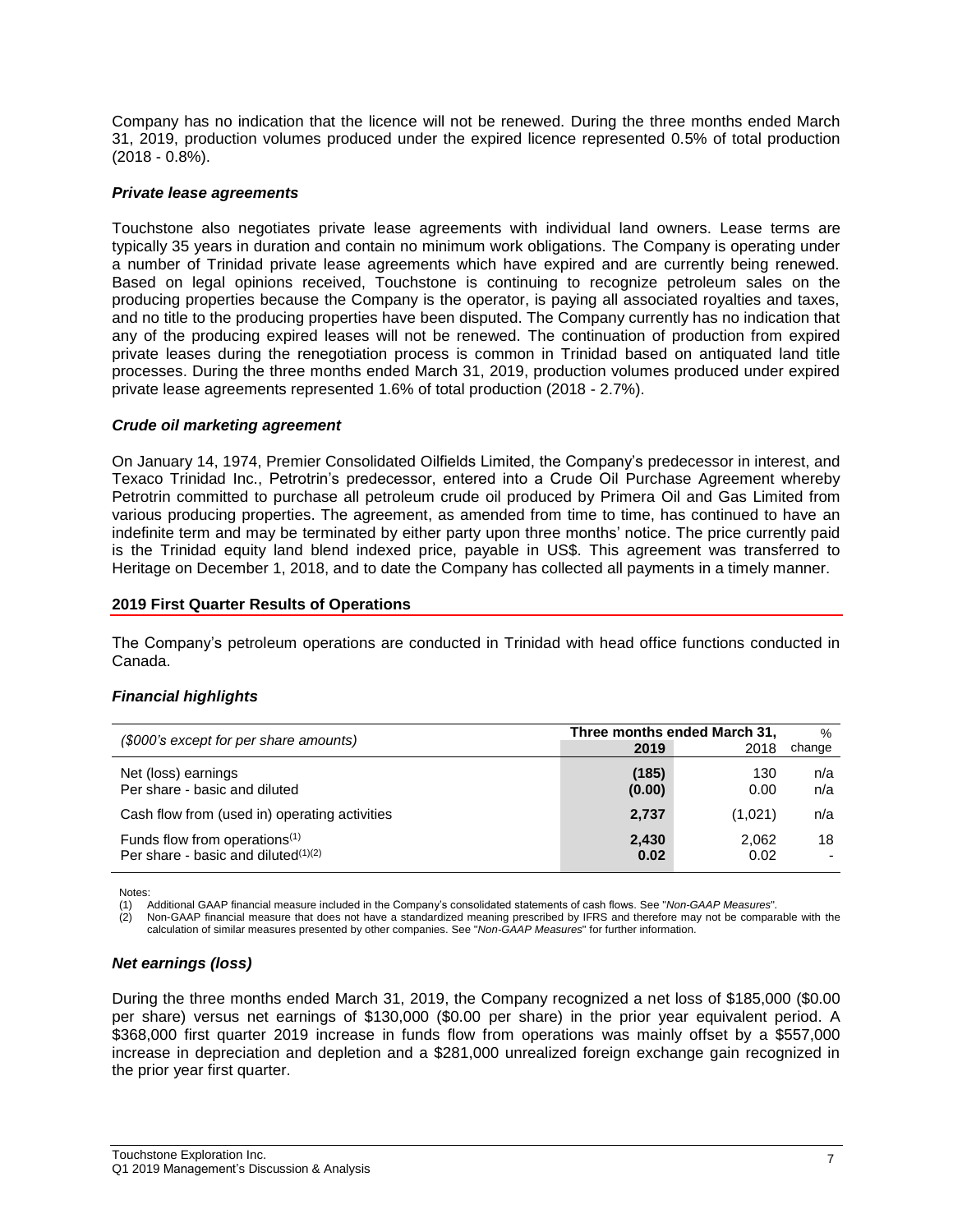Details of the change in net earnings (loss) from the three months ended March 31, 2018 to the three months ended March 31, 2019 is included in the table below.

| (\$000's)                              | Three months ended March 31 |
|----------------------------------------|-----------------------------|
| Net earnings - 2018                    | 130                         |
| Sales volume variance                  | 3,073                       |
| Realized price variance                | (270)                       |
| Royalties                              | (582)                       |
| Other income                           | (367)                       |
| Expenses                               |                             |
| Operating                              | (304)                       |
| General and administrative             | 58                          |
| Cash finance expenses                  | (34)                        |
| Current income taxes                   | (1, 327)                    |
| Realized foreign exchange              | 32                          |
| <b>Total cash variances</b>            | 279                         |
| Non-cash loss on financial derivatives | 56                          |
| Unrealized foreign exchange            | (339)                       |
| Share-based compensation               | (6)                         |
| Depletion and depreciation             | (557)                       |
| Impairment                             | 78                          |
| Non-cash finance expenses              | 160                         |
| Deferred income taxes                  | 14                          |
| Total non-cash variances               | (594)                       |
| <b>Net loss - 2019</b>                 | (185)                       |

#### *Cash flow from operating activities and funds flow from operations*

First quarter 2019 cash flow from operating activities increased by \$3,758,000 from the prior year equivalent quarter. The variance relative to the prior year was a result of an increase of \$368,000 in funds flow from operations, an increase of \$3,237,000 in changes in non-cash working capital and \$153,000 incurred for the purchase of derivative options in the prior year.

During the three months ended March 31, 2019, the Company generated funds flow from operations of \$2,430,000, representing an increase of \$368,000 or 18% from the prior year comparative period. The variance was mainly a result of elevated operating netbacks achieved in the 2019 period, offset by increased current income taxes recorded in 2019 and non-recurring other income recorded in the prior year period. Details of the change in funds flow from operations from the three months ended March 31, 2018 to the three months ended March 31, 2019 is noted in the following table.

| (S000's)                                                                                                                                                                                                                                | Three months ended March 31                                               |
|-----------------------------------------------------------------------------------------------------------------------------------------------------------------------------------------------------------------------------------------|---------------------------------------------------------------------------|
| Funds flow from operations $-2018^{(1)}$                                                                                                                                                                                                | 2,062                                                                     |
| Sales volume variance<br>Realized price variance<br>Royalties<br>Other income<br>Operating expenses<br>General and administrative expenses<br>Cash finance expenses<br>Current income tax expenses<br>Realized foreign exchange expense | 3,073<br>(270)<br>(582)<br>(367)<br>(304)<br>58<br>(34)<br>(1, 327)<br>30 |
| Change in non-cash other<br>Decommissioning expenditures                                                                                                                                                                                | 105<br>(16)                                                               |
| Funds flow from operations $-2019^{(1)}$                                                                                                                                                                                                | 2,430                                                                     |

Note:

(1) Additional GAAP financial measure included in the Company's consolidated statements of cash flows. See "*Non-GAAP Measures*"*.*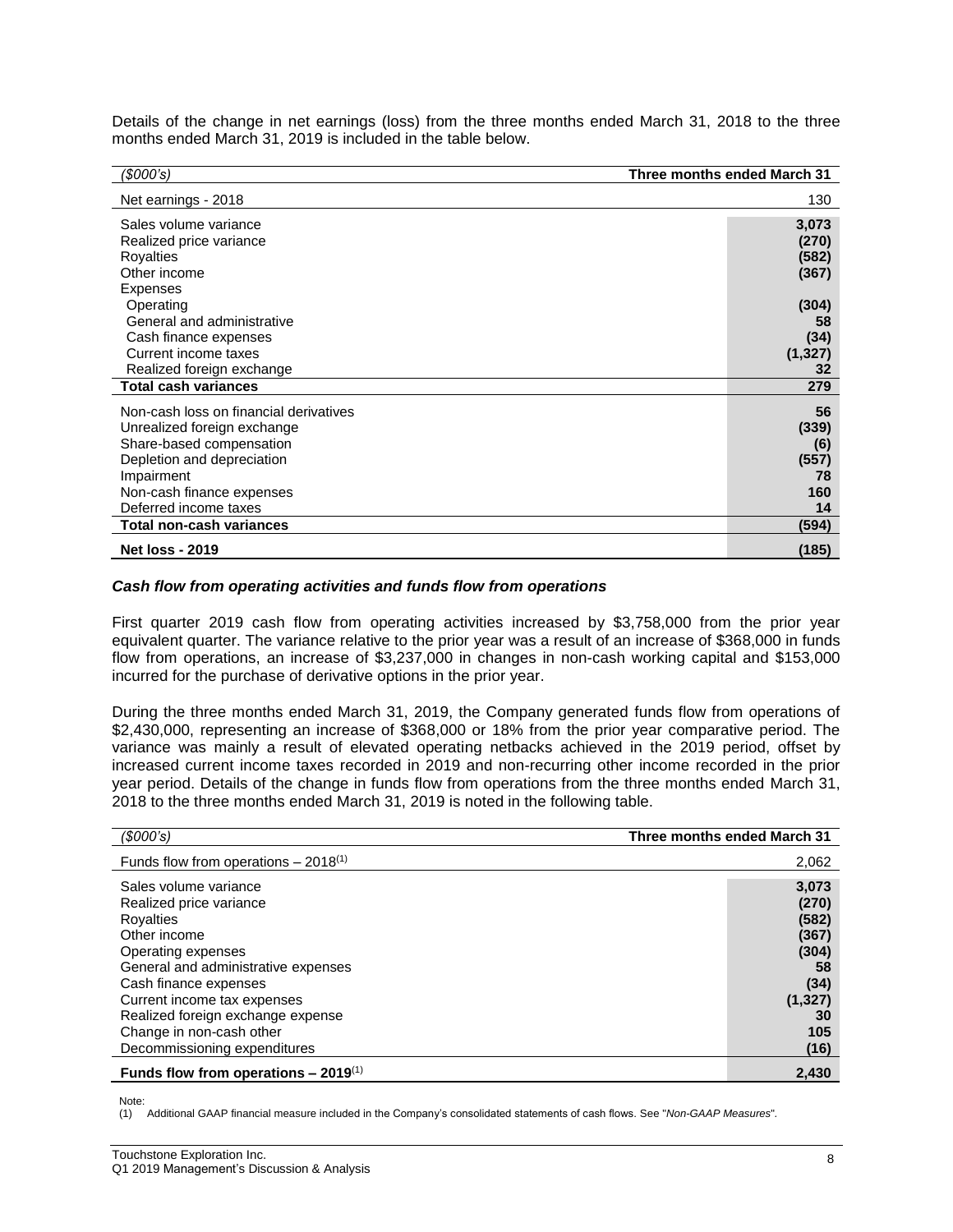# *Production volumes*

|                                       | Three months ended March 31, |         | $\%$   |
|---------------------------------------|------------------------------|---------|--------|
|                                       | 2019                         | 2018    | change |
| Oil production (bbls)                 | 190.880                      | 138.898 | 37     |
| Average daily oil production (bbls/d) | 2.121                        | 1.543   | 37     |

First quarter 2019 crude oil production increased 37% from the first quarter of 2018 as a result of an active and successful 2018 drilling program, which contributed average production of approximately 692 bbls/d throughout the quarter. The table below summarizes crude oil production by property during the three months ended March 31, 2019 and 2018.

| (bbls)                | Three months ended March 31, |         | $\%$   |
|-----------------------|------------------------------|---------|--------|
|                       | 2019                         | 2018    | change |
| Coora 1               | 45,333                       | 33,112  | 37     |
| Coora 2               | 6,954                        | 5.488   | 27     |
| $WD-4$                | 60,032                       | 52,119  | 15     |
| WD-8                  | 55,237                       | 22.046  | 100    |
| New Dome              | 2,296                        | 1,912   | 20     |
| South Palo Seco       | 679                          | 432     | 57     |
| <b>Barrackpore</b>    | 1,457                        | 2,337   | (38)   |
| Fyzabad               | 9,979                        | 12,106  | (18)   |
| lcacos <sup>(1)</sup> |                              | 1.174   | (100)  |
| Palo Seco             | 942                          | 1,161   | (19)   |
| San Francique         | 7,971                        | 7.011   | 14     |
| <b>Production</b>     | 190,880                      | 138,898 | 37     |

Note:

(1) The Icacos property was sold on December 22, 2018.

### *Crude oil pricing (excluding derivative contracts)*

|                                                                                            | Three months ended March 31, |                 | $\%$        |
|--------------------------------------------------------------------------------------------|------------------------------|-----------------|-------------|
|                                                                                            | 2019                         | 2018            | change      |
| Brent average $(\frac{6}{bbI})^{(1)}$<br>WTI average $(\frac{6}{bbI})^{(1)}$               | 63.10<br>54.90               | 66.86<br>62.87  | (6)<br>(13) |
| Average realized price (\$/bbl)                                                            | 57.71                        | 59.12           | (2)         |
| Realized price discount as a % of Brent<br>Realized price premium (discount) as a % of WTI | (8.5)<br>5.1                 | (11.6)<br>(6.0) |             |

Note:

(1) Source: US Energy Information Administration. Benchmark prices do not reflect the Company's realized sales prices.

Touchstone's crude oil realized price has historically correlated to the Brent benchmark price. Global crude oil prices retreated in the first quarter of 2019, with Brent reference price averaging 8% and 6% lower than the fourth quarter of 2018 and the first quarter of 2018, respectively. The Company's crude oil price received is based on quality differentials and therefore are attributed to factors that are beyond the Company's control. Relative to the first quarter of 2018, the differential to Brent reference pricing realized during the three months ended March 31, 2019 narrowed from 11.6% to 8.5%.

The Company realized an average of \$57.71 per barrel in the first quarter of 2019 compared to an average of \$59.12 per barrel in the corresponding period of 2018. The 2% decrease resulted from a 6% decrease in the Brent reference price, partially offset by a 3% narrowing of the realized Brent reference differential.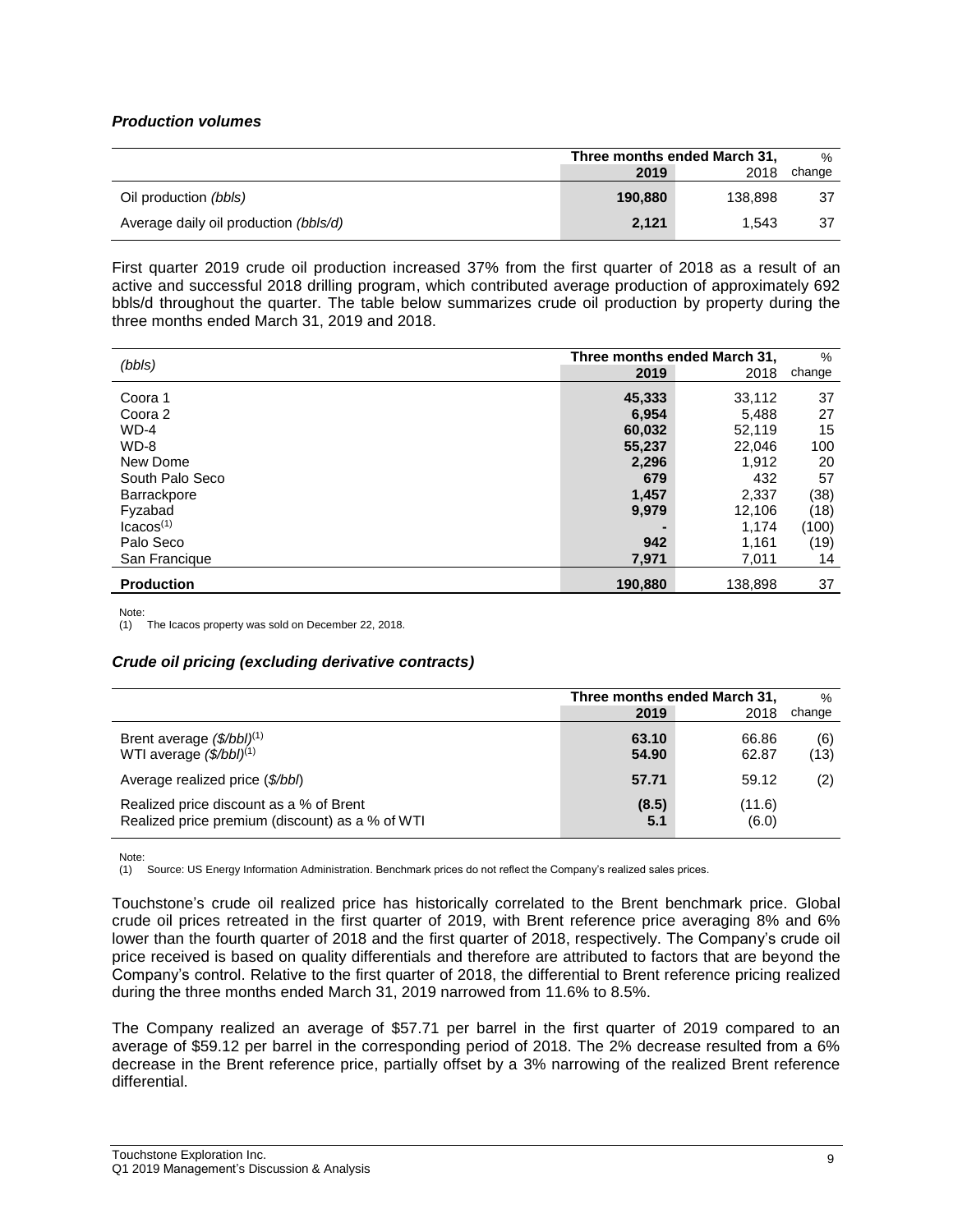#### *Petroleum sales*

| (S000's)               | Three months ended March 31, |       |        |
|------------------------|------------------------------|-------|--------|
|                        | 2019                         | 2018  | change |
| <b>Petroleum sales</b> | 11.015                       | 8.212 | 34     |

The Company recognized petroleum sales of \$11,015,000 during the three months ended March 31, 2019. This represented a \$2,803,000 or 34% increase from revenue recognized in the corresponding 2018 period. \$3,073,000 of the change was a result of increased production, partially offset by a \$270,000 negative realized pricing variance.

Touchstone sells all of its crude oil to Heritage, with title transferring at the Company's various sales batteries. As at March 31, 2019, the Company held 5,935 barrels of crude oil inventory versus 7,559 barrels held as at December 31, 2018.

#### *Commodity price financial derivatives*

The Company may enter into crude oil financial derivative contracts to protect funds flow from operations from the volatility of commodity prices. Touchstone's strategy focuses on the use of puts, costless collars, swaps or fixed price contracts to limit exposure to fluctuations in commodity prices while allowing for participation in commodity price increases. Touchstone does not employ hedge accounting for any of its risk management contracts. Touchstone had no commodity financial contracts in place as at or during the three months ended March 31, 2019. Subsequent to March 31, 2019, the Company purchased Brent reference price based put options. For further information, refer to the "*Market Risk Management*" section of this MD&A.

In January 2018, the Company purchased crude oil put option contracts for 500 barrels per day at a strike price of Brent \$55.00 per barrel from March 1, 2018 to December 31, 2018. The monthly options expired without being exercised. As a result, a derivative loss of \$56,000 was recognized during the three months ended March 31, 2018.

### *Operating netbacks*

The components of operating netback for the three months ended March 31, 2019 and 2018 are set forth below.

|                                      | Three months ended March 31, |          | $\%$   |
|--------------------------------------|------------------------------|----------|--------|
|                                      | 2019                         | 2018     | change |
| $($ \$000's)                         |                              |          |        |
| Petroleum sales $(1)$                | 11,015                       | 8,212    | 34     |
| Royalties                            | (2,919)                      | (2.337)  | 25     |
| Operating expenses                   | (2, 495)                     | (2, 191) | 14     |
| Operating netback <sup>(2)</sup>     | 5,601                        | 3,684    | 52     |
| (S/bbl)                              |                              |          |        |
| Brent benchmark price <sup>(3)</sup> | 63.10                        | 66.86    | (6)    |
| <b>Discount</b>                      | (5.39)                       | (7.74)   | (30)   |
| Realized sales price                 | 57.71                        | 59.12    | (2)    |
| Royalties                            | (15.29)                      | (16.83)  | (9)    |
| Operating expenses                   | (13.07)                      | (15.77)  | (17)   |
| Operating netback <sup>(2)</sup>     | 29.35                        | 26.52    | 11     |

Notes:

(1) Excludes other income.

(2) Non-GAAP financial measure that does not have a standardized meaning prescribed by IFRS and therefore may not be comparable with the calculation of similar measures presented by other companies. See "*Non-GAAP Measures*" for further information.

(3) Source: US Energy Information Administration.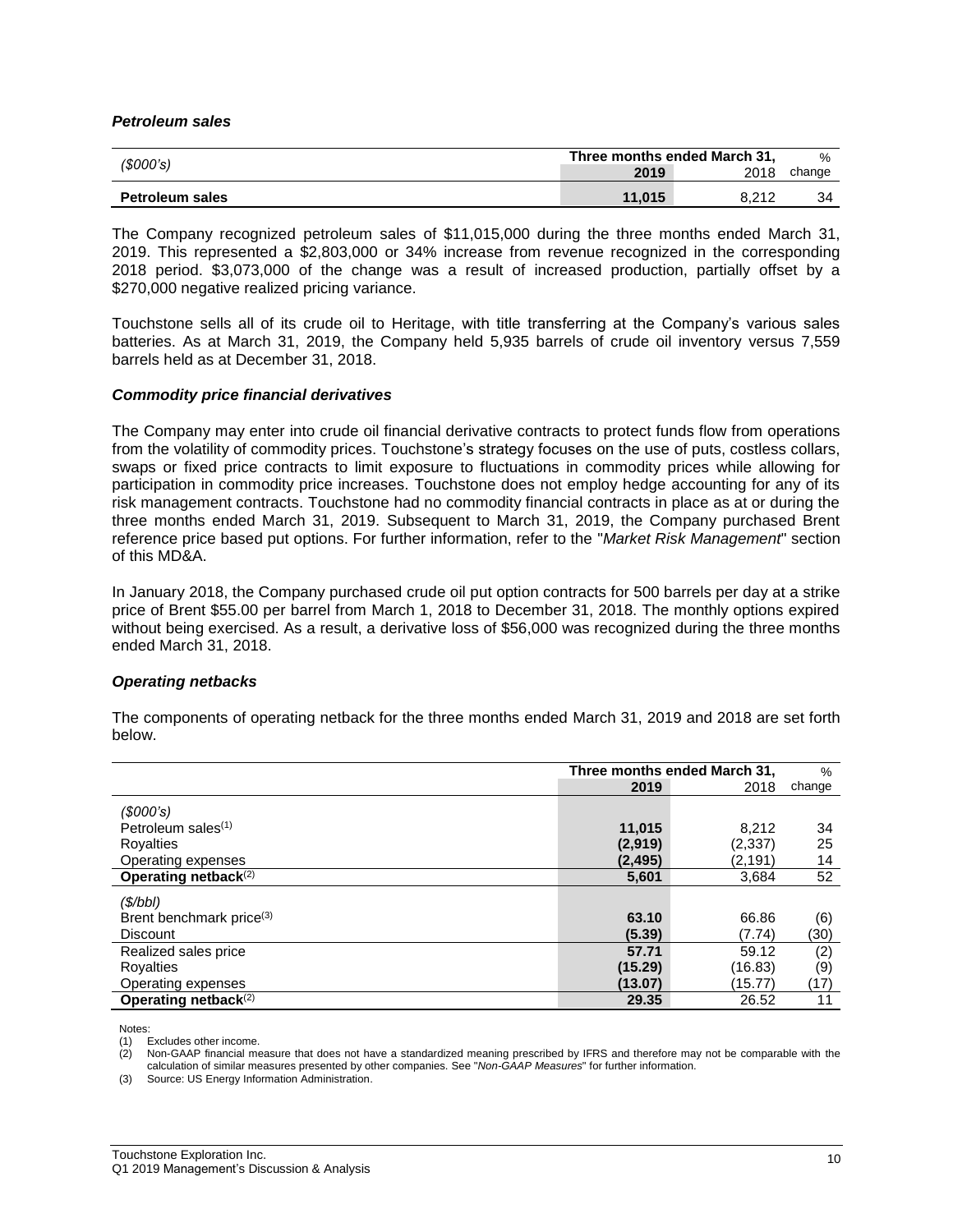# *Royalties*

| (\$000's unless otherwise stated)                            | Three months ended March 31, |                     | $\%$   |
|--------------------------------------------------------------|------------------------------|---------------------|--------|
|                                                              | 2019                         | 2018                | change |
| Crown royalties<br>Private royalties<br>Overriding royalties | 1,214<br>100<br>1,605        | 839<br>127<br>1.371 |        |
| <b>Royalties</b>                                             | 2,919                        | 2,337               | 25     |
| As a % of petroleum sales                                    | 26.5%                        | 28.5%               |        |

Touchstone incurs a crown royalty rate of 12.5% on gross production under MEEI and Heritage leases. For private leases, the Company incurs private royalties between 10% and 12.5% of gross petroleum sales. On the WD-8, Coora and WD-4 blocks, the Company operates under LOAs, which in addition to crown royalties apply a sliding scale notional overriding royalty ("NORR") that ranges from 10% to 35% on predefined monthly base production levels. For any production volumes sold in excess of base production levels, the Company incurs an enhanced NORR ("enhanced NORR") of 8% to 22.5%. The NORR and enhanced NORR rates are indexed to the price of oil realized in the production month. The LOAs allow for NORR and enhanced NORR incentives for the drilling or sidetracking of a replacement well as follows:

- Year 1 of production from the new/replacement well: 0% NORR or enhanced NORR rate; and
- Year 2 of production from the new/replacement well: 10% NORR or enhanced NORR rate.

In addition to crown royalties, the South Palo Seco and New Dome blocks operate under FOAs that stipulate NORR rates ranging from 7% to 27% and enhanced NORR rates ranging from 4% to 17%. Similar to the LOA structure, the NORR and enhanced NORR rates are indexed to the price of oil realized in the production month. However, there are no incentives for drilling under the FOAs.

During the three months ended March 31, 2019, royalties represented 26.5% of petroleum sales compared to 28.5% in the prior year equivalent period. The 7% decrease on a percentage of petroleum sales basis was a result of increased production from the 2018 drilling campaign which qualified for enhanced NORR incentives.

### *Operating expenses*

|                           | Three months ended March 31, |       | %      |
|---------------------------|------------------------------|-------|--------|
| (\$000's)                 | 2019                         | 2018  | change |
| <b>Operating expenses</b> | 2.495                        | 2.191 |        |

The Company's first quarter operating expenses were \$2,495,000, representing \$13.07 per barrel. In comparison to the same period of 2018, operating expenses increased by \$304,000 and decreased by 17% on a per barrel basis from the \$15.77 per barrel incurred in 2018. The increase from the first quarter of 2018 was primarily based on increased variable costs from elevated production and marginal increases in fixed costs, offset by approximately \$120,000 in well servicing and motor vehicle costs which are now classified as repayment of lease liabilities following the Company's adoption of IFRS 16 *Leases* ("IFRS 16") (refer to "*Changes to Accounting Polices*").

### *General and administrative expenses (***"***G&A***"***)*

| (\$000's unless otherwise stated) | Three months ended March 31, | $\%$           |        |
|-----------------------------------|------------------------------|----------------|--------|
|                                   | 2019                         | 2018           | change |
| Gross G&A<br>Capitalized G&A      | 1.565<br>(250)               | 1.585<br>(212) | 18     |
| <b>G&amp;A expenses</b>           | 1.315                        | 1.373          | (4)    |
| On a per barrel basis             | 6.89                         | 9.88           | (30)   |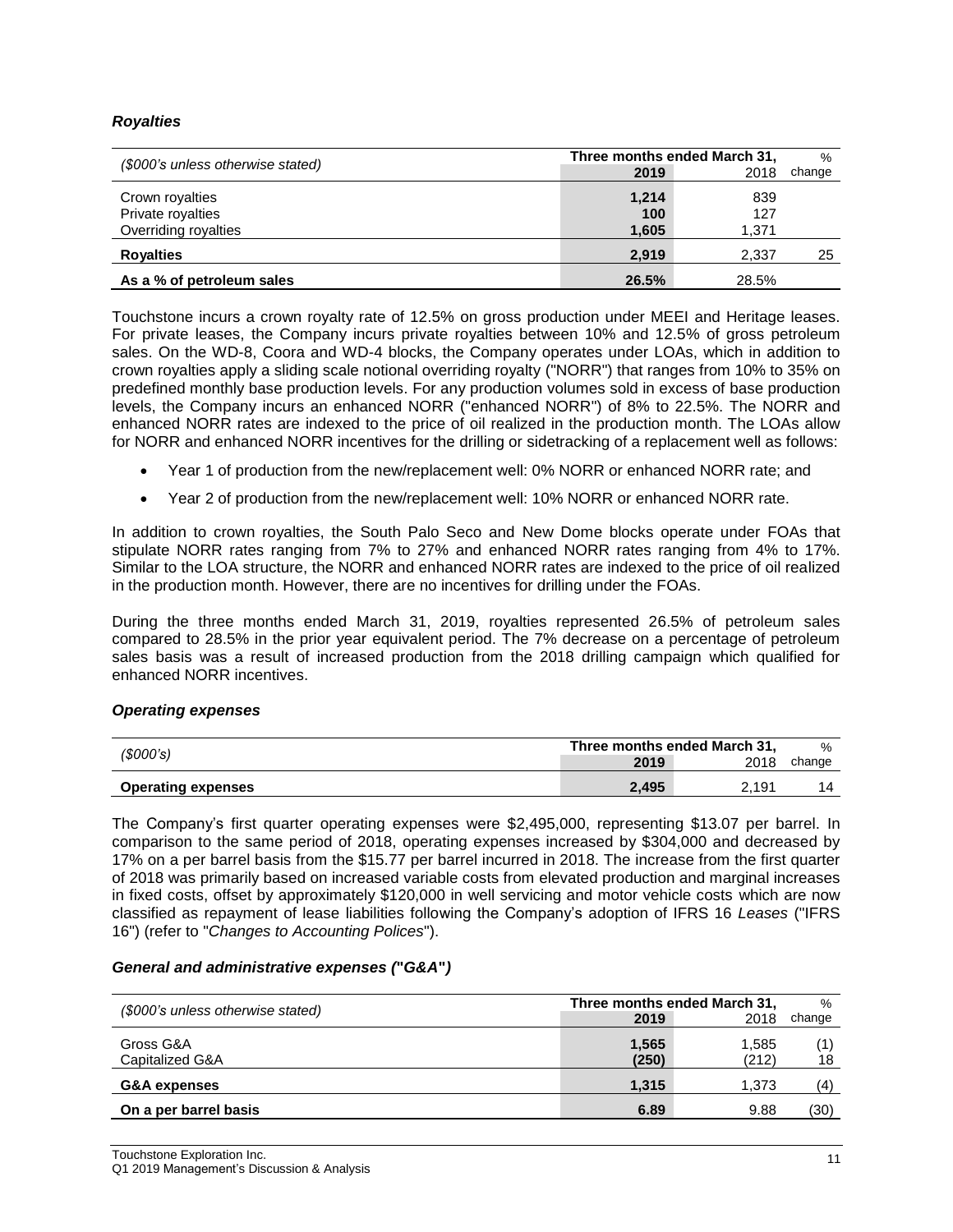For the three months ended March 31, 2019, G&A expenses were \$1,315,000, representing a decrease of \$58,000 or 4% from the comparative 2018 period. The variance from the prior year was mainly a result of foreign exchange differences from the translation of Canadian head office costs and a net reduction of \$20,000 in head office rent and office costs which are now classified as repayment of lease liabilities following the Company's adoption of IFRS 16 (refer to "*Changes to Accounting Policies*").

#### *Net finance expenses*

| (S000's)                                      |       | Three months ended March 31, | $\%$   |
|-----------------------------------------------|-------|------------------------------|--------|
|                                               | 2019  | 2018                         | change |
| Interest income                               | (31)  | (44)                         |        |
| Interest expense on term loan                 | 222   | 231                          |        |
| Term loan revaluation gain                    | (277) |                              |        |
| Production payment liability revaluation loss | 232   | 126                          |        |
| Accretion on term loan                        | 73    | 70                           |        |
| Accretion on decommissioning liabilities      | 90    | 64                           |        |
| Accretion on deferred consideration           | (18)  |                              |        |
| Capital lease interest expense                | 26    |                              |        |
| Other                                         | 4     |                              |        |
| Net finance expenses                          | 321   | 447                          | 28)    |

Interest income included interest earned from funds on deposit and interest generated from a finance lease (refer to "*Capital Lease*").

First quarter 2019 term loan interest expense remained consistent with the prior year equivalent quarter, as the Company's \$15 million term loan bears an 8% fixed interest rate. The term loan revaluation gain represented the impact of the revaluation of the Company's term loan that was extended by one year in March 2019. The production payment liability revaluation loss was a result of the increased production payment liability estimated by the Company in each reporting period. The estimated liability increased from the first quarter of 2018 based on a corresponding one-year extension of the obligation in March 2019 and changes to internally forecasted production and forward commodity pricing (see "*Liquidity and Capital Resources - Term loan*").

Capital lease interest expense was recognized as a result of the adoption of IFRS 16 (refer to "*Changes to Accounting Policies*").

### *Foreign exchange and foreign currency translation*

The Company's presentation currency is the United States dollar (refer to "*Changes to Accounting Policies*"). The Company has a Canadian dollar functional currency while its Trinidadian subsidiaries each has a Trinidad and Tobago dollar functional currency. In each reporting period, the change in values of the C\$ and TT\$ relative to the US\$ reporting currency are recognized. The applicable rates used to translate the Company's TT\$ and C\$ denominated items were as follows:

|                                                                             |              | Three months ended March 31, |        |  |
|-----------------------------------------------------------------------------|--------------|------------------------------|--------|--|
|                                                                             | 2019         | 2018                         | change |  |
| Average foreign exchange rates <sup>(1)</sup>                               |              |                              |        |  |
| <b>US\$:C\$</b>                                                             | 1.33         | 1.26                         | 5      |  |
| <b>US\$:TT\$</b>                                                            | 6.77         | 6.74                         |        |  |
|                                                                             | March 31,    | December 31,                 | $\%$   |  |
|                                                                             | 2019         | 2018                         | change |  |
| Closing foreign exchange rates $(1)$<br><b>US\$:C\$</b><br><b>US\$:TT\$</b> | 1.34<br>6.77 | 1.36<br>6.80                 | (2)    |  |

Note:

(1) Source: Oanda Corporation average daily exchange rates for the specified periods and daily exchange rates for the specified dates.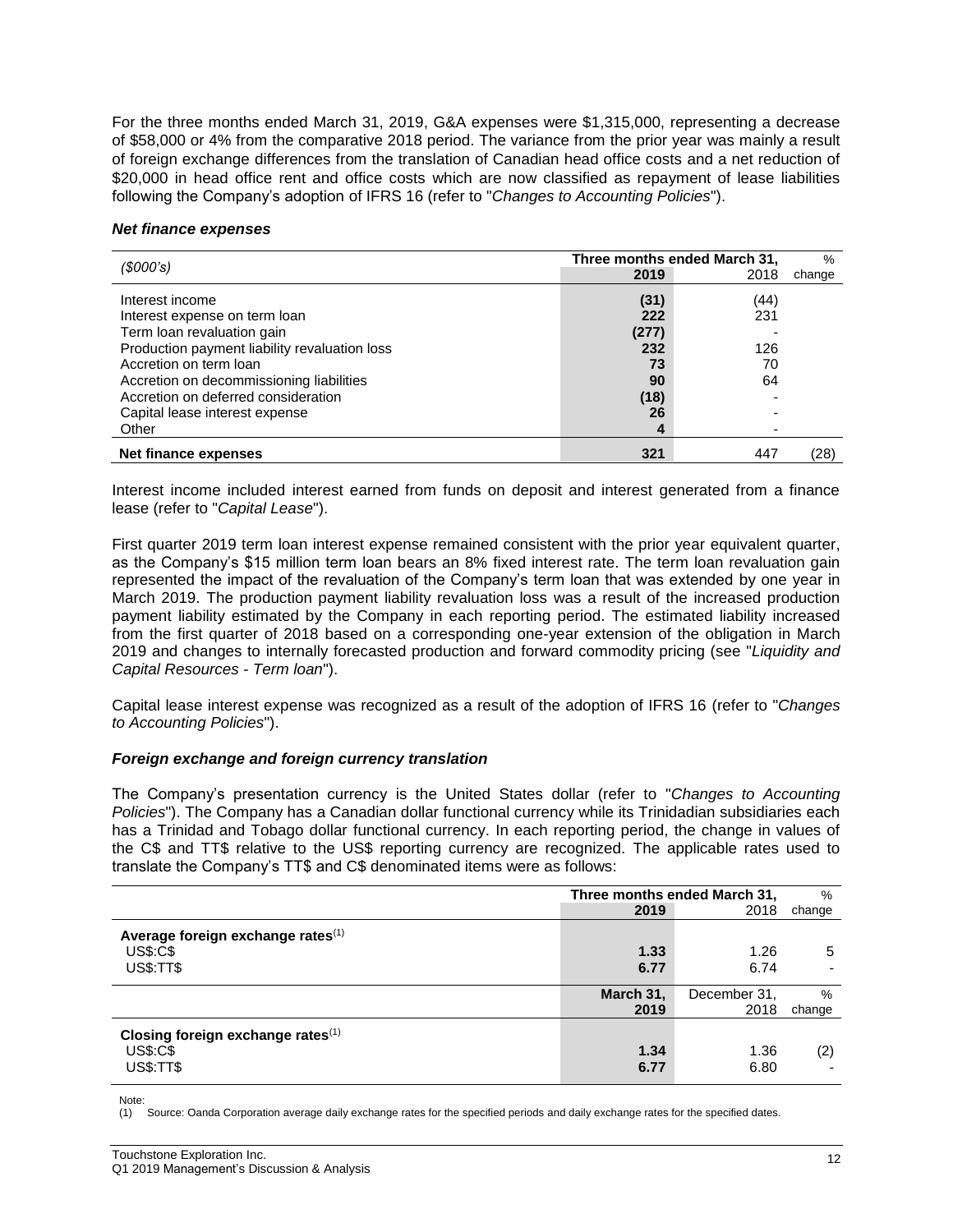The income and expenses of the Company's Canadian head office and Trinidad operations are translated to US\$ at the average monthly exchange rates relative to the date of the transactions. Specifically, the Company is subject to foreign exchange exposure as the sales prices of crude oil are determined by reference to US\$ denominated benchmark prices, and the majority of Touchstone's operating costs are denominated in TT\$. The Company is also subject to foreign exchange exposure relating to Canadian head office expenses and its term loan, which are denominated in C\$. Any material movements in the C\$ to US\$ exchange rate may have a material effect on the Company's reporting results.

During the three months ended March 31, 2019, the TT\$ continued to be stable vis-à-vis the US\$. The C\$ gradually appreciated relative to the US\$ during the three months ended March 31, 2019. However, in comparison to the three months ended March 31, 2018, the average Canadian dollar relative to the US\$ was 5% weaker. As a result, the Company recorded a foreign exchange loss of \$38,000 during the three months ended March 31, 2019 (2018 - gain of \$269,000). The majority of the translation differences were unrealized in nature and may be reversed in the future as a result of fluctuations in prevailing exchange rates.

The assets and liabilities of the Company's subsidiaries are translated to US\$ dollars at the exchange rate on the reporting period date for presentation purposes, with all resulting foreign currency differences recorded in other comprehensive income (loss). As at March 31, 2019 compared to December 31, 2018, the US\$ was 2% weaker relative to the C\$ and 0.5% weaker relative to the TT\$. As a result, a foreign currency translation gain of \$33,000 was reported during the first quarter of 2019 (2018 - loss of \$275,000).

# *Share-based compensation*

The Company has a share option plan pursuant to which options to purchase common shares of the Company may be granted by the Board of Directors to directors, officers, employees and consultants of the Company. The exercise price of each option may not be less than the closing price of the common shares prior to the date of grant. Compensation expense is recognized as the options vest. Unless otherwise determined by the Board of Directors, vesting typically occurs one third on each of the next three anniversaries of the date of the grant as recipients render continuous service to the Company, and the share options typically expire five years from the date of the grant.

The Company also has an incentive share compensation plan which provides for the grant of incentive share options to purchase common shares of the Company at a C\$0.05 exercise price. A maximum of one million common shares have been approved for issuance under this plan. Unless otherwise determined by the Board of Directors, vesting typically occurs one third on each of the next three anniversaries of the date of the grant, and the incentive share options typically expire five years from the date of the grant. The Company is phasing out its incentive share compensation plan, as no awards have been granted since June 2014.

At March 31, 2019, Touchstone had 8,534,640 share options and 15,000 incentive share options outstanding, with a weighted average exercise price of C\$0.44 per share and C\$0.10 per share, respectively. The maximum number of common shares issuable on the exercise of outstanding share options and incentive share options at any time is limited to 10% of the issued and outstanding Company common shares. At March 31, 2019, share options and incentive share options outstanding represented 5.3% of the Company's outstanding common shares (December 31, 2018 - 6.6%).

During the three months ended March 31, 2019, the Company recorded share-based compensation expenses of \$31,000 in relation to share option plans (2018 - \$25,000).

On April 5, 2019, the Company granted 2,550,000 share options to officers, directors and employees at an exercise price of C\$0.23 per option. The share options have a five-year term and vest one third on each of the next three anniversaries of the grant date.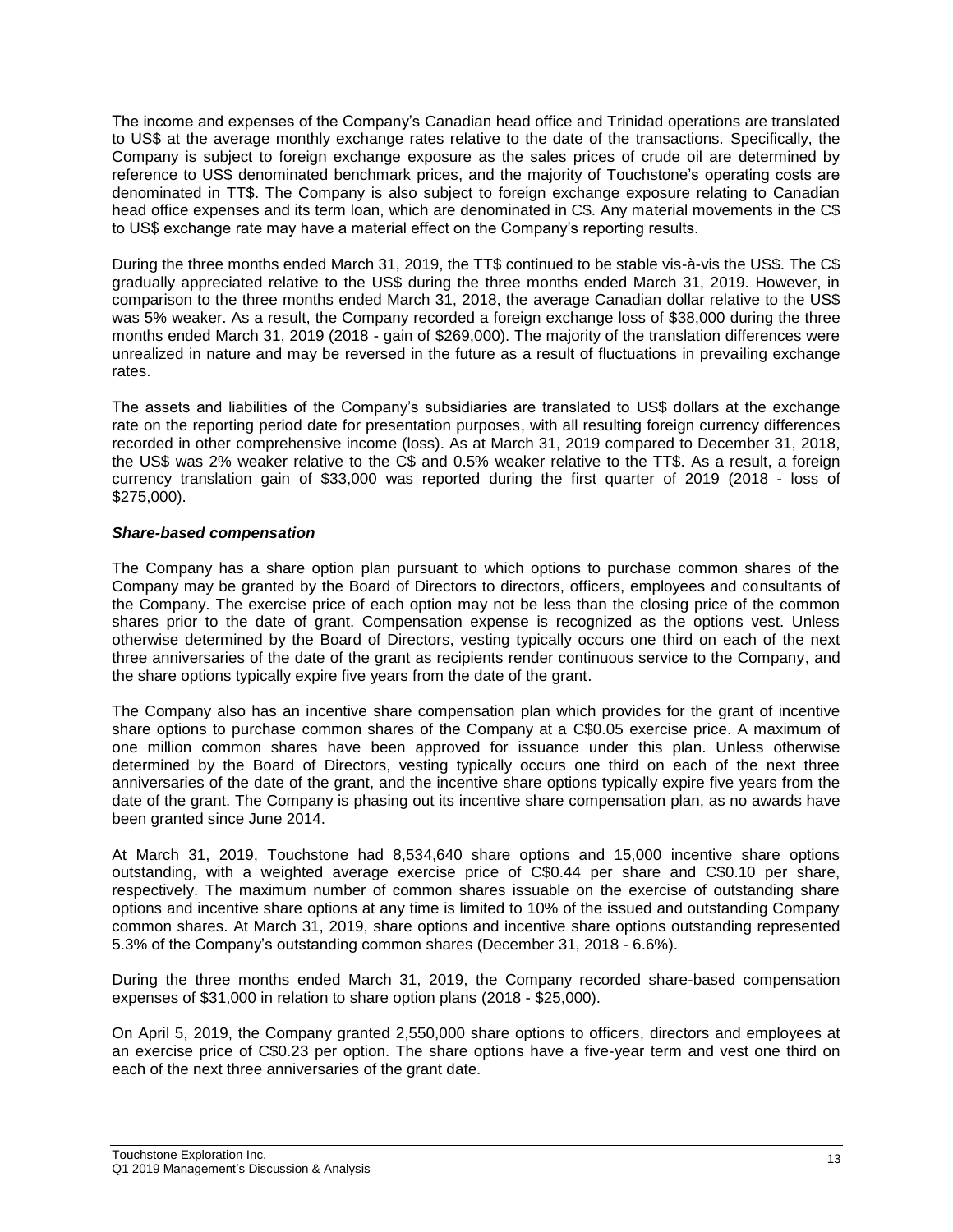### *Depletion and depreciation expense*

| (\$000's unless otherwise stated)          | Three months ended March 31, | $\%$        |        |
|--------------------------------------------|------------------------------|-------------|--------|
|                                            | 2019                         | 2018        | change |
| Depletion expense<br>On a per barrel basis | 1,287<br>6.74                | 862<br>6.21 | 49     |
| Depreciation expense                       | 164                          | 32          | 100    |
| Depletion and depreciation expense         | 1.451                        | 894         | 62     |

The Company's producing petroleum assets are subject to depletion expense. The net carrying value of producing assets is depleted using the unit of production method by reference to the ratio of production in the period over the related proven and probable reserves while also considering the estimated future development costs necessary to bring those reserves into production. Assets in the exploration phase are not amortized. Depreciation expense is recorded based on corporate assets in Canada on a declining balance basis. The right-of-use ("ROU") assets recognized upon the Company's adoption of IFRS 16 are depreciated over their estimated useful lives on a straight-line basis (refer to "*Changes to Accounting Policies*").

As at March 31, 2019, \$68,743,000 in future development costs were included in production asset cost bases for depletion calculation purposes (December 31, 2018 - \$68,644,000). For the three months ended March 31, 2019, per barrel depletion expenses increased by 9% in comparison to the prior year equivalent period primarily based on the first quarter 2019 increase in production.

Depreciation in the first quarter of 2019 increased \$132,000 from the equivalent 2018 period. \$117,000 of this variance was attributable to the adoption of IFRS 16, which increased the Company's property and equipment balance by \$1,194,000 on January 1, 2019.

### *Impairment of non-financial assets*

Entities are required to conduct impairment test where there is an indication of impairment or reversal of a non-financial asset, and the test may be conducted for a cash-generating unit ("CGU") where an asset does not generate cash inflows that are largely independent of those from other assets. Impairment is recognized when the carrying value of an asset or group of assets exceeds its recoverable amount, defined as the higher of its value in use or fair value less costs of disposal. Any asset impairment that is recorded is recoverable to its original value less any associated depletion and depreciation expense should there be indicators that the recoverable amount of the asset has increased in value since the time of recording the initial impairment. Touchstone assesses exploration asset and property and equipment indicators of impairment and impairment reversals on each reporting date.

At March 31, 2019 and 2018, Touchstone evaluated its petroleum assets for indicators of any potential impairment or related reversal. As a result of these assessments, no indicators were identified, and no impairment or related reversal was recorded. As future commodity prices remain volatile, impairment charges or recoveries could be recorded in future periods.

During the three months ended March 31, 2019, the Company impaired \$78,000 relating to lease expenses incurred on its East Brighton property given its estimated recoverable value was \$nil (2018 - \$93,000). In the first quarter of 2018, the Company incurred a \$63,000 impairment charge relating to its Cory Moruga exploration concession. The decommissioning liability associated with the property was increased based on changes in estimates, and the corresponding abandonment asset was impaired given the property's estimated recoverable value was \$nil.

The Company identified no indicators of impairment relating to its Ortoire CGU, which had a carrying value of \$3,944,000 as at March 31, 2019 (December 31, 2018 - \$3,644,000).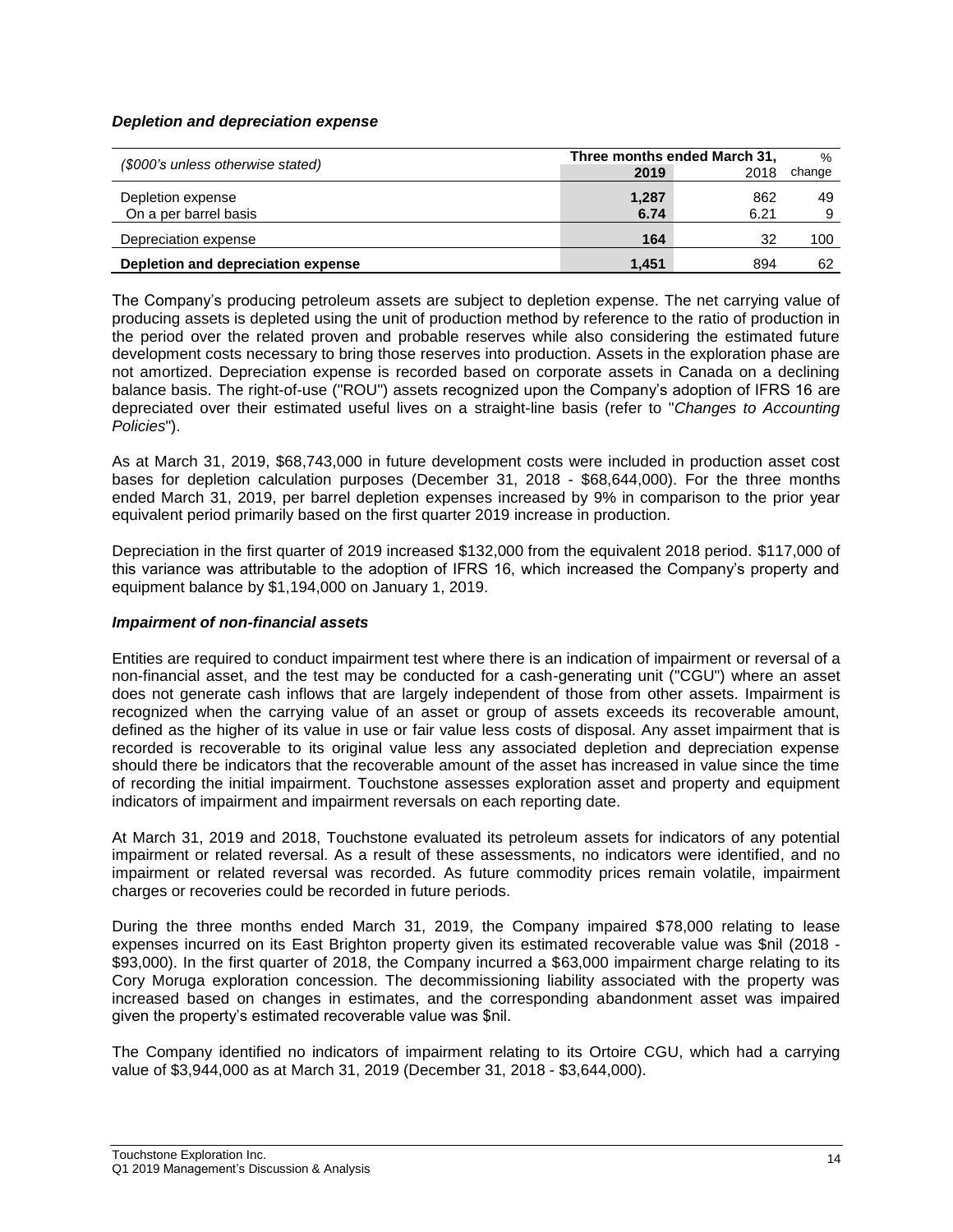### *Decommissioning liabilities and abandonment fund*

The Company's decommissioning and reclamation liabilities relate to future site restoration and well abandonment costs including the costs of production equipment removal and land reclamation based on current environmental regulations.

Pursuant to production and exploration licences with the MEEI, the Company is obligated to remit \$0.25 per barrel sold into an escrow account in the name of the MEEI. The payments are used as a contingency fund for remediation of pollution arising from petroleum operations carried out under the relevant licence and the eventual abandonment of wells and decommissioning of facilities used for operations conducted under the relevant licence. The MEEI shall return the funds in the escrow account once all obligations in respect of environmental remediation are fulfilled to the satisfaction of the MEEI. Contributions to the fund are reflected on the consolidated statements of financial position as long-term abandonment fund assets.

With respect to decommissioning liabilities associated with the Company's leases with Heritage, the Company is obligated for its proportional cost of all abandonments defined as its percentage of crude oil sold in a well in comparison to the well's cumulative historical production. The Company is not responsible for the decommissioning of existing infrastructure and sales facilities. The Company is obligated to remit \$0.25 per barrel sold to Heritage into a joint well abandonment fund. These funds are used solely for well decommissioning. Any costs of wells that are abandoned during the relevant licence term are credited against any future contributions of the well abandonment fund. Upon expiration of the relevant agreement, Heritage shall calculate the Company's total abandonment liability. If Touchstone's liability exceeds the well abandonment fund, the Company is obligated to pay the difference. Conversely, if the proceeds of the fund exceed the liability, the surplus shall be returned to Touchstone. These amounts are also reflected on the consolidated statements of financial position as long-term abandonment fund assets. As of March 31, 2019, the Company classified \$1,014,000 of accrued or paid contributions into MEEI and Heritage abandonment funds as long-term abandonment fund assets (December 31, 2018 - \$966,000).

Pursuant to its Heritage operating agreements, the Company funds Heritage's \$0.25 per barrel obligation with respect Heritage's head licence commitments with the MEEI. As the Company cannot access the contributions for its future well abandonments and all contributions are non-refundable, the payments are included in operating expenses as incurred. Additionally, the Company is obligated to remit \$0.03 per barrel to Heritage into a general abandonment fund. The non-refundable proceeds are used as a contingency fund for the decommissioning and removal of infrastructure and facilities within a property and are also expensed to operating costs as incurred.

The Company estimated the net present value of the cash flows required to settle its decommissioning liabilities to be \$9,017,000 as at March 31, 2019 based on a total inflation adjusted future liability of \$31,217,000 (December 31, 2018 - \$8,915,000 and \$31,606,000, respectively). The estimate included assumptions in respect of actual costs to abandon wells or reclaim a property, the time frame in which such costs will be incurred, and annual inflation factors. March 31, 2019 decommissioning liabilities were valued using a long-term risk-free rate of 7.9% and a long-term inflation rate of 3.7%, which were the same rates used to calculate the December 31, 2018 estimated liability. \$90,000 of accretion charges were recognized in the first quarter of 2019 to reflect the increase in decommissioning liabilities associated with the passage of time (2018 - \$64,000).

**Number of net well locations Undiscounted balance** *(\$000's)* **Inflation adjusted balance** *(\$000's)* **Discounted balance** *(\$000's)* **870 16,685 31,217 9,017**

Decommissioning obligation details as at March 31, 2019 were as follows: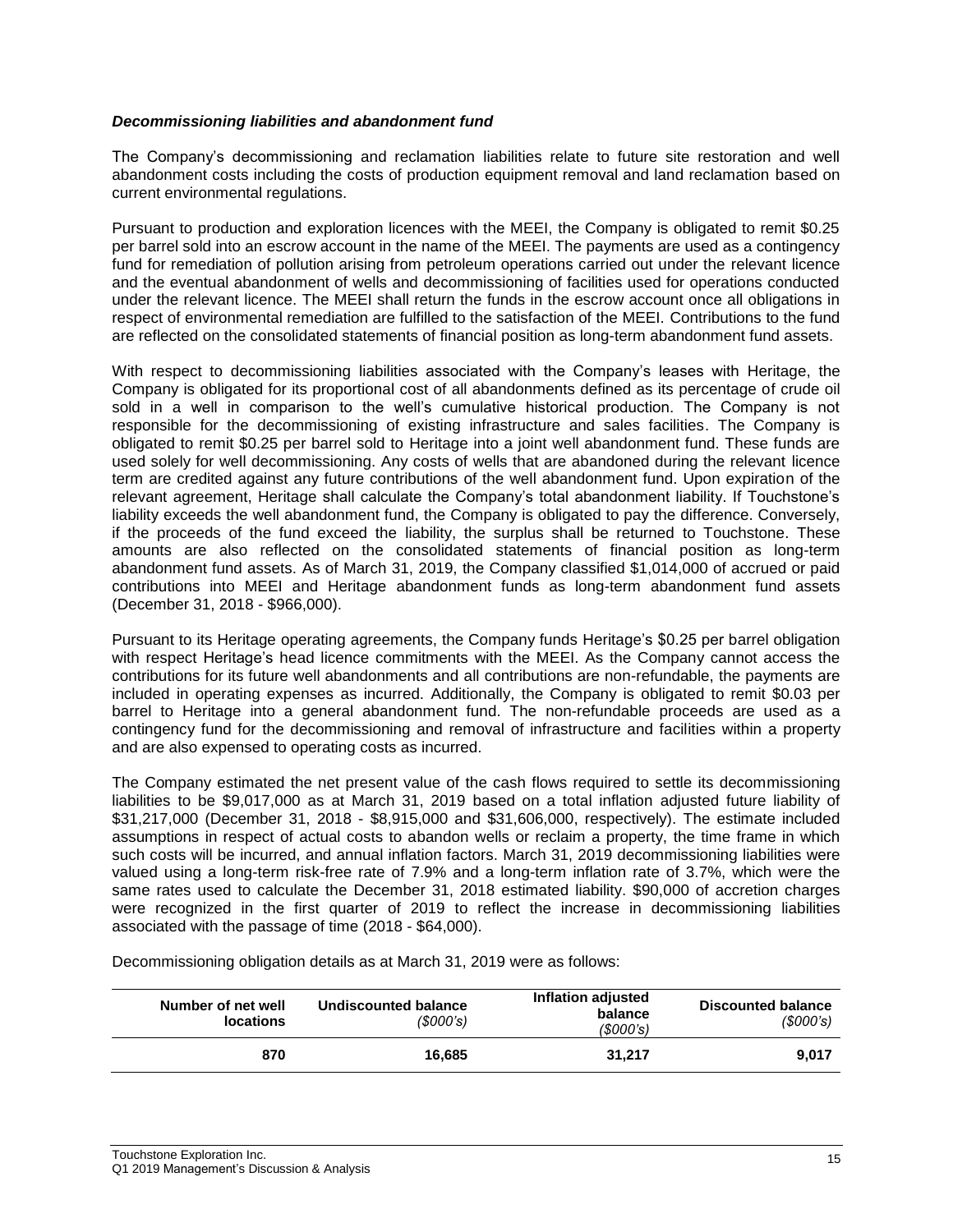Environmental stewardship is a core value at Touchstone, and abandonment and reclamation activities are made in a prudent, responsible manner with the oversight of the Board and in accordance with local regulations. Decommissioning liabilities are considered critical accounting estimates. There are significant uncertainties related to decommissioning expenditures, and the impact on the consolidated financial statements could be material. The eventual timing of and costs for these expenditures could differ from current estimates. Further information regarding decommissioning liabilities for the three months ended March 31, 2019 is included in Note 11 "*Decommissioning Liabilities and Abandonment Fund*" of the Company's March 31, 2019 unaudited interim consolidated financial statements.

### *Income tax expense and income taxes payable*

The Company's two Trinidad exploration and production subsidiaries are subject to the following Trinidad petroleum taxes:

- Supplemental Petroleum Tax ("SPT") 18% of gross oil revenue less royalties Petroleum Profits Tax ("PPT") 50% of net taxable profits
- Unemployment Levy ("UL") 5% of net taxable profits
- Green Fund Levy 0.3% of gross revenue

SPT is computed and remitted on a quarterly basis. Actual rates vary based on the realized selling prices of crude oil in the applicable quarter. The SPT rate is 0% when the weighted average realized price of oil for a given quarter is below \$50.00 per barrel and 18% when weighted average realized oil prices fall between \$50.00 and \$90.00. The revenue base for the calculation of SPT is gross revenue less royalties paid, less 20% investment tax credits for allowable tangible and intangible capital expenditures incurred in the applicable fiscal quarter.

Annual PPT and UL taxes are calculated based on net taxable profits. Net taxable profits are determined by calculating gross revenue less: royalties, SPT paid during the year, capital allowances, operating, administration and certain finance expenses. PPT losses may be carried forward indefinitely to reduce PPT in future years. UL losses cannot be carried forward to reduce future year UL. Developmental and exploratory capital expenditure allowances (tangible and intangible) are amortized 50% in year one, 30% in year two and 20% in year three. All exploration expenditures, unsuccessful development expenditures and abandonment costs can be written off in the year incurred.

The Company has a Trinidad oilfield service subsidiary that is subject to the greater of a 30% corporation income tax calculated on net taxable profits or a 0.6% business levy calculated on gross revenue. The service company is also subject to the green fund levy noted above. All corporate income tax losses can be carried forward indefinitely. Allowances vary from 10% to 33.3% for various capital expenditures incurred in the year.

The following table sets forth current income tax expense for the three months ended March 31, 2019 and 2018.

| (\$000's)                         | Three months ended March 31, | $\%$ |        |
|-----------------------------------|------------------------------|------|--------|
|                                   | 2019                         | 2018 | change |
| <b>SPT</b>                        | 1,471                        | 215  |        |
| PPT/UL                            | 115                          | 45   |        |
| <b>Business levy</b>              | 4                            | 5    |        |
| Green fund levy                   | 28                           | 26   |        |
| <b>Current income tax expense</b> | 1.618                        | 291  | 100    |

First quarter 2019 current income taxes were \$1,618,000 versus \$291,000 recorded in the prior year equivalent quarter. The variance was predominately from increased SPT recorded in 2019 based on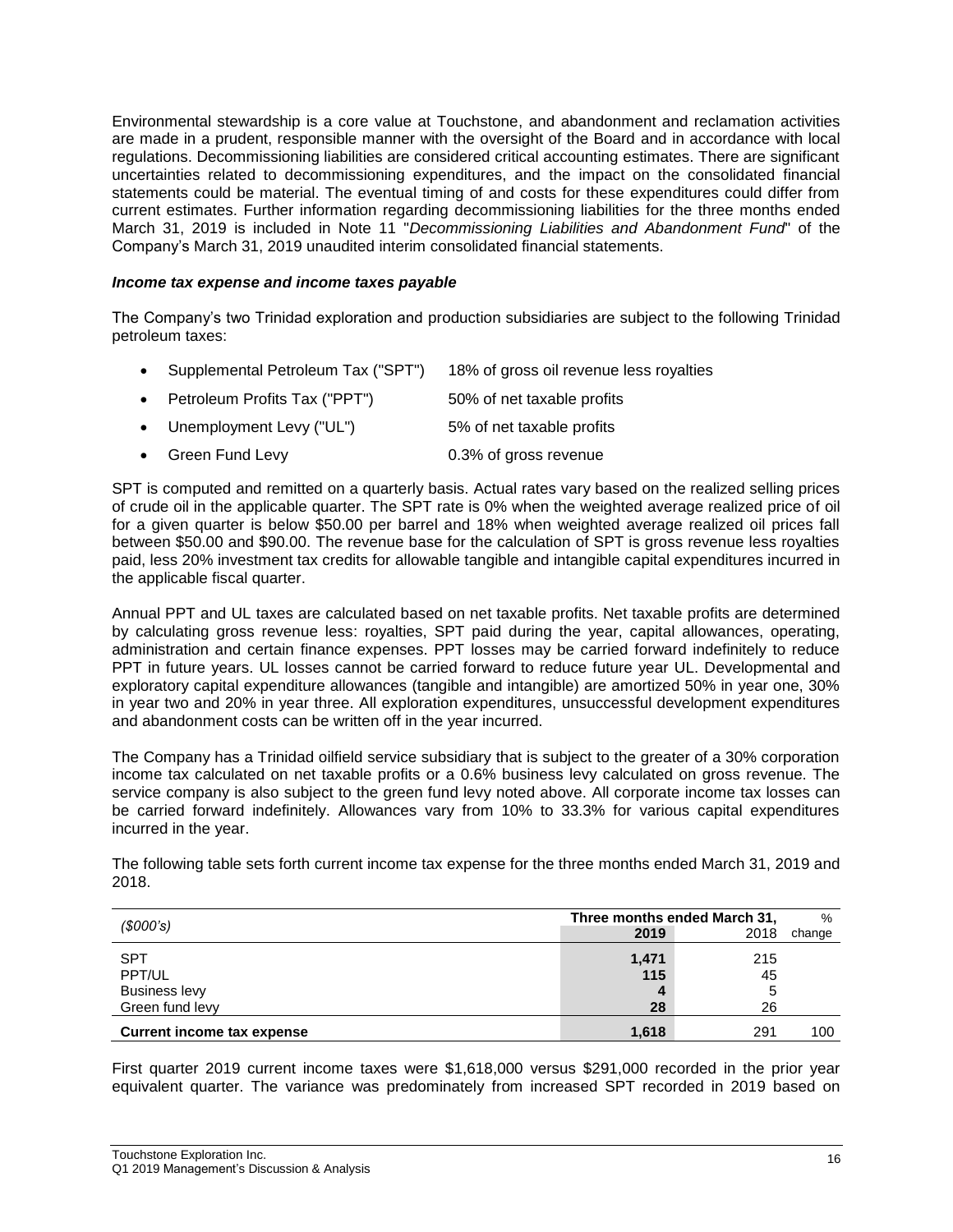increased production and petroleum revenue and reduced capital activity, which qualified for less SPT tax credits.

Details regarding the Company's March 31, 2019 income tax payable balance is noted in the following table.

| (S000's)                                                                         | <b>Principal</b> | <b>Interest</b>                   | Total          |
|----------------------------------------------------------------------------------|------------------|-----------------------------------|----------------|
| Prior year taxes (receivable) payable<br>2019 tax accruals less instalments paid | (98)<br>.496     | 2.376<br>$\overline{\phantom{0}}$ | 2,278<br>1.496 |
| Income taxes payable                                                             | 1.398            | 2.376                             | 3,774          |

Touchstone's \$16,010,000 deferred income tax liability balance represented the estimated future tax consequences attributable to differences between financial statement carrying amounts of assets and liabilities and their respective tax bases as at March 31, 2019 (December 31, 2018 - \$14,994,000). The deferred tax liability balance mainly related to the discrepancy of the tax values over the carrying values of the Company's petroleum assets. During the first quarter of 2019, the Company recorded deferred tax expenses of \$942,000 (2018 - \$956,000).

The Company previously acquired a Trinidad company that had overdue income tax balances owing to the Trinidad and Tobago Board of Inland Revenue ("BIR") which included both principal and interest components. The August 19, 2011 purchase and sales agreement related to the acquired subsidiary specified that upon confirmation from the BIR, the acquired subsidiary was responsible for the principal tax balances, and the seller was responsible for the tax interest balances. At the time of the acquisition, both parties intended to seek a waiver from the BIR for the tax interest, and the seller indemnified the acquired subsidiary with respect to the interest amounts. Subsequent to the acquisition date, the acquired subsidiary was responsible for interest on the principal balance until repaid. On October 9, 2012, the BIR accepted the acquired subsidiary's proposed settlement of the outstanding principal balances upon which the last payment was made in February 2013. As of March 31, 2019, \$2,273,000 (December 31, 2018 - \$2,262,000) in related interest was accrued in income taxes payable.

The acquired subsidiary has subsequently received BIR tax statements showing principal amounts and interest balances outstanding. The Company believes that the principal balance has been fully paid, and the full interest balance is the responsibility of the seller. During 2017, the seller was placed into joint liquidation. Management has received confirmation from external counsel that financial position of the seller and the Company's ability to recover funds under the indemnity remain unchanged. The Company continues to work with the BIR to resolve this matter and does not believe that it will be required to make any further income tax payments nor any payments for the seller's portion of any interest.

### **Capital Expenditures**

### *Exploration asset expenditures*

Exploration asset expenditures include asset additions in areas that have been determined to be in the exploration phase. The following table summarizes the Company's exploration asset expenditures during the respective periods:

| (\$000's)                             | Three months ended March 31, |      | $\%$   |
|---------------------------------------|------------------------------|------|--------|
|                                       | 2019                         | 2018 | change |
| Lease payments                        | 200                          | 136  |        |
| Geological                            | 103                          | 36   |        |
| Capitalized G&A                       | 57                           | ວ    |        |
| <b>Exploration asset expenditures</b> | 360                          | 177  | 100    |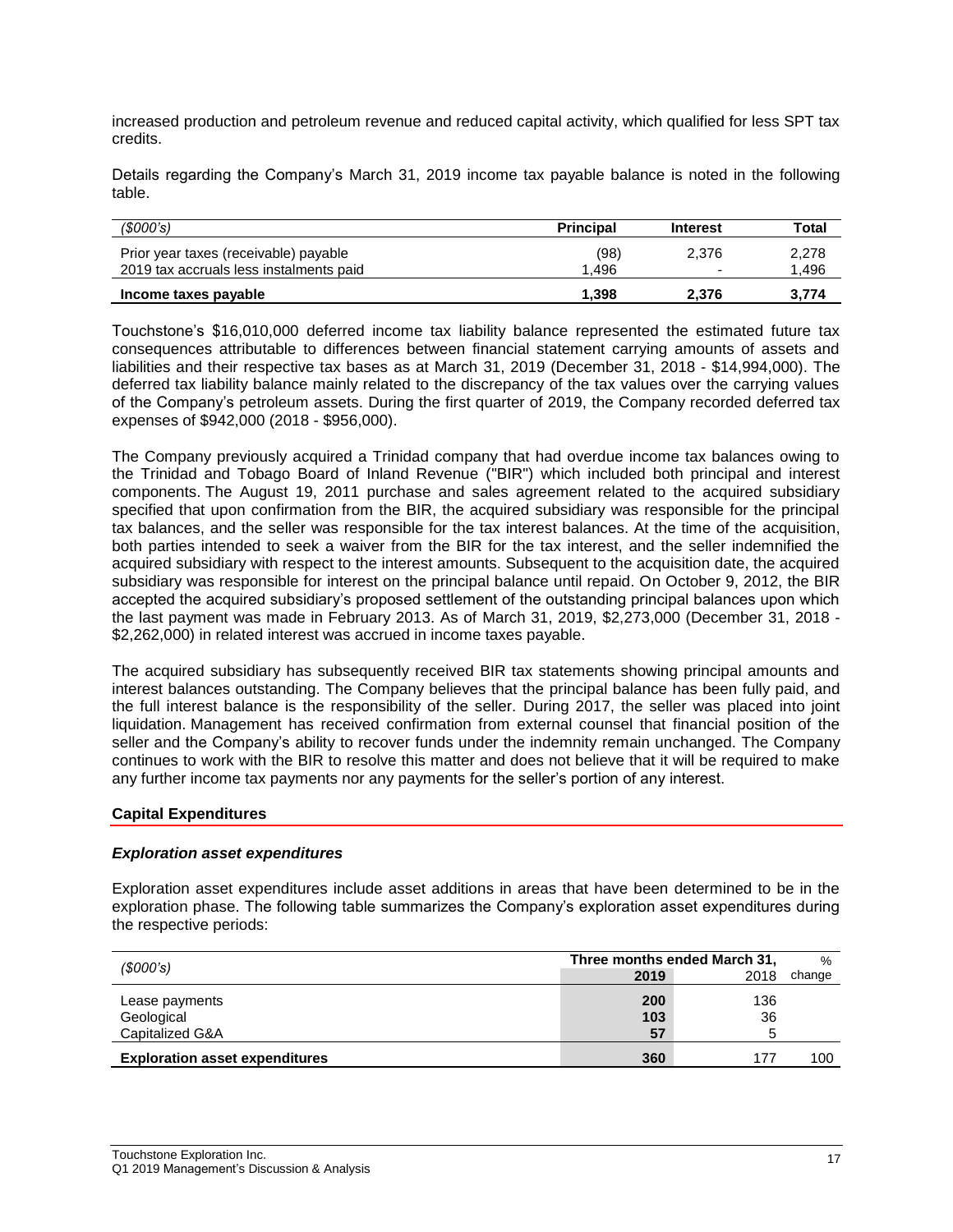In the first quarter of 2019, the Company continued to prepare for its first exploration well in Ortoire. All geological expenditures and capitalized G&A amounts incurred in the first quarter of 2019 and 2018 related to the Ortoire concession. In addition, the Company incurred \$200,000 in head licence costs related to its Ortoire and East Brighton properties during the three months ended March 31, 2019 (2018 - \$136,000).

# *Property and equipment (development) expenditures*

| (S000's)                                                                |                              | Three months ended March 31, |        |  |
|-------------------------------------------------------------------------|------------------------------|------------------------------|--------|--|
|                                                                         | 2019                         | 2018                         | change |  |
| Drilling and completions<br>Capitalized G&A<br>Corporate assets / other | 206<br>193<br>$\blacksquare$ | 2.647<br>109<br>96           |        |  |
| Development expenditures                                                | 399                          | 2,852                        | (86)   |  |

The Company conducted minimal field development activity in the first quarter of 2019, mainly completing two wells that were drilled in December 2018. In the 2018 comparative quarter, the Company drilled two wells.

# **Liquidity and Capital Resources**

Touchstone's long-term goal is to fund current period decommissioning expenditures and capital expenditures necessary for the replacement of production declines using only funds flow from operations. Profitable growth activities will be financed with a combination of funds flow from operations and other sources of capital. Touchstone typically uses equity and term debt to raise capital.

As at March 31, 2019, Touchstone had a cash balance of \$7,586,000, a working capital surplus of \$1,963,000, and a C\$15 million principal term loan balance.

In February, the Company raised gross proceeds of \$5,013,000 (£3,800,000) by way of a placing of 31,666,667 new common shares at a price of C\$0.21 (12 pence) per common share. Fees incurred from the private placement were \$517,000, resulting in net proceeds of \$4,496,000. Touchstone intends to use the net proceeds from the private placement to fund the first exploration well on its Ortoire property.

Attributable to limited capital expenditures and the net funds received from the private placement, Touchstone's net debt was \$10,016,000, which was 30% lower than the December 31, 2018 balance despite a \$1,243,000 increase from the adoption of IFRS 16 (refer to "*Changes to Accounting Polices*"). The Company's 2018 developmental capital investments increased both production and funds flow from operations from the prior year, as net debt to trailing twelve-month funds flow from operations was 1.1 times as of March 31, 2019 versus 1.7 times as at December 31, 2018. As a result of an extension executed in the first quarter of 2019, the Company's C\$15 million credit facility does not require the commencement of principal payments until January 1, 2021.

The Company's near-term development plan is strategically balanced between maintaining base production levels and proceeding with exploratory activities on the Ortoire property while maintaining a net debt to trailing funds flow from operations ratio below 2.0 times. The Company intends to remain focused on financial discipline and cost control. Touchstone will continue to take a measured approach to 2019 developmental drilling in an effort to manage financial liquidity while focusing on the Ortoire exploration opportunity.

Management's long-term strategy is to maintain net debt to annual funds flow from operations at or below a ratio of 2.0 times. The Company also monitors its capital management through the net debt to net debt plus equity ratio. Management's strategy is to utilize more equity than debt, thereby targeting net debt to net debt plus shareholders' equity at a ratio of less than 0.4 to 1.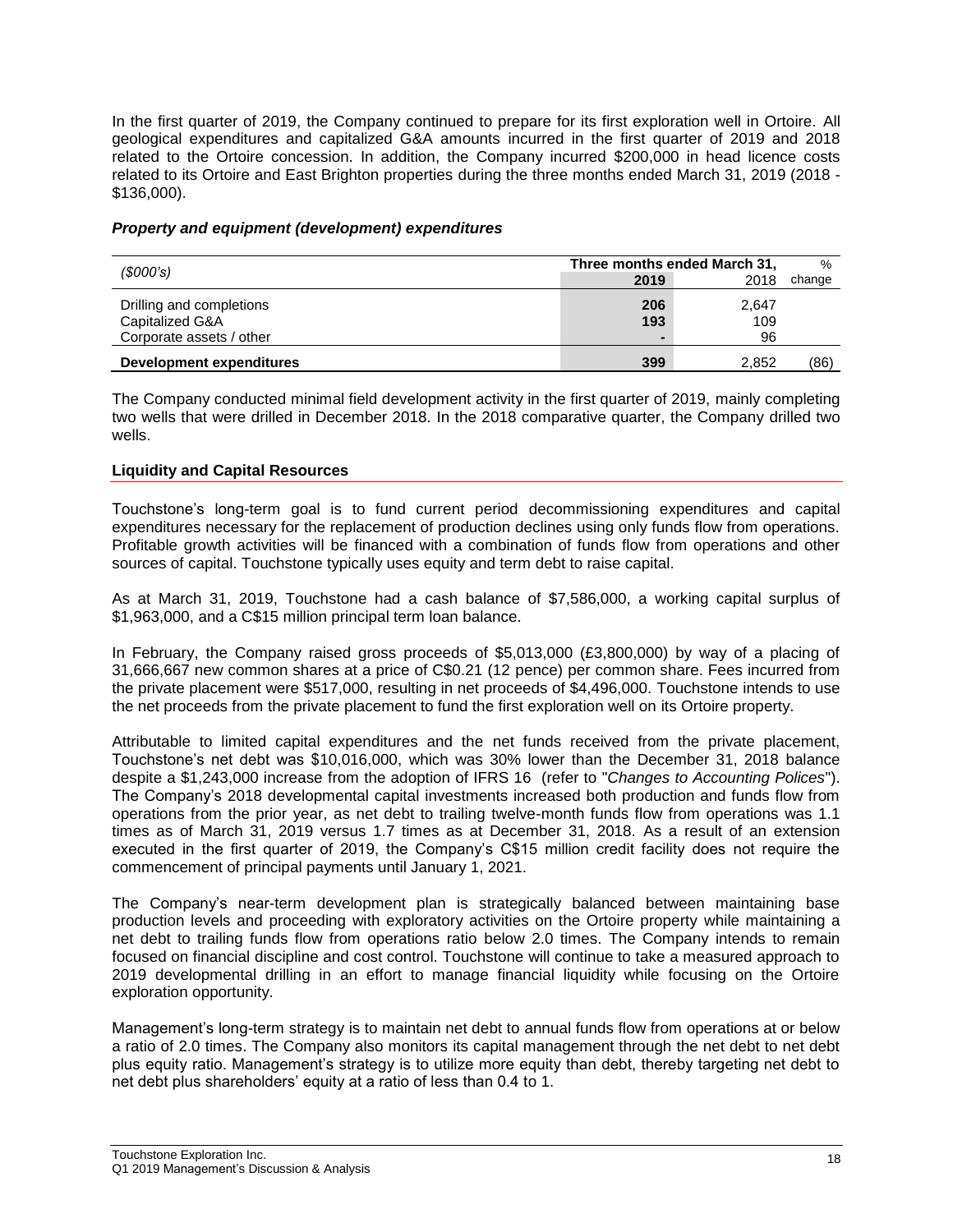Touchstone's internal capital management calculations for the three months ended March 31, 2019 and the year ended December 31, 2018 are summarized below.

| (S000's)                                                                                                           | <b>Target</b><br>measure | March 31,<br>2019        | December 31,<br>2018 |
|--------------------------------------------------------------------------------------------------------------------|--------------------------|--------------------------|----------------------|
| Current assets<br><b>Current liabilities</b>                                                                       |                          | (18, 648)<br>16,685      | (15, 854)<br>19,172  |
| Working capital (surplus) deficit $(1)$<br>Principal long-term portion of term loan<br>Long-term lease liabilities |                          | (1,963)<br>11,235<br>744 | 3,318<br>11,004      |
| Net debt $(2)$<br>Shareholders' equity                                                                             |                          | 10,016<br>35,530         | 14,322<br>31,217     |
| Net debt plus equity                                                                                               |                          | 45,546                   | 45,539               |
| Trailing twelve-month funds flow from operations <sup>(3)</sup>                                                    |                          | 8,782                    | 8,414                |
| Net debt to funds flow from operations                                                                             | $< 2.0$ times            | 1.1                      | 1.7                  |
| Net debt to net debt plus equity                                                                                   | $< 0.4$ times            | 0.2                      | 0.3                  |

Notes:

(1) Working capital surplus (deficit) is a Non-GAAP measure and is calculated as current assets minus current liabilities as they appear on the consolidated statements of financial position.

(2) Non-GAAP financial measure that does not have a standardized meaning prescribed by IFRS and therefore may not be comparable with the calculation of similar measures presented by other companies. See "*Non-GAAP Measures*" for further information.

(3) Additional GAAP financial measure included in the Company's consolidated statements of cash flows. Trailing twelve-month funds flow from operations as at March 31, 2019 include funds flow from operations for the three months ended March 31, 2019 plus funds flow from operations for the April 1 through December 31, 2018 interim period. See "*Non-GAAP Measures*"*.*

Following the adoption of IFRS 16, the Company now recognizes lease liabilities in its determination of net debt. Lease liabilities are affected by the amount of future lease payments, anticipated lease terms, and the Company's estimated incremental borrowing rate for a specific lease arrangement. Changes to the Company's lease obligations could have a material impact on the Company's net debt and its net debt to funds flow from operations ratios in future periods (refer to "*Changes to Accounting Polices*").

# *Term loan*

On November 23, 2016, the Company completed an arrangement for a C\$15 million, five-year term credit facility from a Canadian investment fund. The term loan bears a fixed interest rate of 8% per annum, compounded and payable quarterly.

Effective June 15, 2018, the Company and the lender entered into a Second Amending Agreement to the Credit Agreement, which extended the term loan maturity date to November 23, 2022 and extended all principal payments by one year. Effective March 29, 2019, the Company and the lender entered into a Third Amending Agreement to the Credit Agreement (the "2019 Amendment"), which extended the term loan maturity date to November 23, 2023. The Company is required to repay C\$810,000 per quarter commencing on January 1, 2021 through October 1, 2023, and the then outstanding principal balance is repayable on the maturity date. As consideration for the Amendment, the Company paid the lender a financing fee of C\$150,000 (\$112,000).

Touchstone may prepay any principal portion of the term loan at any time and if it does so will incur the following prepayment fees:

- from April 1, 2019 to November 23, 2019, a fee of 2% of the amount prepaid; and
- from November 24, 2020 to November 22, 2023, a fee of 1% of the amount prepaid.

In connection with the term loan, the Company granted the lender a production payment equal to 1% of total petroleum sales from then current Company land holdings in Trinidad. Concurrent with the execution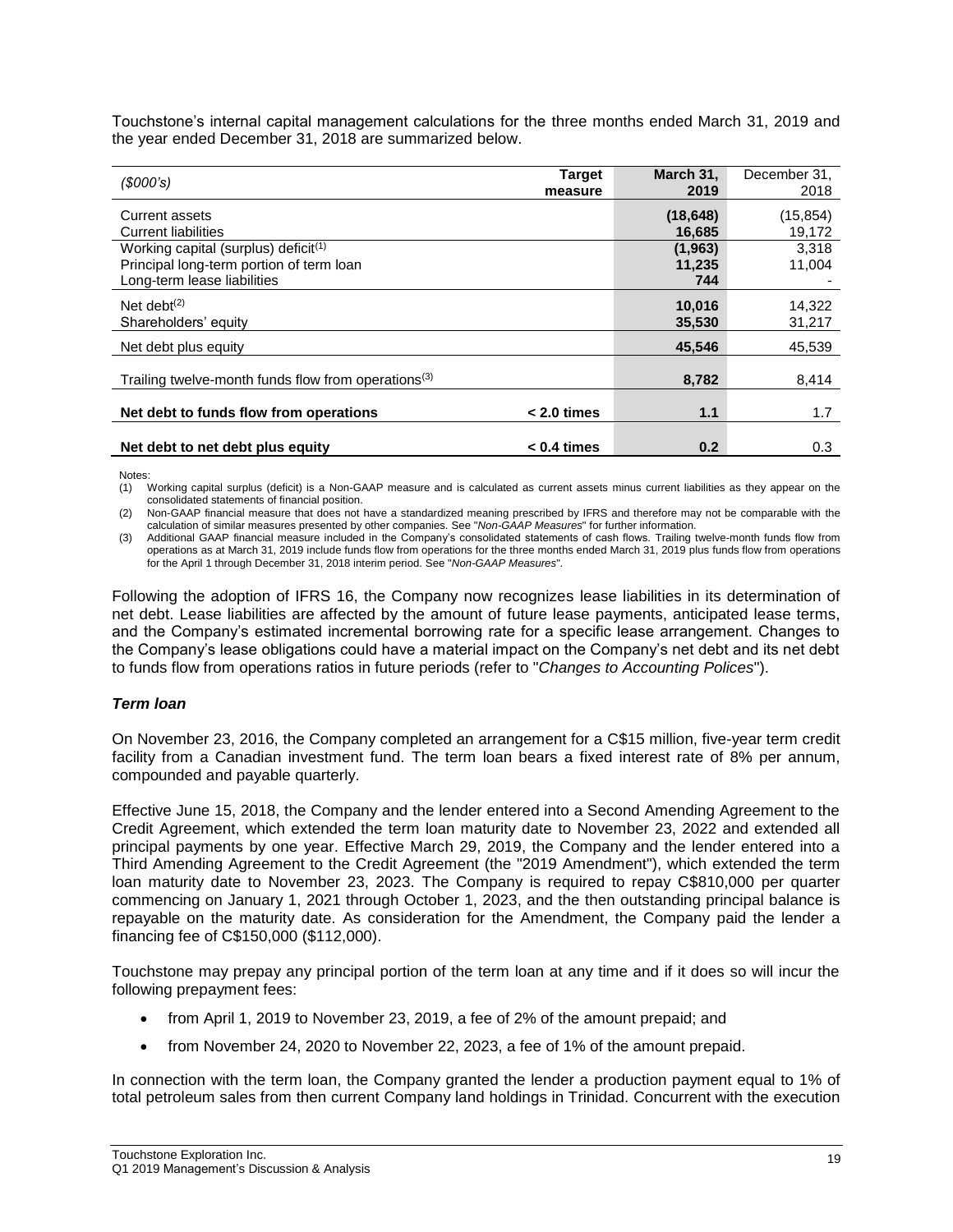of the 2019 Amendment, the Company and the lender extended the production payment agreement to mature on October 31, 2023 regardless of any repayment or prepayment of the term loan. The term loan and the Company's obligations in respect of the production payment are principally secured by fixed and floating security interests over all present and after acquired assets of the Company and its subsidiaries.

The production payment liability is governed by a separate agreement between the parties. The payment is defined as 1% of total sale proceeds, which is defined as the gross proceeds from the sale of aggregate gross production attributable to the Company's participating interest in all current Trinidad blocks. The payment is calculated quarterly and payable 35 days subsequent to the end of each fiscal quarter. Touchstone has the option, concurrent with repayment of the term loan in full, to buyout the production payment obligation. The buyout shall be negotiated by both parties and calculated by the Company as prepared by reference to internal forecasts discounted at 8% per annum.

The debt instrument is comprised of two financial liability components: the term loan liability and the production payment liability.

At inception the term loan liability was measured at fair value, net of all transaction fees, using a discount rate of 12%. The term loan was revalued based on the 2019 Amendment, resulting in a gain of \$277,000 recognized during the three months ended March 31, 2019 (2018 - \$nil). The discount on the term loan is unwound using the effective interest rate method to the face value at maturity and is expensed to net finance expenses on the consolidated statements of comprehensive income (loss). Term loan accretion charges for the three months ended March 31, 2019 were \$73,000 (2018 - \$70,000). The term loan liability balance was \$10,026,000 as at March 31, 2019 (December 31, 2018 - \$10,130,000).

The production payment liability is revalued at each reporting period based on internally estimated future production and forward crude oil pricing forecasts using a discount rate of 15%. As a result of these changes in estimates and the 2019 Amendment, a revaluation loss of \$232,000 was recognized during the first quarter of 2019 (2018 - \$126,000). The production payment liability balance was \$871,000 as at March 31, 2019, with \$231,000 classified as short-term on the consolidated statement of financial position (December 31, 2018 - \$733,000 and \$180,000, respectively).

The term loan arrangement contains industry standard representations and warranties, positive and negative covenants and events of default. The financial covenants and the Company's estimated position as at March 31, 2019 are set forth below.

| Covenant                                       | Covenant<br>threshold | Three months<br>ended March<br>31, 2019 |
|------------------------------------------------|-----------------------|-----------------------------------------|
| Net funded debt to equity ratio $(1)$          | $< 0.50$ times        | $0.11 \times$                           |
| Net funded debt to EBITDA ratio <sup>(2)</sup> | $< 2.50$ times        | 0.38 times                              |

Notes:

(1) Net funded debt is defined as interest-bearing debt including capital lease liabilities, less cash reserves. Equity is defined as book value of shareholders' equity less accumulated other comprehensive loss.

(2) Means the ratio of net funded debt to EBITDA for the trailing twelve-month period. EBITDA is defined as net earnings before interest, income taxes and non-cash items.

Following the adoption of IFRS 16, the Company's "net funded debt" balance as defined in its credit agreement has increased with the inclusion of the Company's lease liabilities. Compliance with future credit facility covenants are not expected to be impacted by this change.

Pursuant to the credit agreement, a failure of any covenant constitutes an event of default. Upon an event of default, the lender can declare the principal loan balance and any accrued interest immediately due and payable. The Company routinely reviews the term loan covenants based on actual and forecasted results and can make changes to development and exploration plans to comply with the covenants. The Company is committed to having an adaptable capital expenditure program that can be adjusted to a tightening of liquidity sources if necessary.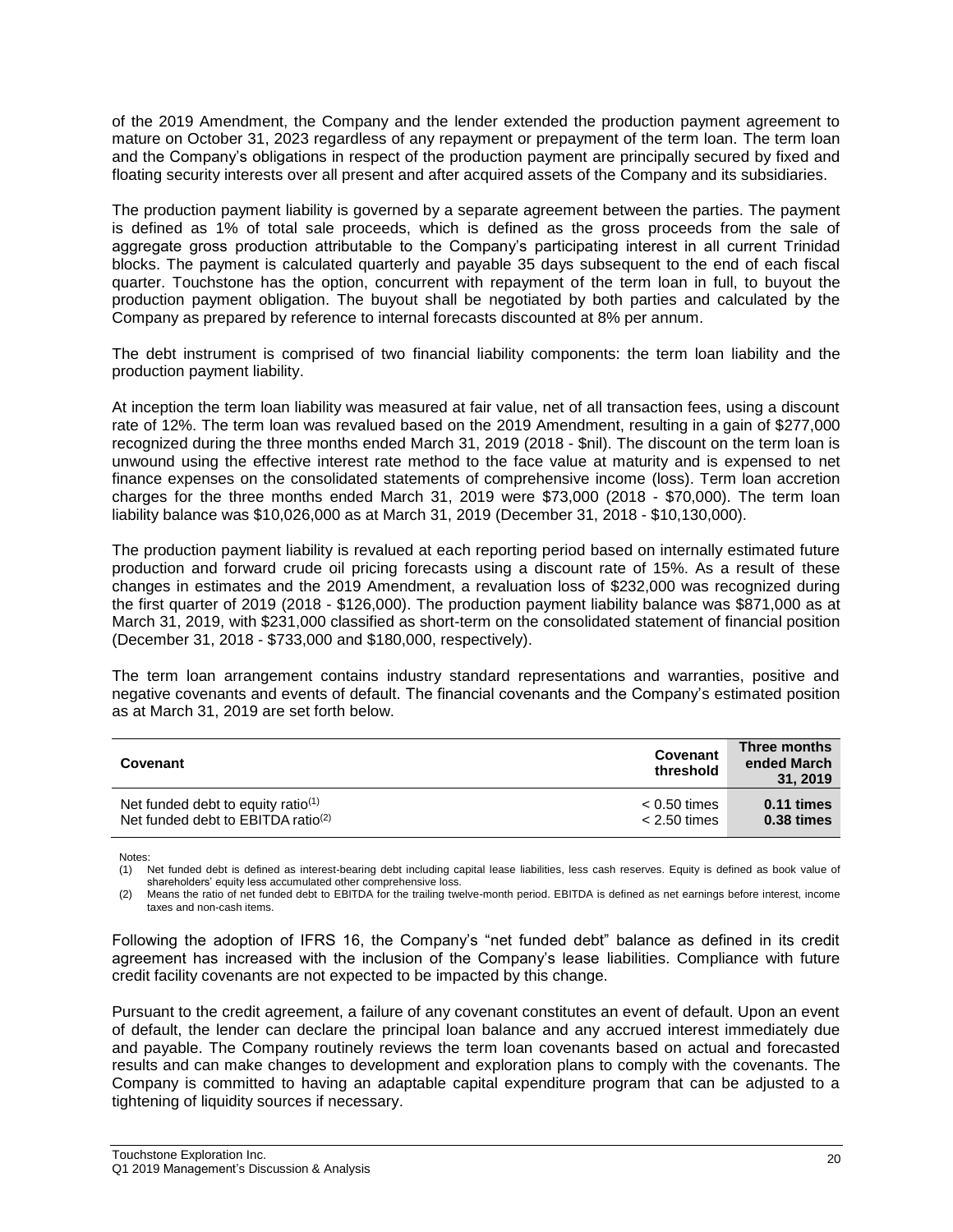# *Restricted cash*

As at March 31, 2019, the Company had cash collateralized bonds totaling \$271,000 related to its future work commitments on its Heritage concessions (December 31, 2018 - \$271,000). The balance was classified as long-term restricted cash on the consolidated statements of financial position as the bonds expire at the expiration of the relevant licence agreement.

# *Capital lease*

The Company entered into a five-year, \$1,836,000 contractual agreement to lease its four service rigs and ancillary equipment to a third party on October 1, 2017. The lease arrangement also included the Company's coil tubing unit that was previously leased to the same party on May 1, 2015. The lease bears a fixed interest rate of 8% per annum, compounded and payable monthly. Principal is collected on a quarterly basis, and the Company continues to hold title to the assets until all principal and associated interest payments have been collected.

The lease arrangement was accounted for as a finance lease, as substantially all of the risks and rewards of ownership are held by the lessee. The adoption of IFRS 16 did not affect the capital lease arrangement (refer to "*Changes to Accounting Polices*"). At March 31, 2019, the Company's finance lease receivable was \$1,392,000, of which \$992,000 was classified as long-term other assets (December 31, 2018 - \$1,447,000 and \$1,047,000, respectively).

# *Liquidity risk*

Liquidity risk is the risk that the Company will not be able to meet its financial obligations as they become due. Liquidity risk also includes the risk of not being able to liquidate assets in a timely manner at a reasonable price. The Company's approach to managing liquidity is to ensure that it will have sufficient liquidity to meet liabilities when due, under both normal and unusual conditions without incurring unacceptable losses or jeopardizing the Company's business objectives. Stewardship of the Company's capital structure and potential liquidity risk is managed through its financial and operating forecast process. The forecast of the Company's future cash flows is based on estimates of production, crude oil prices, capital expenditures, royalty expenses, operating expenses, general and administrative expenses and other investing and financing activities. The forecast is regularly updated based on changes in commodity prices, capital expenditures, production expectations and other factors that in the Company's view would impact cash flow.

To manage its capital structure in a period of low or volatile crude oil prices, the Company may reduce its fixed cost structure, adjust capital spending, issue new equity or seek additional sources of debt financing. Given that the Company has minimal development work obligations and guarantees, the Company will continue to manage its capital expenditures to reflect current financial resources in the interest of sustaining long-term viability. Estimated undiscounted cash outflows relating to financial liabilities as at March 31, 2019 were as follows:

| (S000's)                                 | <b>Undiscounted</b><br>amount | Less than 1<br>year | 1 to 3 years | 4 to 5 years |
|------------------------------------------|-------------------------------|---------------------|--------------|--------------|
| Accounts payable and accrued liabilities | 12,680                        | 12,680              |              |              |
| Income taxes payable                     | 3,774                         | 3,774               |              |              |
| Term loan principal                      | 11,235                        |                     | 3,033        | 8,202        |
| Estimated term loan production payments  | 2,207                         | 466                 | 1.041        | 700          |
| Term loan interest payments              | 3,292                         | 901                 | 1.614        | 777          |
| Lease liabilities                        | 1,365                         | 574                 | 546          | 245          |
| <b>Financial liabilities</b>             | 34,553                        | 18,395              | 6,234        | 9,924        |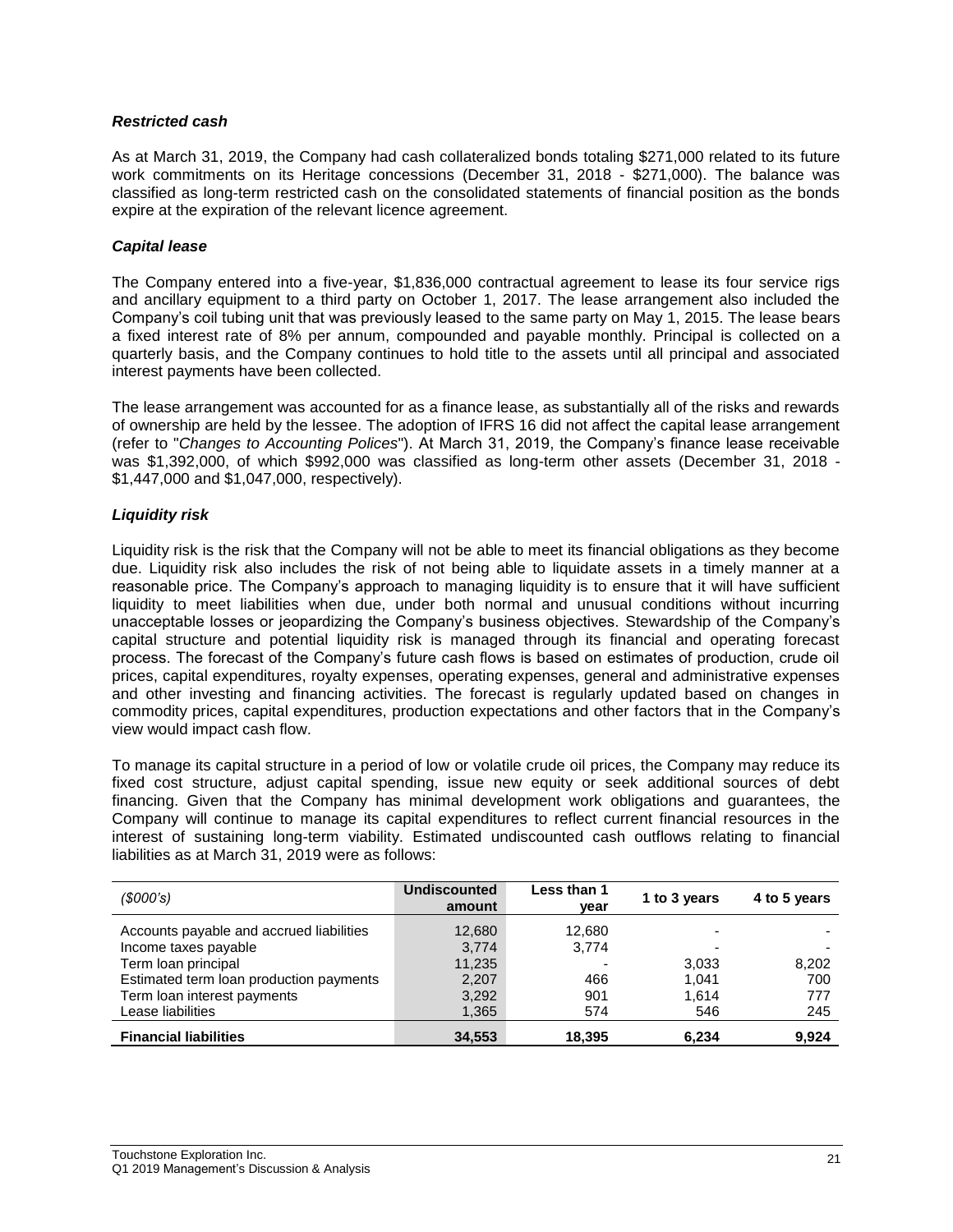### **Market Risk Management**

Management of cash flow variability is an integral component of Touchstone's business strategy. Changing business conditions are monitored regularly and, where material, reviewed with the Board of Directors to establish risk management guidelines to be used by Management. The risk exposure inherent in the movements of the price of crude oil and fluctuations in US\$:C\$ and US\$:TT\$ exchange rates are all proactively reviewed by Touchstone and may be managed through the use of derivative contracts as considered appropriate.

The Company has elected not to apply IFRS prescribed "hedge accounting" rules. Accordingly, the fair value of financial derivative contracts is recorded at each period-end. The fair value may change substantially from period to period depending on market conditions. As a result, comprehensive income (loss) may fluctuate considerably based on the period ending commodity forward strip prices compared to the prices in any derivative contracts.

### *Commodity price risk*

The Company is exposed to commodity price movements as part of its operations. Commodity prices for oil are impacted by the world and continental/regional economy and other events that dictate the levels of supply and demand. Consequently, these changes could also affect the value of the Company's properties, the level of spending for exploration and development and the ability to meet obligations as they come due. Touchstone maintains a risk management strategy to protect funds flow from operations from the volatility of commodity prices. Touchstone's strategy focuses on the periodic use of puts, costless collars, swaps or fixed price contracts to limit exposure to fluctuations in commodity prices while allowing for participation in commodity price increases.

On April 17, 2019, the Company entered into the following financial derivative contracts to mitigate its exposure to fluctuations in commodity prices:

| <b>Oil contract</b> | Volume              | <b>Pricing point</b> | <b>Strike price</b>  | Term                                 |
|---------------------|---------------------|----------------------|----------------------|--------------------------------------|
| Put options         | 800 barrels per day | Brent ICE            | US\$56.10 per barrel | June 1, 2019 to<br>December 31, 2019 |

The Company will continue to monitor forward commodity prices and may enter future commodity-based risk management contracts to reduce the volatility of petroleum sales and protect future development capital programs.

### *Foreign currency risk*

Foreign currency exchange risk arises from changes in foreign exchange rates that may affect the fair value or future cash flows of the Company's financial assets or liabilities. As the Company primarily operates in Trinidad, fluctuations in the exchange rate between the TT\$ and the US\$ could have a significant effect on reported results, as the sales prices of crude oil are determined by reference to US\$ denominated benchmark prices and the majority of the Company's operating costs are denominated in TT\$. This is currently mitigated by the fact that the TT\$ is informally pegged to the US\$. The Company is also subject to foreign exchange exposure relating to Canadian head office expenses and its term loan, which are denominated in C\$. Any material movements in the C\$ to US\$ exchange rate may have a material effect on the Company's reporting results. The Company also has foreign exchange exposure on costs dominated in pounds sterling required to maintain its AIM listing (see "*Foreign exchange and foreign currency translation*").

The Company's foreign currency policy is to monitor foreign currency risk exposure in its areas of operations and mitigate that risk where possible by matching foreign currency denominated expenses with petroleum sales paid in foreign currencies. The Company attempts to limit its exposure to foreign currency through collecting and paying foreign currency denominated balances in a timely fashion. The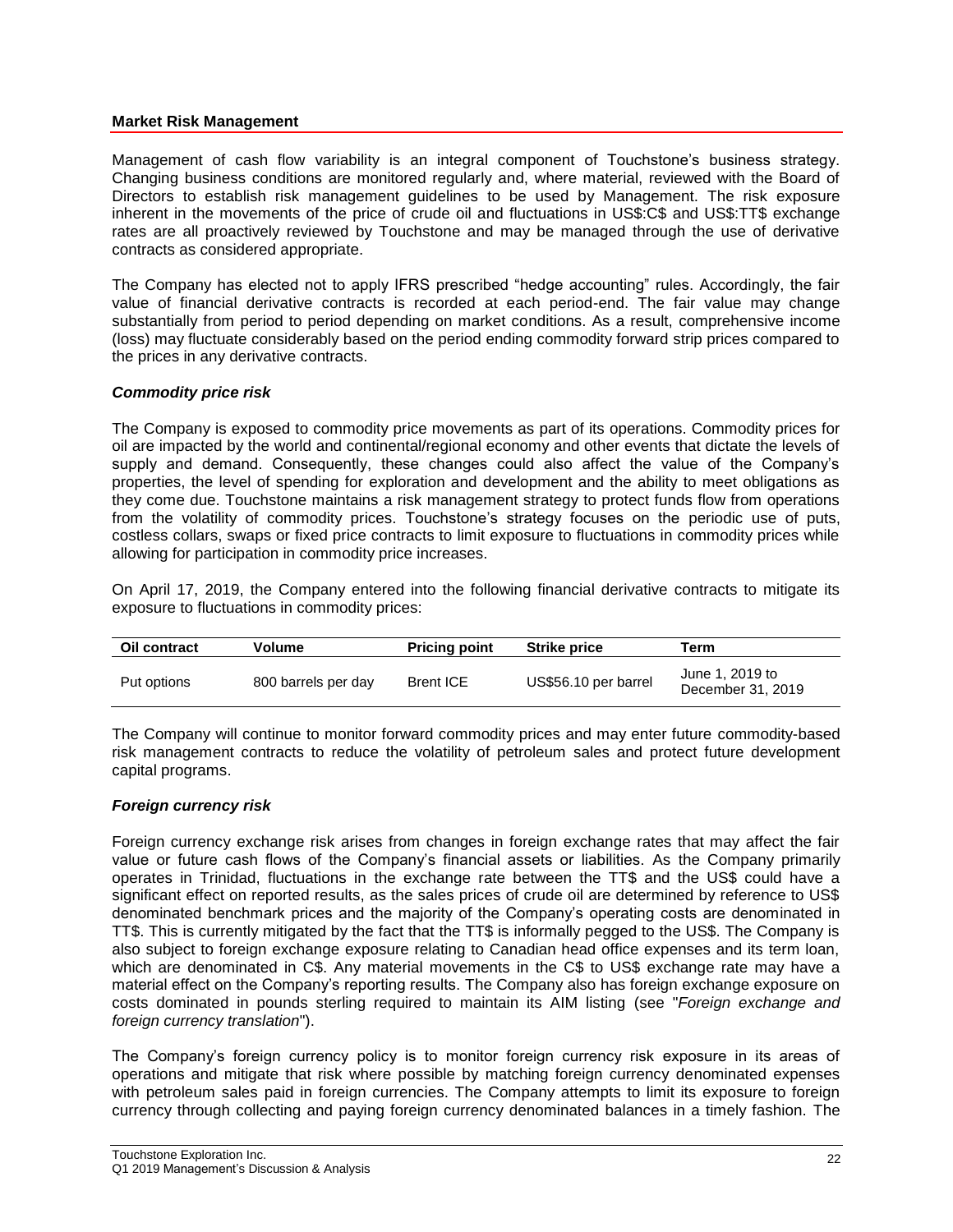Company has no contracts in place to manage foreign currency risk as at the date hereof or during the three-month periods ended March 31, 2019 and 2018.

### **Contractual Obligations, Commitments and Guarantees**

In the normal course of operations, the Company executes agreements that provide for indemnification and guarantees to counterparties in transactions such as the sale of assets. The Company indemnifies its directors and officers against any and all claims or losses reasonably incurred in the performance of their services to the Company to the extent permitted by law. The Company maintains liability insurance for its officers and directors. The Company is party to various legal claims associated with the ordinary conduct of business, and the Company does not expect that these claims will have a material impact on its financial position.

The Company has minimum work obligations under various operating agreements with Heritage, exploration commitments under exploration and production agreements with the MEEI and various lease commitments for office space and equipment. The following table outlines the Company's estimated contractual capital requirements as at March 31, 2019.

| (\$000's)                         | <b>Total</b> | 2019  | 2020  | 2021 | <b>Thereafter</b> |
|-----------------------------------|--------------|-------|-------|------|-------------------|
| Operating agreement commitments   |              |       |       |      |                   |
| Coora blocks                      | 115          | 11    | 15    | 16   | 73                |
| WD-4 block                        | 269          | 25    | 35    | 37   | 172               |
| WD-8 block                        | 247          | 23    | 32    | 34   | 158               |
| New Dome block                    | 18           | 2     | 2     | 2    | 12                |
| South Palo Seco block             | 1,543        | 700   | 127   | 133  | 583               |
| Fyzabad block                     | 1,039        | 54    | 73    | 74   | 838               |
| Exploration agreement commitments |              |       |       |      |                   |
| Ortoire block                     | 7,845        | 2,894 | 4,951 |      |                   |
| East Brighton block               | 2,555        | 235   | 2,320 |      |                   |
| Office leases                     | 584          | 151   | 225   | 208  |                   |
| Equipment leases                  | 319          | 163   | 149   |      |                   |
| <b>Minimum payments</b>           | 14.534       | 4.258 | 7.929 | 511  | 1.836             |

Under the terms of its operating agreements, the Company must fulfill the minimum work obligations on an annual basis over the specific licence term. In aggregate, the Company is obligated to drill 12 wells and perform 18 well recompletions prior to the end of 2021. As of the date of this MD&A, 10 wells have been drilled, and 15 well recompletions have been completed with respect to these obligations (see "*Operating Agreements*"). The Company has provided \$271,000 in cash collateralized guarantees in favour of Heritage to support its operating agreement work commitments (refer to "*Liquidity and Capital Resources - Restricted cash*").

The following table sets forth the Company's March 31, 2019 estimated costs and timing of its future Ortoire exploration commitments, which included acquiring and processing 85-line kilometres of 2D seismic and the drilling of four vertical wells.

| (S000's)                | Total | 2019                     | 2020  | 2021                     | <b>Thereafter</b>        |
|-------------------------|-------|--------------------------|-------|--------------------------|--------------------------|
| Lease payments          | 845   | 394                      | 451   | $\blacksquare$           |                          |
| 2D seismic              | 2,000 | $\overline{\phantom{0}}$ | 2,000 | $\overline{\phantom{0}}$ | -                        |
| Drilling commitments    | 5.000 | 2,500                    | 2,500 | -                        | $\overline{\phantom{0}}$ |
| <b>Minimum payments</b> | 7.845 | 2.894                    | 4.951 |                          | -                        |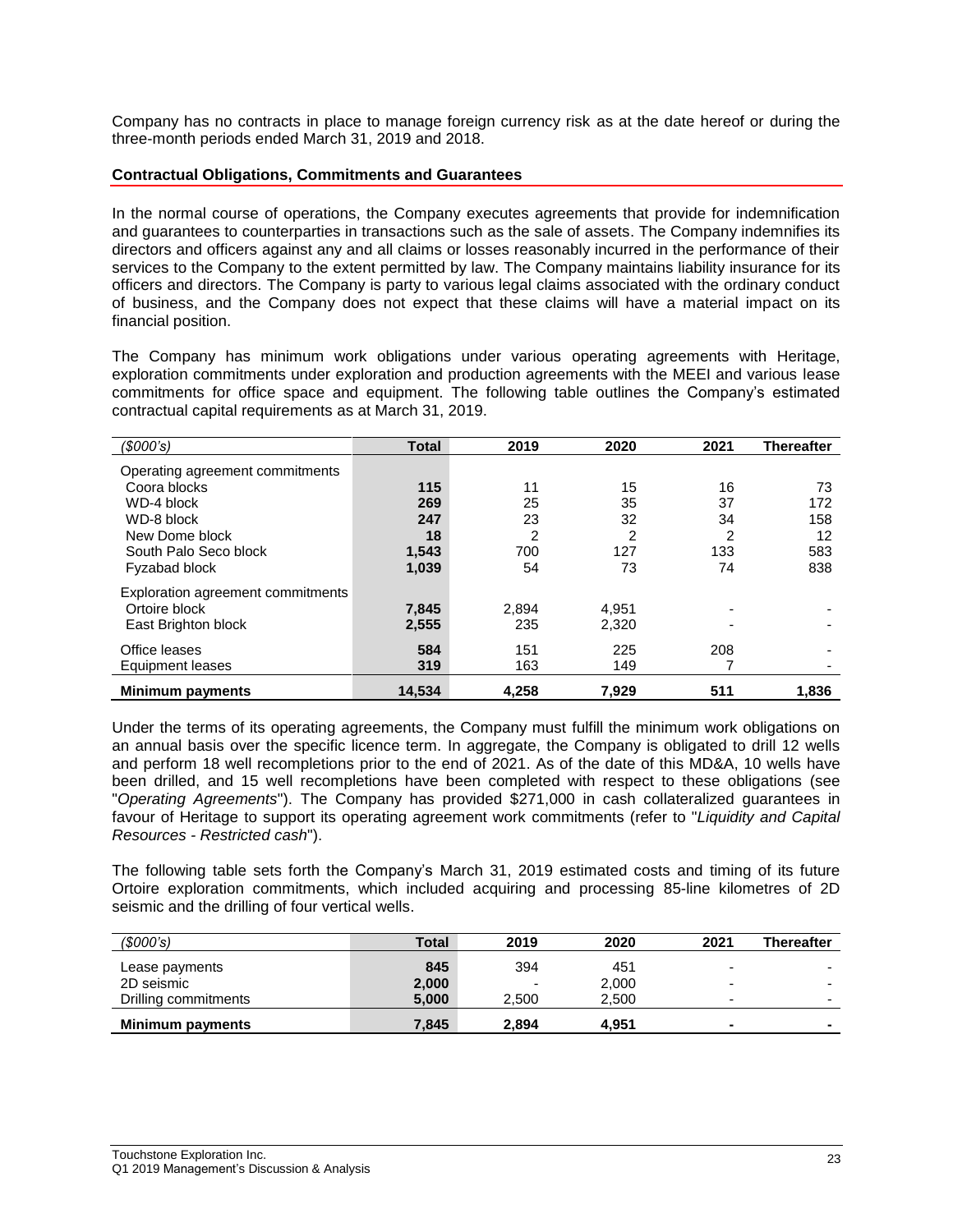The Company's March 31, 2019 estimated costs and timing of its future East Brighton exploration commitments, which included the drilling of one well to a total depth of 5,000 true vertical feet are disclosed in the following table.

| (\$000's)                              | Total        | 2019     | 2020         | 2021                          | <b>Thereafter</b>                                    |
|----------------------------------------|--------------|----------|--------------|-------------------------------|------------------------------------------------------|
| Lease payments<br>Drilling commitments | 555<br>2.000 | 235<br>- | 320<br>2.000 | $\overline{\phantom{0}}$<br>- | $\overline{\phantom{0}}$<br>$\overline{\phantom{0}}$ |
| Minimum payments                       | 2,555        | 235      | 2.320        |                               |                                                      |

### **Changes to Accounting Policies**

### *Presentation currency*

The Company changed its presentation currency from Canadian dollars to United States dollars effective January 1, 2019, with retrospective application on comparative figures in accordance with IAS 8 *Accounting Policies, Changes in Accounting Estimates and Errors* and IAS 21 *Foreign Currency* ("IAS 21"). The change in accounting policy was made to better reflect the Company's international business activities and to improve comparability of the Company's financial results with other internationally focused junior oil and gas companies. Touchstone's functional currencies of the parent company and its subsidiaries remained unchanged.

For comparative purposes, historical consolidated financial statements have been restated to reflect financial results had they been presented in US\$ since the Company's inception. The change in presentation currency does not have an economic impact on the Company's underlying operations and transactions. However, elements of earnings or loss and any ratios incorporating elements of earnings and loss have changed as a result of different currency rates being applied thereto.

The Company's shareholders previously approved a special resolution approving the reduction of the stated capital of the Company's common shares by an aggregate amount of up to C\$150 million, which was partially implemented on November 30, 2017 thereby reducing the Company's C\$ accumulated deficit to \$nil. The change in presentation currency created an accumulated deficit at that time, as the Company's historical accumulated deficit balance presented in US\$ exceeded the translated C\$ capital reduction on November 30, 2017.

# *Adoption of IFRS 16 Leases*

Effective January 1, 2019, the Company adopted IFRS 16 which requires the recognition of a ROU asset and associated lease liability for most leasing arrangements where the Company is acting as the lessee. Prior to the adoption of this standard, identified leases where the Company was the lessee were categorized as either operating or finance leases, and operating leases were not subject to recognition on the consolidated statements of financial position. IFRS 16 allows lessors to continue with the dual classification model for recognized leases with the resultant accounting remaining unchanged from previous guidance. The Company is the lessee in the majority of its lease arrangements; however, the Company does have one material lease arrangement where it acts as the lessor.

The Company elected to apply IFRS 16 using the modified retrospective approach which does not require the restatement of prior period financial information. Modified retrospective application recognizes the cumulative effect of IFRS 16 as an adjustment to opening accumulated deficit at January 1, 2019 and applies the standard prospectively. Accordingly, comparative information before adoption has not been restated and continues to be reported under the previous guidance.

On adoption of IFRS 16, the Company recognized lease liabilities in relation to leases under the principles of the new standard measured at the present value of the remaining lease payments, discounted using the interest rate implicit in the lease or the Company's incremental borrowing rate as at January 1, 2019. The associated ROU assets (included in property and equipment) were measured at the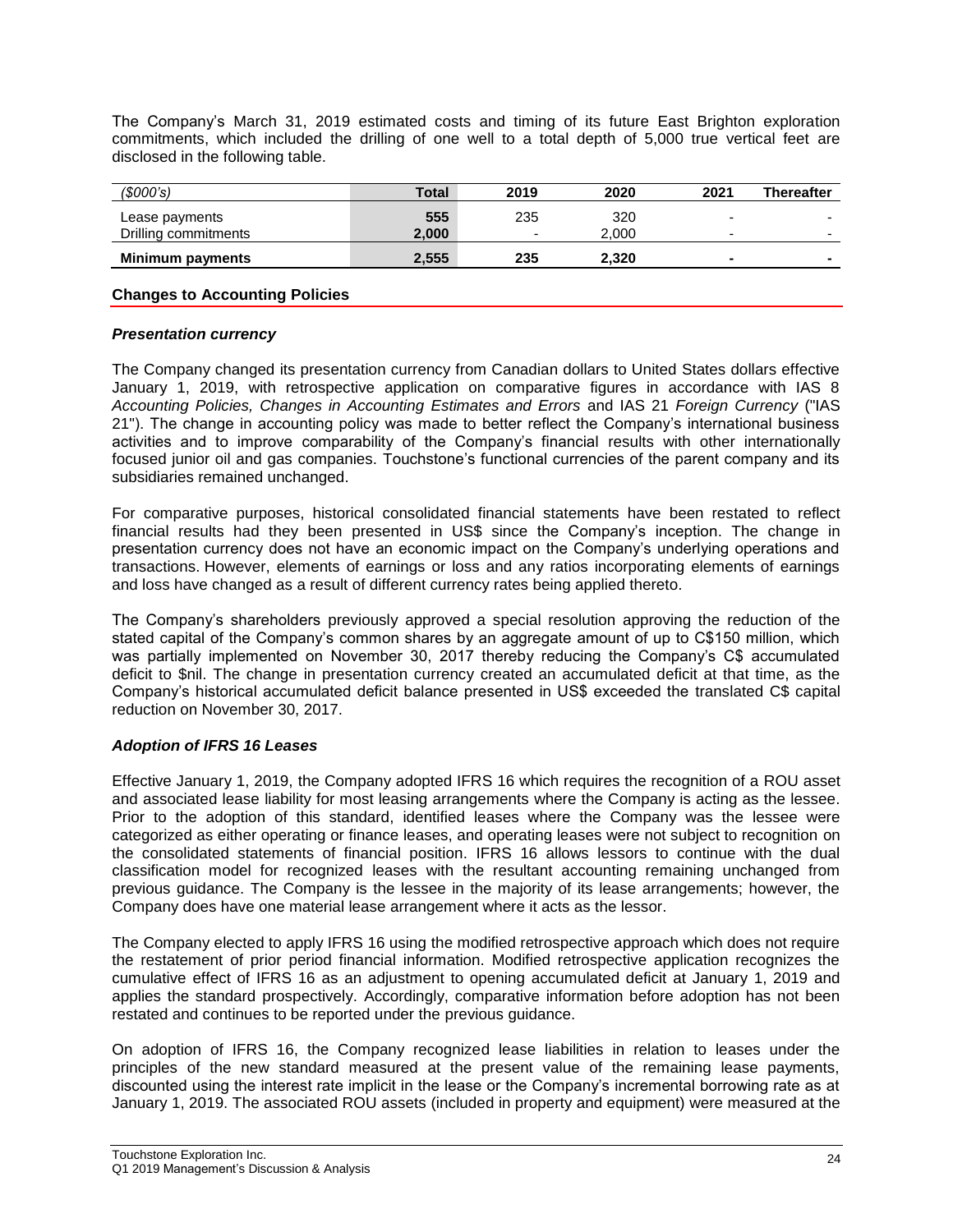amount equal to the lease liability on January 1, 2019 less any amount previously recognized for office lease inducements, with no impact on opening accumulated deficit.

The Company identified ROU lease assets and liabilities related to head office space, oilfield service equipment, motor vehicles and office equipment. Certain short-term leases (less than 12 months) and leases of low-value assets are exempt from recognition requirements. The impact on the consolidated statement of financial position as at January 1, 2019 is detailed below.

| (S000's)                                                                                                                                                                                            | January 1,<br>2019  |
|-----------------------------------------------------------------------------------------------------------------------------------------------------------------------------------------------------|---------------------|
| ROU asset (included in property and equipment)                                                                                                                                                      | 1,194               |
| Increase in total assets                                                                                                                                                                            | 1,194               |
| Short-term portion of lease liabilities (included in accounts payable and accrued liabilities)<br>Provisions and accounts payable and accrued liabilities<br>Long-term portion of lease liabilities | 482<br>(158)<br>870 |
| Increase in total liabilities and shareholders' equity                                                                                                                                              | 1.194               |

The adoption of IFRS 16 did not affect its finance lease where the Company is the lessor.

Certain of the Company's performance measures including funds flow from operations, net debt, and operating netbacks are impacted by the adoption of IFRS 16. Where lease payments for certain arrangements were previously included in operating expense and G&A, these payments are now reflected as payments of interest and lease obligations, which increase total funds flow from operations and operating netbacks. In addition, lease liabilities are now recognized in the determination of net debt. As IFRS 16 was adopted using a modified retrospective approach, prior period comparatives have not been restated and may not be comparable. As of March 31, 2019, lease liability amounts are now included in the Company's quarterly calculated term loan covenants (see "*Liquidity and Capital Resources - Term loan*").

Further information regarding the change in presentation currency and the adoption of IFRS 16 is included in Note 3 "*Changes to Accounting Policies*" to the Company's March 31, 2019 unaudited interim consolidated financial statements.

# **Share Information**

The Company is authorized to issue an unlimited number of voting common shares without nominal or par value. The following table summarizes the outstanding common shares, share options and incentive share options as at the date of this MD&A, March 31, 2019 and December 31, 2018:

|                                     | May 13,     | March 31,   | December 31, |
|-------------------------------------|-------------|-------------|--------------|
|                                     | 2019        | 2019        | 2018         |
| Common shares outstanding           | 160,688,095 | 160,688,095 | 129,021,428  |
| Share options outstanding           | 11,084,640  | 8,534,640   | 8,534,640    |
| Incentive share options outstanding | 15,000      | 15,000      | 15,000       |
| <b>Fully diluted common shares</b>  | 171,787,735 | 169,237,735 | 137,571,068  |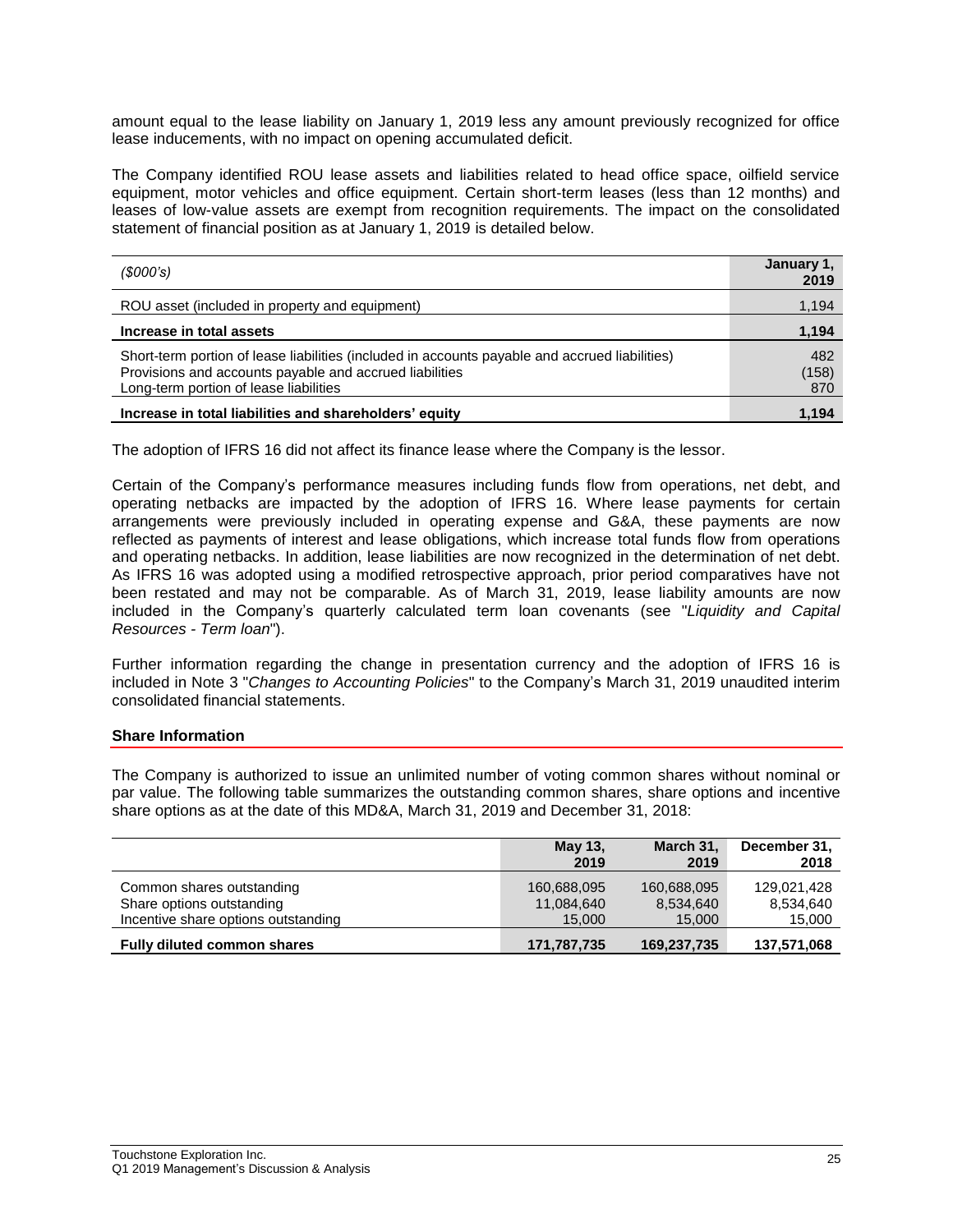# **Significant Accounting Estimates, Judgements and Assumptions**

The preparation of financial statements in conformity with IFRS requires Management to make estimates, judgments, and assumptions that affect the application of accounting policies and the reported amounts of assets, liabilities, revenues and expenses. Actual results may differ from estimates, and those differences may be material. The estimates, judgements and assumptions used are subject to updates based on experience and the application of new information. Estimates and underlying assumptions are reviewed on an ongoing basis, and any revisions to accounting estimates are recognized in the period in which the estimates are revised.

Except as disclosed below, there were no changes to the Company's significant estimates, judgments or assumptions used in applying accounting policies during the three months ended March 31, 2019. Further details on the Company's significant accounting policies and significant accounting estimates, judgements and assumptions can be found in Note 5 "*Use of Estimates, Judgements and Assumptions*" to the December 31, 2018 consolidated financial statements.

### *Leases*

Management applies judgment in reviewing each of its contractual arrangements to determine whether the arrangement contains a lease within the scope of IFRS 16. Leases that are recognized are subject to further Management judgment and estimation in various areas specific to the contractual arrangements.

In determining the lease term to be recognized, Management considers all facts and circumstances that create an economic incentive to exercise an extension option or not to exercise a termination option.

Lease obligations are estimated using a discount rate equal to the interest rate implicit in the lease or, if that rate cannot be readily determined, the Company's incremental borrowing rate. The Company's incremental borrowing rate represents the rate that the Company would incur to obtain the funds necessary to purchase an asset of a similar value, with similar payment terms and security in a similar economic environment.

### **Control Environment**

Management, including the Company's President and Chief Executive Officer and Chief Financial Officer, assessed the design and effectiveness of internal control over financial reporting ("ICFR") and disclosure controls and procedures ("DC&P") as at March 31, 2019. In making its assessment, Management used the Committee of Sponsoring Organizations of the Treadway Commission Framework in Internal Control - Integrated Framework (2013) to evaluate the design and effectiveness of internal control over financial reporting. Based on this evaluation, Management concluded that both ICFR and DC&P were effective as at March 31, 2019. There were no changes during the three months ended March 31, 2019 that had materially affected, or were reasonably likely to materially affect, ICFR.

ICFR is a process designed to provide reasonable assurance that all assets are safeguarded, transactions are appropriately authorized and to facilitate the preparation of relevant, reliable and timely information. Internal control systems, no matter how well designed, have inherent limitations and may not prevent or detect misstatements. Therefore, even those systems determined to be effective can provide only reasonable assurance with respect to financial statement preparation and presentation. Furthermore, projections of any evaluation of effectiveness to future periods are subject to the risk that controls may become inadequate because of changes in conditions or that the degree of compliance with the policies or procedures may deteriorate.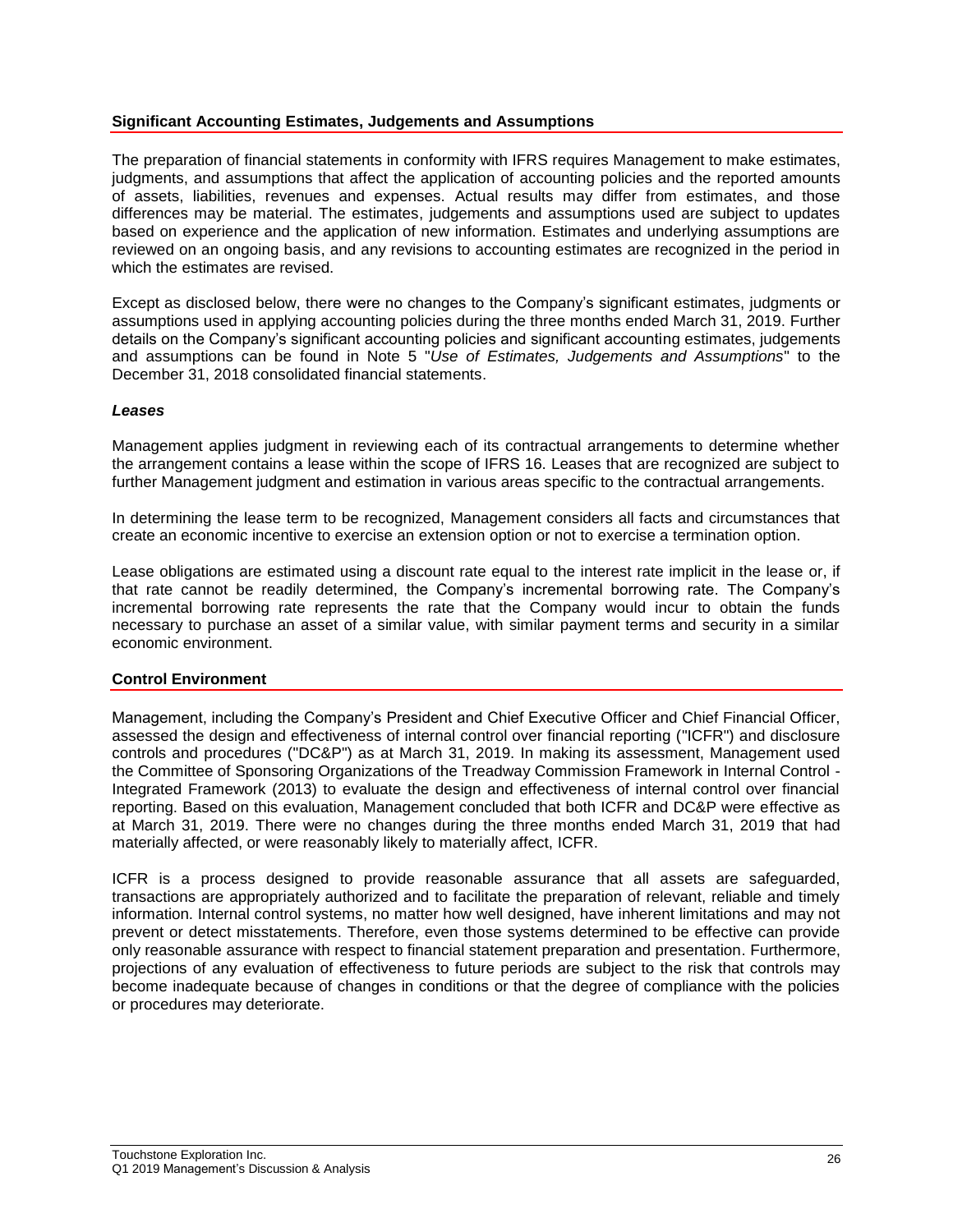# **Business Risks**

For a full understanding of risks that affect the Company, the following should be read in conjunction with the Company's December 31, 2018 Annual Information Form dated March 26, 2019, which can be found on the Company's SEDAR profile (www.sedar.com).

The Company is exposed to a variety of risks including, but not limited to, political, operational, financial, and environmental risks. As noted in the "*Market Risk Management*" section of this MD&A, the Company is exposed to normal financial risks inherent in the oil and gas industry including commodity price risk, exchange rate risk, interest rate risk and credit risk. The Company continuously monitors opportunities to use financial instruments to manage exposure to fluctuations in foreign exchange and commodity prices.

As a participant in the oil and gas industry, the Company is exposed to a high level of exploration and production risk, upon which there is no assurance that hydrocarbon reserves will be discovered and economically produced. Operational risks include competition, reservoir performance uncertainties, well blow-outs and other operating hazards, lack of infrastructure or transportation to access markets and monetize reserves, and regulatory, environment and safety concerns. The Company works to mitigate these risks by employing highly skilled personnel and utilizing available technology. The Company maintains a corporate insurance program in amounts consistent with industry practices to protect against insurable losses. Business interruption insurance may also be purchased for selected facilities, to the extent that such insurance is available. The Company may become liable for damages arising from such events against which it cannot insure or against which it may elect not to insure because of high premium costs or other reasons. Costs incurred to repair such damage or pay such liabilities will reduce cash flows and may reduce future capital investments.

The oil and natural gas industry is intensely competitive, with the Company competing against companies that may have greater technical and financial resources. There is competition for new exploration and development properties, for infrastructure and sales contracts, for drilling and other specialized technical equipment and for experienced key human resources. There are also extensive and varying environmental regulations imposed by the Trinidad government. The Company adopts prudent and industry-recommended field operating procedures for all operations, as well as maintaining a health, safety and environment program.

The current exploration and production licences, LOAs, joint operating agreements and/or FOAs with respect to Touchstone's properties contain significant obligations on the part of the Company or its subsidiaries including minimum work commitments on blocks held in Trinidad which, upon a continuing default, may give rise to the termination of the Company's operatorship interest therein. There are no assurances that all of these commitments will be fulfilled within the timeframes allowed. As such, Touchstone may lose certain exploration and production rights on the blocks affected and may be subject to certain financial penalties that would be levied by Heritage, the MEEI, or the other parties thereto, as applicable. The current forms of production and exploration licences, may, in certain circumstances, be terminated at Heritage's or the MEEI's discretion and are subject to a defined term, and there is no certainty as to any renewal.

Further, the Company is operating under a number of private lease agreements and one government licence which have expired and are currently being renegotiated. Based on legal opinions obtained from Trinidad legal counsel, the Company is continuing to recognize revenue as operator, is paying all associated royalties and taxes, and no title to its lands in Trinidad has been disputed. However, there is no certainty that such expired lease agreements will be renewed, on terms satisfactory to the Company or at all, or that the Company's rights as operator will not be challenged or impugned.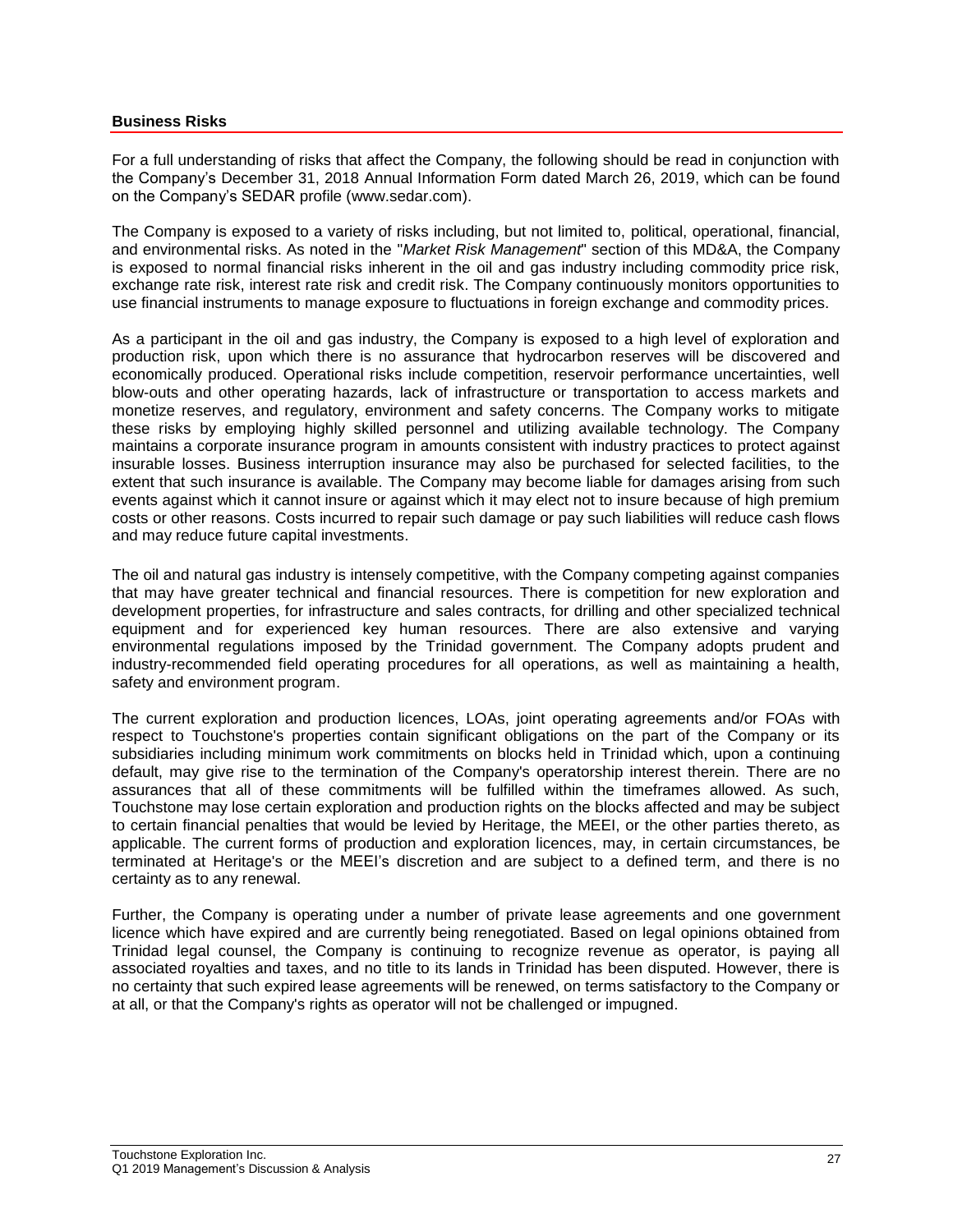### **Advisory on Forward-Looking Statements**

Certain information regarding Touchstone set forth in this MD&A, including assessments by the Company's Management of the Company's plans and future operations, contains forward-looking statements that involve substantial known and unknown risks and uncertainties. All statements other than statements of historical fact may be forward-looking statements. Forward-looking statements are often, but not always, identified by the use of words such as "seek", "anticipate", "plan", "continue", "estimate", "expect", "may", "will", "project", "predict", "potential", "target", "intend", "could", "might", "should", "believe" and other similar expressions.

Such statements represent the Company's internal projections, estimates or beliefs concerning, among other things, future growth, results of operations, production rates, production decline rates, the magnitude of and ability to recover oil and gas reserves, plans for and results of drilling and recompletion activities, well abandonment costs, the ability to secure necessary personnel, equipment and services, environmental matters, future commodity prices, changes to prevailing regulatory, royalty, tax and environmental laws and regulations, the impact of competition, future capital and other expenditures (including the amount, nature and sources of funding thereof), future financing sources, business prospects and opportunities, risk that the Company will not be able to obtain contract extensions or fulfill the contractual obligations required to retain its rights to explore, develop and exploit any of its properties and risks related to lawsuits.

Although the Company believes that the expectations reflected in the forward-looking statements are reasonable, it cannot guarantee future results, levels of activity, performance or achievement since such expectations are inherently subject to significant business, economic, operational, competitive, political and social uncertainties and contingencies. Many factors could cause the Company's actual results to differ materially from those expressed or implied in any forward-looking statements made by, or on behalf of, Touchstone. In particular, forward-looking statements contained in this MD&A may include, but are not limited to, statements with respect to:

- the Company's business and operational strategies, including targeted jurisdictions and technologies used to execute its strategies;
- financial condition and outlook and results of operations;
- the Company's future capital expenditure programs, including the anticipated timing, allocation and costs thereof and the method of funding;
- crude oil production levels and estimated field production levels;
- the performance characteristics of the Company's oil and natural gas properties;
- expectations regarding the ability of the Company to raise capital and to continually add to reserves through acquisitions and development;
- future development and exploration activities to be undertaken in various areas and timing thereof, including the fulfillment of minimum work obligations and exploration commitments;
- terms and estimated future expenditures of the Company's contractual commitments and their timing of settlement;
- terms and title of exploration and production licences and the expected renewal of certain contracts;
- the Company's expectations regarding its ability to obtain contract extensions or fulfill the contractual obligations required to retain its rights to explore, develop and exploit any of its undeveloped properties;
- receipt of anticipated or future regulatory approvals;
- access to facilities and infrastructure;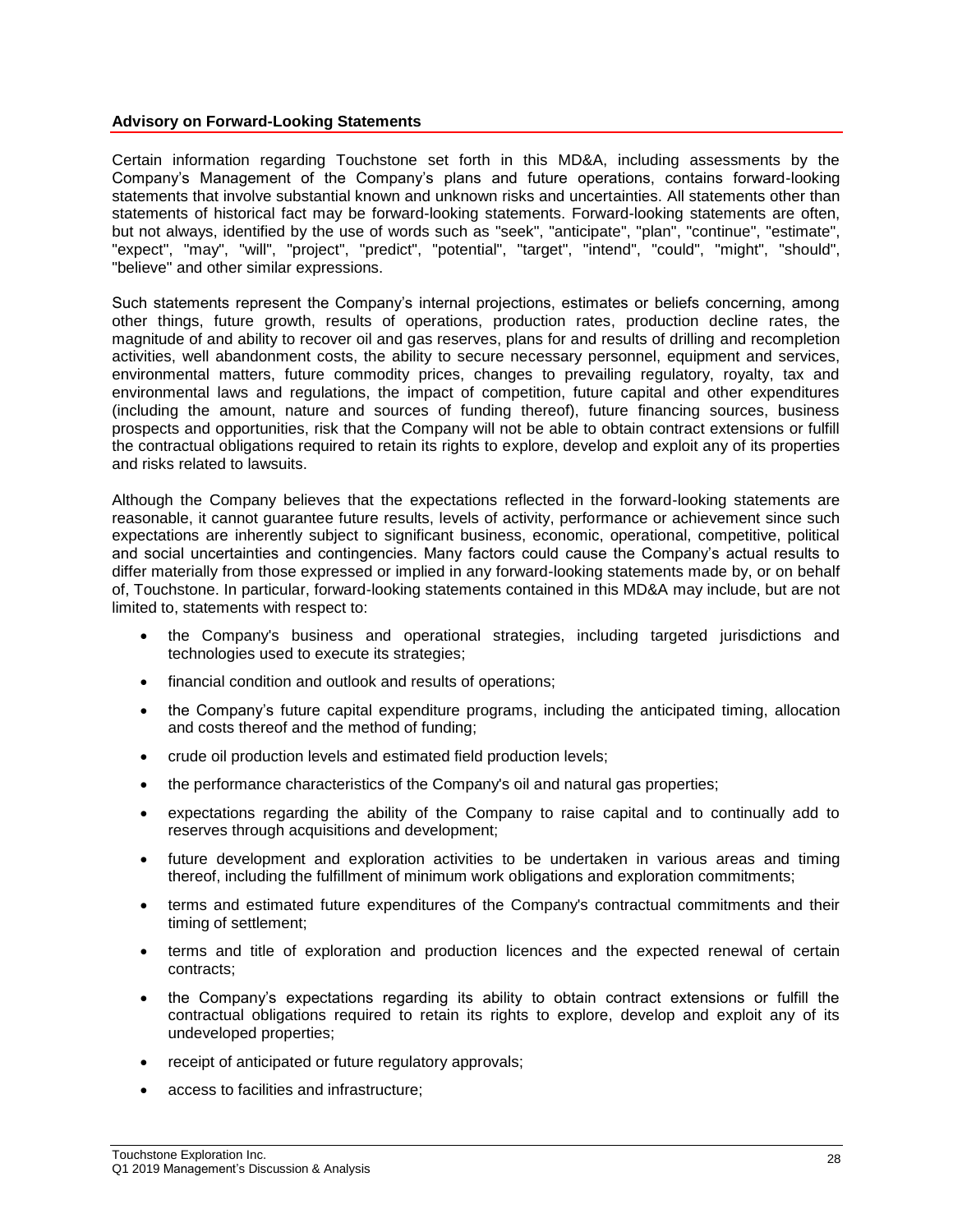- expected levels of operating costs, general and administrative costs and other costs associated with the Company's business;
- the Company's risk management strategy and the future use of commodity derivatives to manage movements in the price of crude oil;
- treatment under current and future governmental regulatory regimes and tax laws;
- tax horizon, royalty rates and future tax and royalty rates enacted in the Company's areas of operations;
- the Company's position related to its uncertain tax positions;
- foreign currency risk and the ability to reverse unrealized foreign exchange gains and losses in the future;
- the Company's future liquidity and future sources of liquidity;
- the Company's future compliance with its term loan covenants and its ability to make future scheduled principal payments;
- estimated amounts of the Company's future production payments in connection with its term loan;
- the potential of future acquisitions or dispositions;
- general economic and political developments in Trinidad;
- estimated amounts, timing and the anticipated sources of funding for the Company's decommissioning liabilities;
- effect of business and environmental risks on the Company; and
- the statements under "*Significant Accounting Estimates, Judgments and Assumptions*".

Many factors could cause the Company's actual results to differ materially from those expressed or implied in any forward-looking statements made by, or on behalf of, the Company. The Company is exposed to numerous operational, technical, financial and regulatory risks and uncertainties, many of which are beyond its control and may significantly affect anticipated future results. The Company is exposed to risks associated with negotiating with foreign governments as well as country risk associated with conducting international activities. Operations may be unsuccessful or delayed as a result of competition for services, supplies and equipment, mechanical and technical difficulties, ability to attract and retain qualified employees on a cost-effective basis, commodity and marketing risk. The Company is subject to significant drilling risks and uncertainties including the ability to find crude oil reserves on an economic basis and the potential for technical problems that could lead to well blow-outs and environmental damage. The Company is exposed to risks relating to the inability to obtain timely regulatory approvals, surface access, access to third party gathering and processing facilities, transportation and other third party related operation risks. The Company is subject to industry conditions including changes in laws and regulations, the adoption of new environmental laws and regulations and changes in how they are interpreted and enforced. There are uncertainties in estimating the Company's reserve base due to the complexities in estimated future production, costs and timing of expenses and future capital. The Company is subject to the risk that it will not be able to fulfill the contractual obligations required to retain its rights to explore, develop and exploit any of its properties. The financial risks the Company is exposed to include, but are not limited to, the impact of general economic conditions in Canada and Trinidad, continued volatility in market prices for crude oil, the impact of significant volatility in market prices for oil, the ability to access sufficient capital from internal and external sources, changes in income tax laws or changes in tax laws, royalties and incentive programs relating to the Trinidad oil and gas industry, fluctuations in interest rates, and fluctuations in foreign exchange rates. The Company is subject to local regulatory legislation, the compliance with which may require significant expenditures and non-compliance with which may result in fines, penalties or production restrictions or the termination of licence, exploration, lease operating or farm-in rights related to the Company's crude oil and gas interests in Trinidad. Readers are cautioned that the foregoing list of risk factors is not exhaustive. Additional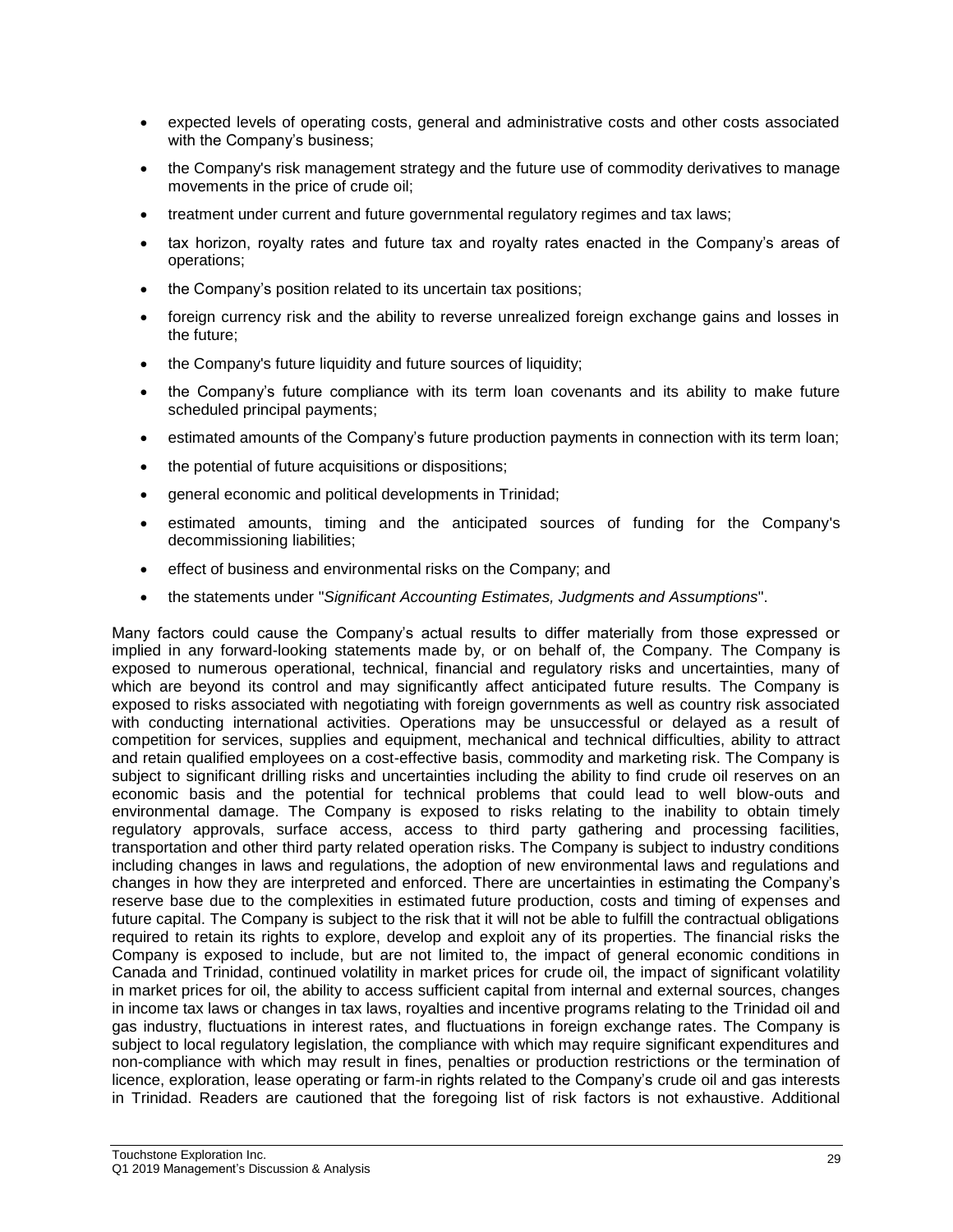information on these and other factors that could affect the Company's operations and financial results are included in reports on file with Canadian securities regulatory authorities and may be accessed through the SEDAR website (www.sedar.com).

Management has included the above summary of assumptions and risks related to forward-looking statements and other information provided in this MD&A in order to provide shareholders and investors with a more complete perspective on the Company's current and future operations, and such information may not be appropriate for other purposes. Actual results, performance or achievement could differ materially from that expressed in or implied by any forward-looking statements or information in this MD&A, and accordingly, investors should not place undue reliance on any such forward-looking statements or information. Further, any forward-looking statements or information speaks only as of the date on which such statement is made, and Touchstone undertakes no obligation to update any forwardlooking statements or information to reflect information, events, results, circumstances or otherwise after the date on which such statement is made or to reflect the occurrence of unanticipated events, except as required by law, including securities laws. All forward-looking statements and information contained in this MD&A and other documents of Touchstone are qualified by such cautionary statements. New factors emerge from time to time, and it is not possible for Management to predict all of such factors and to assess in advance the impact of each such factor on Touchstone's business or the extent to which any factor, or combination of factors, may cause actual results to differ materially from those contained in any forward-looking statements.

### **Non-GAAP Measures**

The MD&A contains terms commonly used in the oil and natural gas industry, including funds flow from operations, funds flow from operations per share, operating netback and net debt. These terms do not have a standardized meaning prescribed under IFRS and therefore may not be comparable to similar measures presented by other companies. Shareholders and investors are cautioned that these measures should not be construed as alternatives to cash flow from operating activities, net income, total liabilities, or other measures of financial performance as determined in accordance with GAAP. Management uses these non-GAAP measures for its own performance measurement and to provide stakeholders with measures to compare the Company's operations over time.

Funds flow from operations is an additional GAAP measure included in the Company's consolidated statements of cash flows. The Company calculates funds flow from operations per share by dividing funds flow from operations by the weighted average number of common shares outstanding during the applicable period.

The Company uses operating netback as a key performance indicator of field results. Operating netback is presented on a total and per barrel basis and is calculated by deducting royalties and operating expenses from petroleum sales. If applicable, the Company also discloses operating netback both prior to realized gains or losses on derivatives and after the impacts of derivatives are included. Realized gains or losses represent the portion of risk management contracts that have settled in cash during the period, and disclosing this impact provides Management and investors with transparent measures that reflect how the Company's risk management program can impact netback metrics. The Company considers operating netback to be a key measure as it demonstrates Touchstone's profitability relative to current commodity prices. This measurement assists Management and investors with evaluating operating results on a historical basis.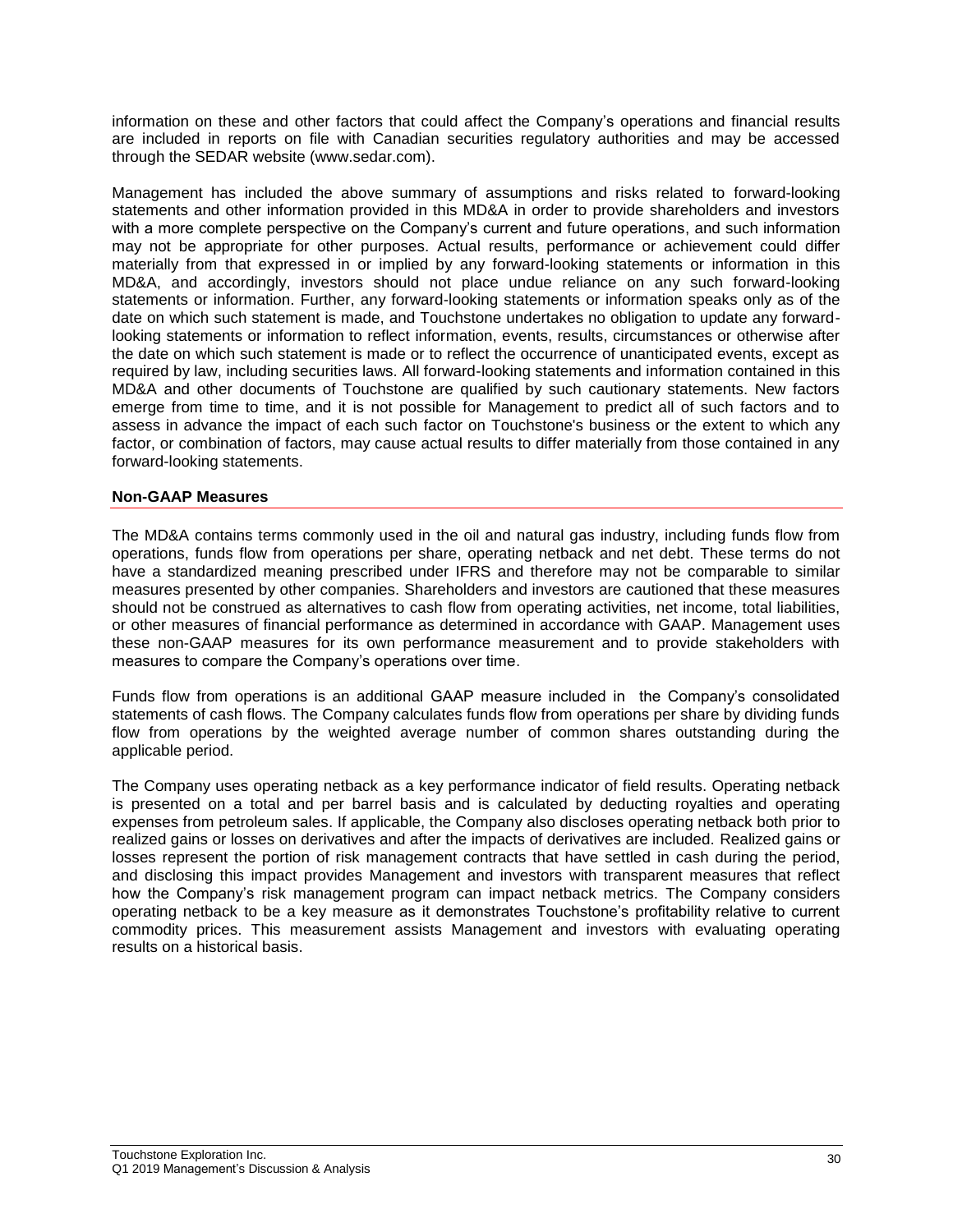The following table calculates operating netback for the periods indicated:

| (\$000's unless otherwise stated) | Three months ended March 31, |                      |  |
|-----------------------------------|------------------------------|----------------------|--|
|                                   | 2019                         | 2018                 |  |
| Petroleum sales                   | 11.015                       | 8.212                |  |
| Royalties<br>Operating expenses   | (2,919)<br>(2, 495)          | (2, 337)<br>(2, 191) |  |
| <b>Operating netback</b>          | 5,601                        | 3,684                |  |
| Production (bbls)                 | 190.880                      | 138,898              |  |
| Operating netback (\$/bbl)        | 29.35                        | 26.52                |  |

The following table reconciles operating netback to funds flow from operations for the periods indicated:

| (S000's)                     | Three months ended March 31, |       |
|------------------------------|------------------------------|-------|
|                              | 2019                         | 2018  |
| Funds flow from operations   | 2,430                        | 2,062 |
| Other income                 | (8)                          | (375) |
| G&A expenses                 | 1,315                        | 1,373 |
| Net finance expenses         | 321                          | 447   |
| Current income tax expense   | 1,618                        | 291   |
| Realized foreign exchange    | (20)                         | 12    |
| Change in non-cash other     | (71)                         | (212) |
| Decommissioning expenditures | 16                           | 86    |
| <b>Operating netback</b>     | 5,601                        | 3,684 |

The Company closely monitors its capital structure with a goal of maintaining a strong financial position in order to fund current operations and the future growth of the Company. The Company monitors working capital and net debt as part of its capital structure to assess its true debt and liquidity position and to manage capital and liquidity risk. Working capital is calculated as current assets minus current liabilities as they appear on the consolidated statements of financial position. Net debt is calculated by summing the Company's working capital and the principal (undiscounted) amounts of long-term debt and lease liabilities. The following table summarizes working capital and net debt for the periods indicated.

| (S000's)                                                                                                     | March 31,                 | December 31.    | March 31,         |
|--------------------------------------------------------------------------------------------------------------|---------------------------|-----------------|-------------------|
|                                                                                                              | 2019                      | 2018            | 2018              |
| <b>Current assets</b>                                                                                        | (18, 648)                 | (15, 854)       | (18, 324)         |
| <b>Current liabilities</b>                                                                                   | 16,685                    | 19,172          | 14,506            |
| Working capital (surplus) deficit<br>Principal long-term portion of term loan<br>Long-term lease liabilities | (1, 963)<br>11,235<br>744 | 3.318<br>11.004 | (3,818)<br>11,630 |
| Net debt                                                                                                     | 10,016                    | 14.322          | 7,812             |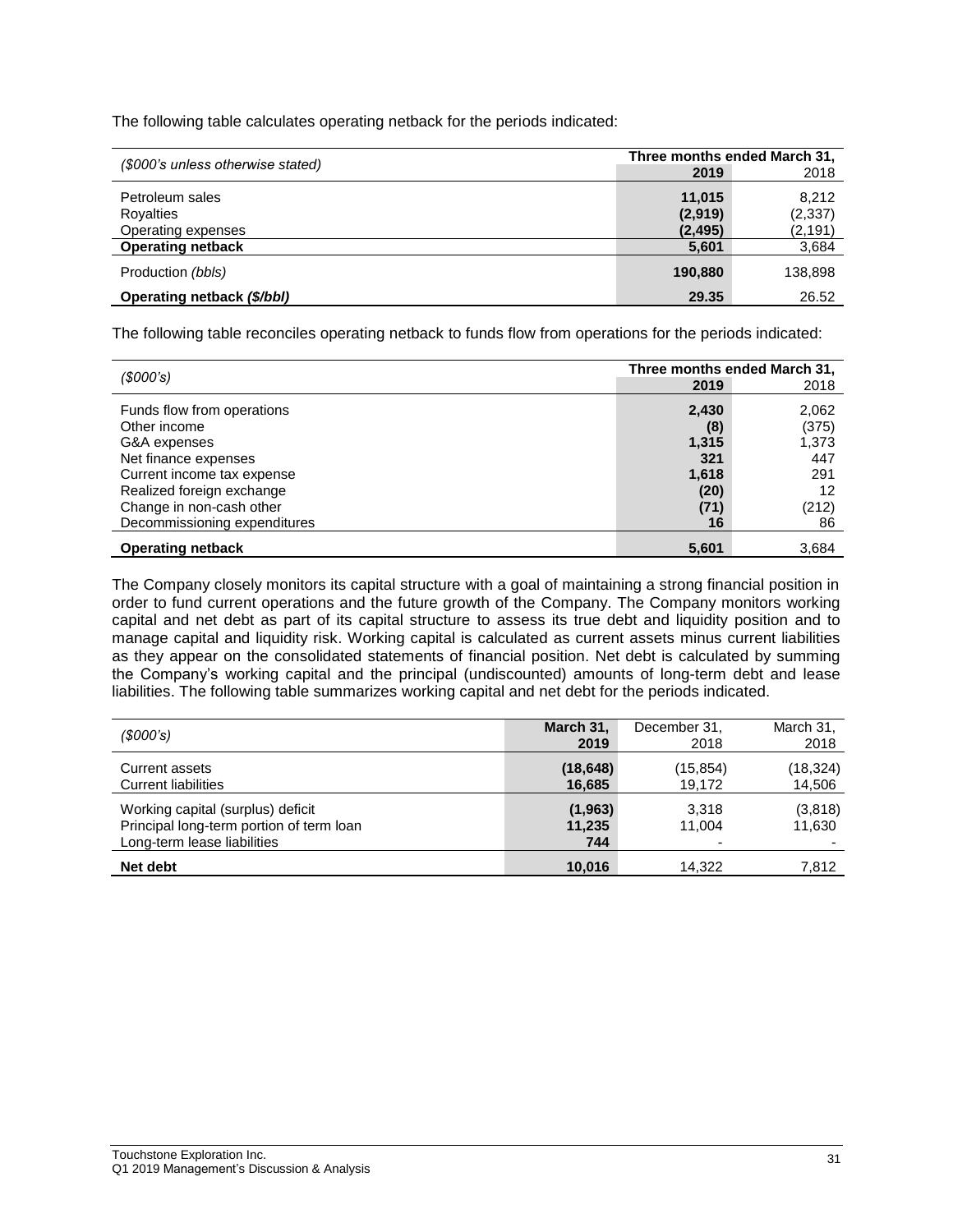# **Summary of Quarterly Results**

The following is a summary of the unaudited quarterly results of the Company for the eight most recently completed fiscal quarters.

| Three months ended                                                                                                                             | March 31,<br>2019             | December 31,<br>2018          | September 30,<br>2018         | <b>June 30,</b><br>2018       |
|------------------------------------------------------------------------------------------------------------------------------------------------|-------------------------------|-------------------------------|-------------------------------|-------------------------------|
| <b>Operating highlights</b>                                                                                                                    |                               |                               |                               |                               |
| Average daily production (bbls/d)                                                                                                              | 2,121                         | 1,851                         | 1,758                         | 1,717                         |
| Net wells drilled                                                                                                                              |                               | 3                             | 3                             | 3                             |
| Brent benchmark price <sup>(1)</sup> (\$/bbl)                                                                                                  | 63.10                         | 68.76                         | 75.10                         | 74.53                         |
| Operating netback <sup>(2)</sup> (\$/bbl)                                                                                                      | 29.35                         | 22.55                         | 28.39                         | 29.58                         |
| <b>Financial highlights</b><br>(\$000's except share and per share amounts)                                                                    |                               |                               |                               |                               |
| Petroleum sales                                                                                                                                | 11,015                        | 9,970                         | 9,862                         | 9,685                         |
| Cash flow from operating activities                                                                                                            | 2,737                         | 1,676                         | 831                           | 4,711                         |
| Funds flow from operations <sup>(3)</sup><br>Per share - basic and diluted $(2)(3)$                                                            | 2,430<br>0.02                 | 1,348<br>0.01                 | 2,497<br>0.02                 | 2,507<br>0.02                 |
| Net (loss) earnings<br>Per share - basic and diluted                                                                                           | (185)<br>(0.00)               | 552<br>0.00                   | 199<br>0.00                   | (523)<br>(0.00)               |
| Capital expenditures<br>Exploration<br>Development                                                                                             | 360<br>399                    | 1,603<br>4.773                | 443<br>3,475                  | 334<br>3,506                  |
|                                                                                                                                                | 759                           | 6,376                         | 3,918                         | 3,840                         |
| Net debt $(2)$ - end of period<br>Working capital deficit (surplus)<br>Principal long-term balance of term loan<br>Long-term lease liabilities | (1,963)<br>11,235<br>744      | 3,318<br>11,004               | (1,568)<br>11,627             | (2,844)<br>11,420             |
|                                                                                                                                                | 10,016                        | 14,322                        | 10,059                        | 8,576                         |
| Weighted avg. shares outstanding (000's)<br>Basic<br><b>Diluted</b><br>Outstanding shares - end of period (000's)                              | 140,984<br>140,984<br>160,688 | 129,021<br>130,532<br>129,021 | 129,021<br>130,728<br>129,021 | 129,021<br>129,021<br>129,021 |

Notes:

(1) Average for the quarterly periods indicated. Source: US Energy Information Administration.

(2) Non-GAAP financial measure that does not have a standardized meaning prescribed by IFRS and therefore may not be comparable with the calculation of similar measures presented by other companies. See "*Non-GAAP Measures*" for further information.

(3) Additional GAAP financial measure included in the Company's consolidated statements of cash flows. See "*Non-GAAP Measures*"*.*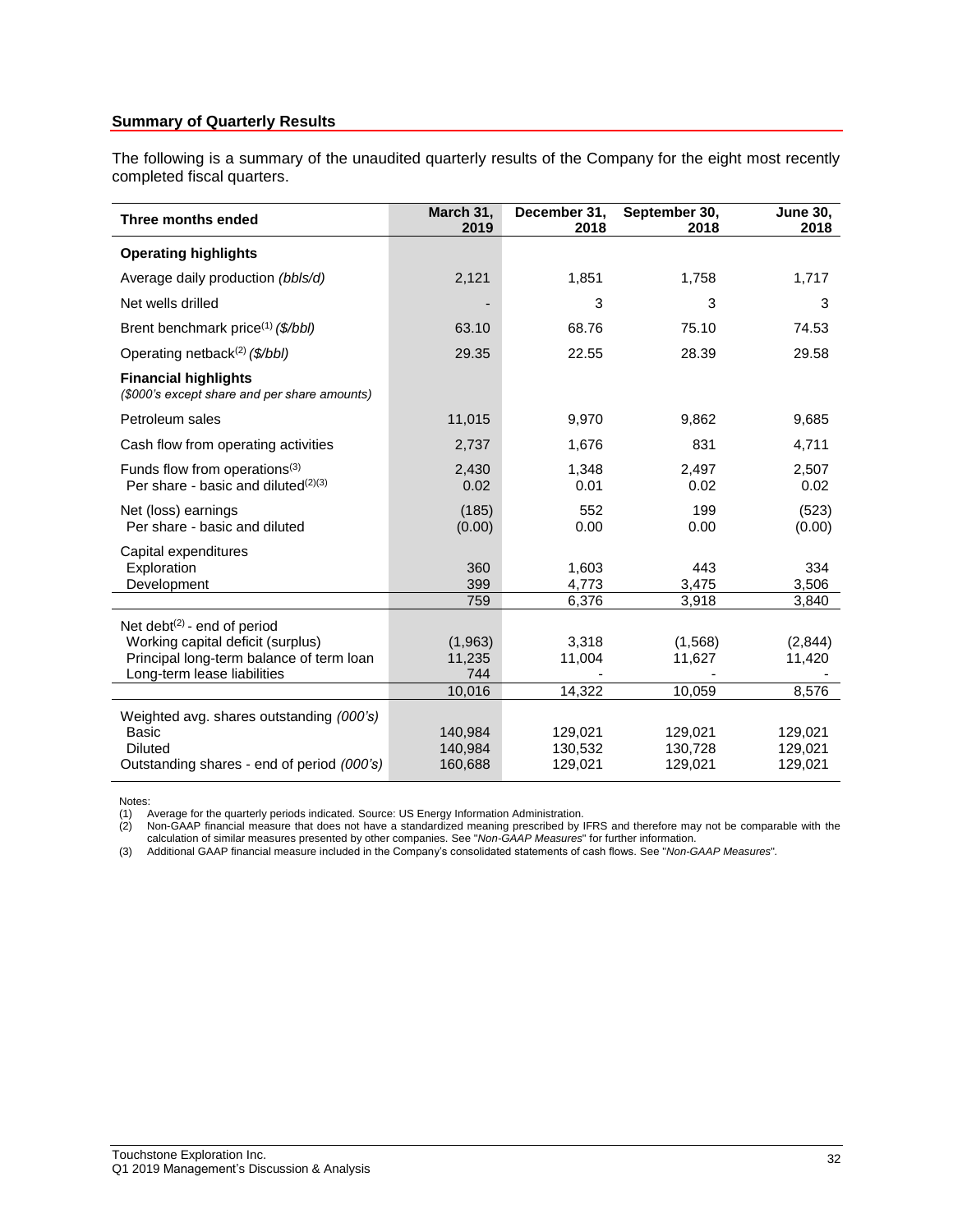| Three months ended                                                                                                                   | March 31,<br>2018             | December 31,<br>2017          | September 30,<br>2017         | <b>June 30,</b><br>2017     |
|--------------------------------------------------------------------------------------------------------------------------------------|-------------------------------|-------------------------------|-------------------------------|-----------------------------|
| <b>Operating highlights</b>                                                                                                          |                               |                               |                               |                             |
| Average daily production (bbls/d)                                                                                                    | 1,543                         | 1,448                         | 1,437                         | 1,334                       |
| Net wells drilled                                                                                                                    | $\overline{2}$                |                               | 1                             | 3                           |
| Brent benchmark price <sup>(1)</sup> ( $\frac{f}{f}$ bbl)                                                                            | 66.86                         | 61.45                         | 52.10                         | 49.55                       |
| Operating netback <sup>(2)</sup> (\$/bbl)                                                                                            | 26.52                         | 19.26                         | 15.86                         | 17.59                       |
| <b>Financial highlights</b><br>(\$000's except share and per share amounts)                                                          |                               |                               |                               |                             |
| Petroleum sales                                                                                                                      | 8,212                         | 6,208                         | 5,931                         | 5,494                       |
| Cash flow (used in) from operating<br>activities                                                                                     | (1,021)                       | (556)                         | (785)                         | 62                          |
| Funds flow from operations <sup>(3)</sup><br>Per share - basic and diluted $(2)(3)$                                                  | 2,062<br>0.02                 | 1,092<br>0.01                 | 349<br>0.00                   | 292<br>0.00                 |
| Net earnings (loss)<br>Per share - basic and diluted                                                                                 | 130<br>0.00                   | (947)<br>(0.01)               | (1, 474)<br>(0.01)            | (1, 152)<br>(0.01)          |
| Capital expenditures<br>Exploration<br>Development                                                                                   | 177<br>2,852<br>3,029         | 159<br>1,487<br>1,646         | 415<br>3,940<br>4,355         | 140<br>406<br>546           |
| Net debt $(2)$ - end of period<br>Working capital surplus<br>Principal long-term balance of term loan<br>Long-term lease liabilities | (3,818)<br>11,630<br>7,812    | (320)<br>11,951<br>11,631     | (951)<br>12,027<br>11,076     | (4,301)<br>11,555<br>7,254  |
| Weighted average shares outstanding (000's)<br>Basic<br><b>Diluted</b><br>Outstanding shares - end of period (000's)                 | 129,021<br>129,692<br>129,021 | 105,955<br>106,542<br>129,021 | 103,137<br>103,137<br>103,137 | 84,236<br>84,236<br>103,137 |

Notes:

(1) Average for the quarterly periods indicated. Source: US Energy Information Administration.

Non-GAAP financial measure that does not have a standardized meaning prescribed by IFRS and therefore may not be comparable with the calculation of similar measures presented by other companies. See "*Non-GAAP Measures*" for further information.

(3) Additional GAAP financial measure included in the Company's consolidated statements of cash flows. See "*Non-GAAP Measures*"*.*

The Company's petroleum sales and funds flow from operations are significantly impacted by changes in production volumes and fluctuations in commodity prices. In addition, net earnings (loss) and total asset values are impacted by exploration asset and development property and equipment impairments and reversals.

### **Currency and References to Touchstone**

All information included in this MD&A is shown on a United States dollar basis unless otherwise stated. For convenience, references in this document to the "Company", "we", "us", "our", and "its" may, where applicable, refer only to Touchstone.

### **Additional Information**

Additional information regarding Touchstone Exploration Inc., including Touchstone's Annual Information Form, can be accessed online on SEDAR at www.sedar.com or from the Company's website at www.touchstoneexploration.com.